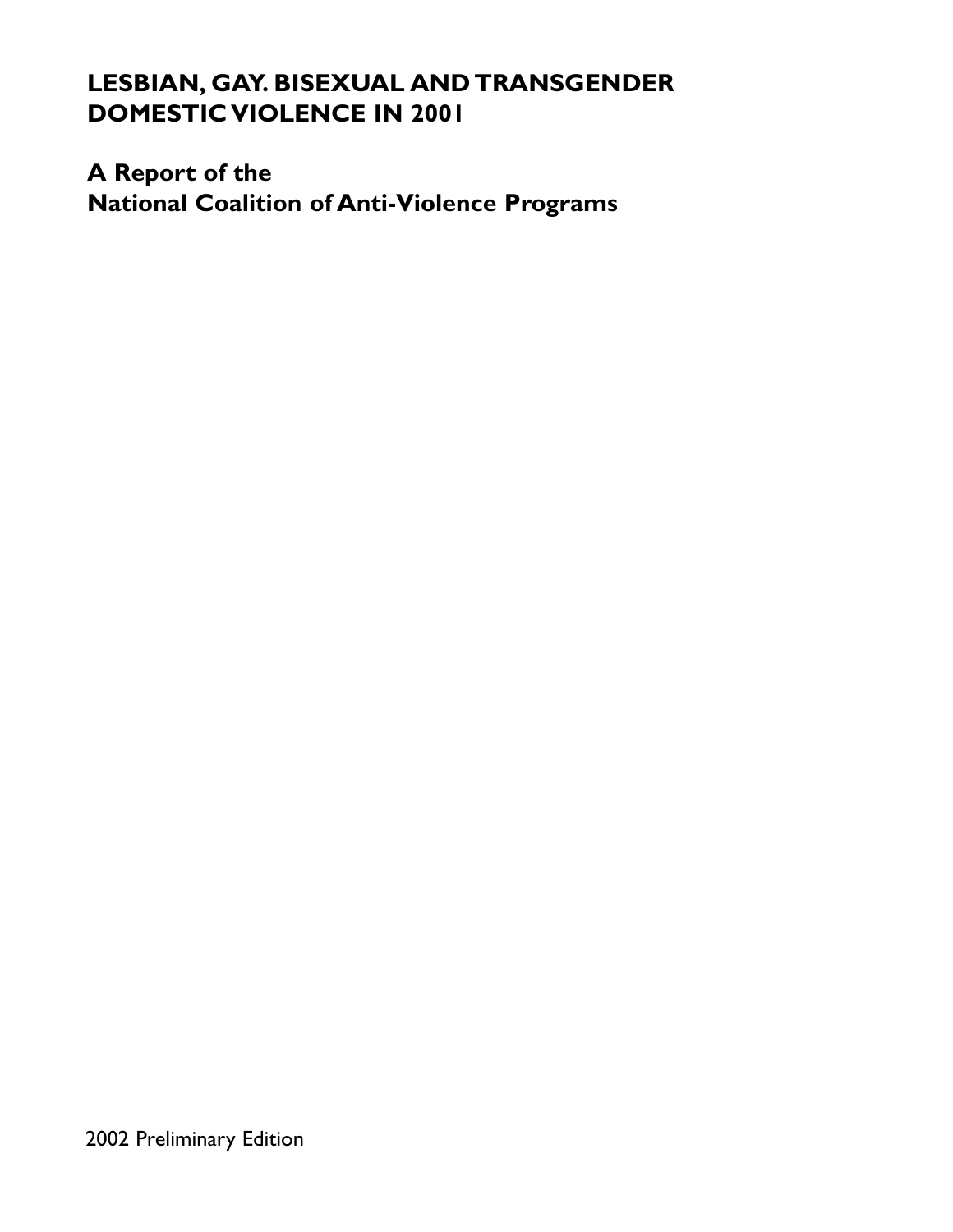

*The production of this report was coordinated on behalf of the*

# **National Coalition of Anti-Violence Programs** *by the*

# **New York City Gay and Lesbian Anti-Violence Project**

240 West 35th Street, Suite 200 New York, NY 10001 Telephone: 212-714-1184

General Compilation,Writing and Editing: Rachel E. Baum, MSW with written contributions from Ken Moore Editing Assistance and Formatting: Clarence Patton

Survivor Narratives Compilation and Editing: Delena Couchman and Susan Holt, CDVC and Staff of the STOP Partner Abuse/Domestic Violence Program of the L.A. Gay and Lesbian Center

Legal Section Research and Writing: Michael Buresh, in consultation with Leonore F. Carpenter, Esq. of The Center for Lesbian and Gay Civil Rights, Philadelphia, PA

> Statistical Contributions and Writing of Local Summaries: NCAVP member organizations and affiliated organizations



Richard S. Haymes, Executive Director Clarence Patton, Director of Community Organizing & Public Advocacy and NCAVP Acting Executive Director Rachel Baum, MSW, NCAVP National Program Coordinator

# 2002 PRELIMINARY EDITION

Copyright © 2002 by National Coalition of Anti-Violence Programs All Rights Reserved. Reproduction in whole, or in part prohibited without prior permission from NCAVP.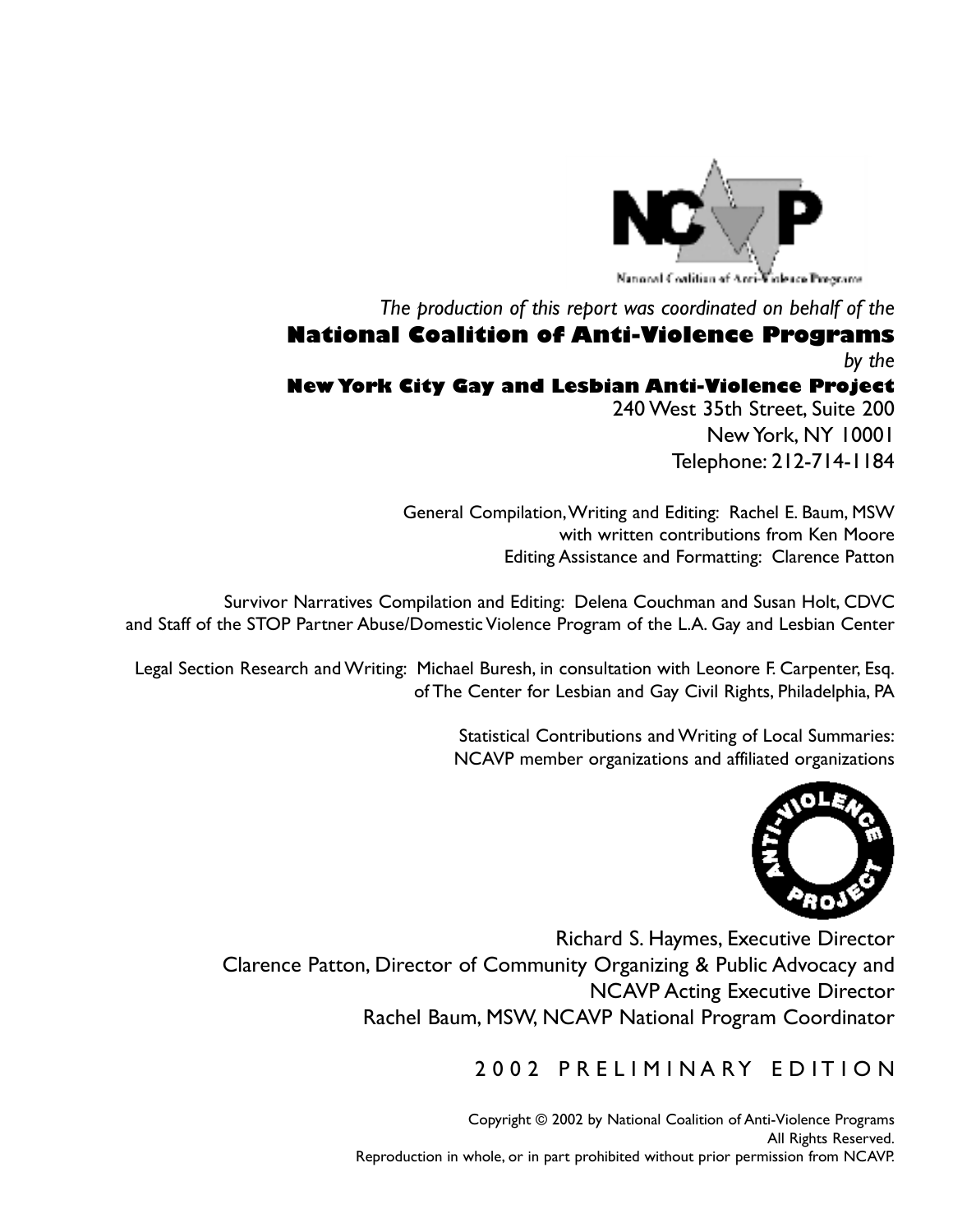# **TABLE OF CONTENTS**

| Legal Protections for LGBT Survivors:                                                                                             |  |
|-----------------------------------------------------------------------------------------------------------------------------------|--|
|                                                                                                                                   |  |
|                                                                                                                                   |  |
| Juridictions where Protective Orders are Clearly Unavailable to<br>Jurisdictions where Protective Orders are Arguably Unavailable |  |
| Jurisdictions where Protective Orders are Neutrally Available to                                                                  |  |
| Jurisdictions where Protective Orders are Affirmatively Available                                                                 |  |
|                                                                                                                                   |  |
|                                                                                                                                   |  |
|                                                                                                                                   |  |
|                                                                                                                                   |  |
|                                                                                                                                   |  |
|                                                                                                                                   |  |
|                                                                                                                                   |  |
|                                                                                                                                   |  |
| Data Contributing Programs                                                                                                        |  |
| .28<br>Los Angeles.                                                                                                               |  |
|                                                                                                                                   |  |
|                                                                                                                                   |  |
|                                                                                                                                   |  |
|                                                                                                                                   |  |
|                                                                                                                                   |  |
|                                                                                                                                   |  |
|                                                                                                                                   |  |
|                                                                                                                                   |  |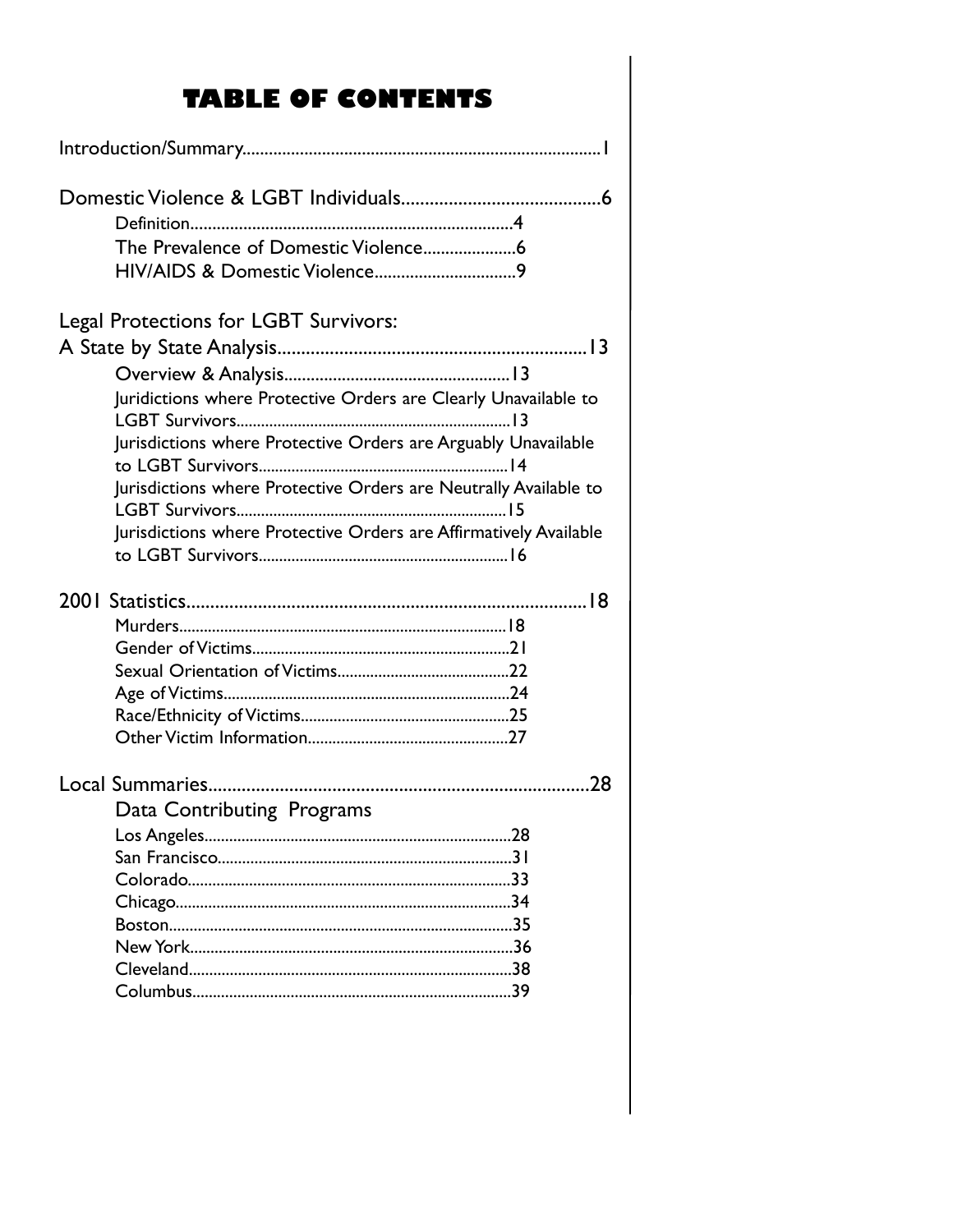# **TABLE OF CONTENTS**

(continued)

# New or Developing Programs

| Appendix A: Protection Order Availability Chart47 |
|---------------------------------------------------|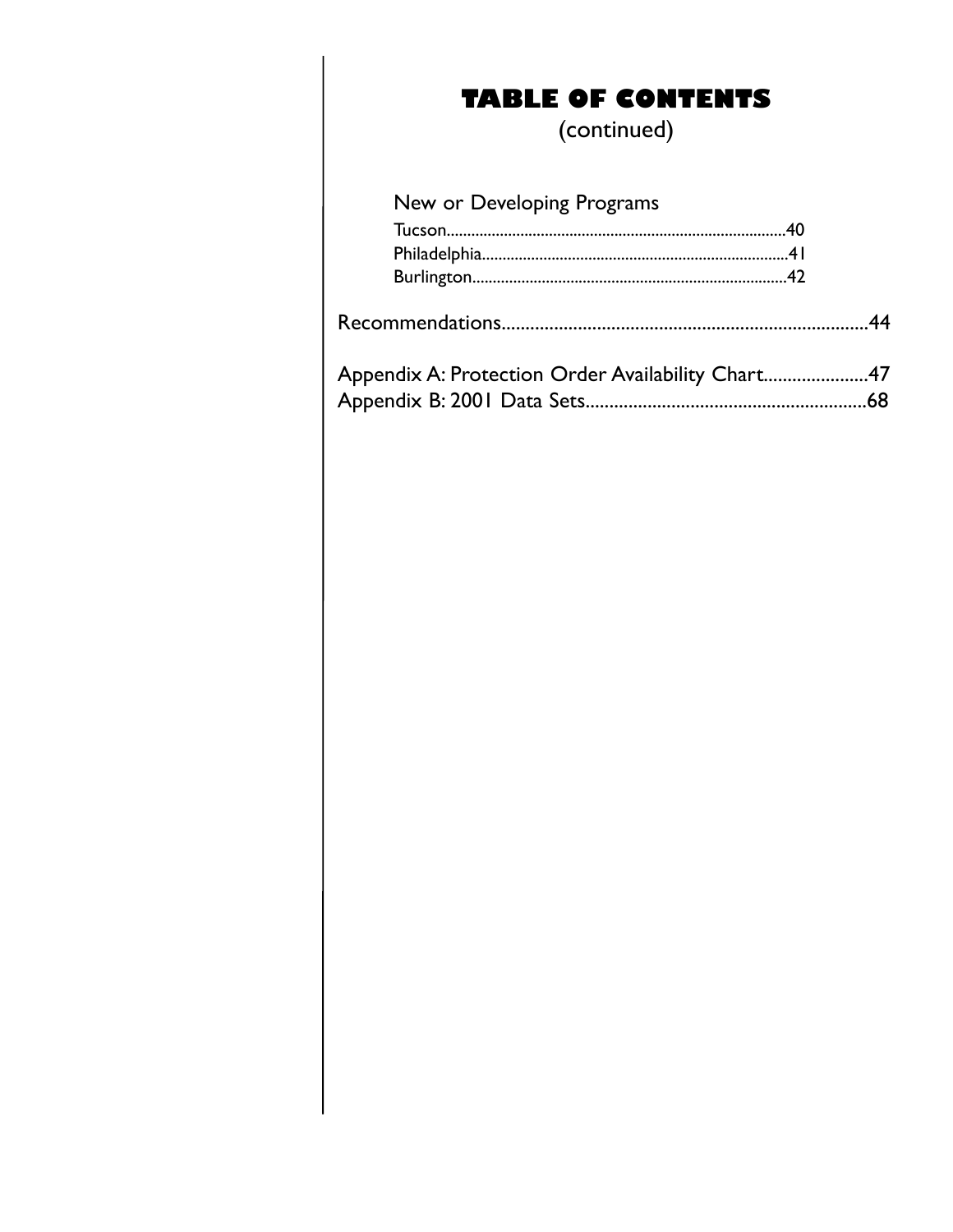# **Introduction/Summary**

This report describes incidents of domestic violence (DV) in the lesbian, gay, bisexual, and transgender (LGBT) community that were reported during the year 2001 to community-based anti-violence organizations in nine regions throughout the U.S. In addition this year's report also includes general information about LGBT DV as well as a unique section on legal protections for LGBT people against DV in each of the fifty states, the District of Columbia and Puerto Rico. The author of this annual report is the National Coalition of Anti-Violence Programs (NCAVP), a network of 26 community-based organizations responding to violence affecting LGBT and HIV-affected individuals.

Twelve organizations participated in collecting data for this report. They included eleven NCAVP members, and one other organization (Asian Woman's Shelter in San Francisco) with which NCAVP has developed cooperative relationships. The regions represented by all the contributors to this report are San Francisco, CA; Los Angeles, CA; Colorado; Chicago, IL; Boston, MA; Minnesota; New York, NY; Columbus, OH; and Cleveland, OH.

There were 5,046 reported incidents of domestic violence affecting LGBT individuals in 2001: a substantial increase  $(+25\%*)$  over the 4,048 cases reported in the same regions throughout 2000. As in past years, the largest numbers of reported incidents continued to be to NCAVP members and affiliates in coastal metropolitan areas. Los Angeles (3,208, a 50% increase from 2,146 in 2000) lead the group in number of reports, San Francisco followed with 694 (a <1% increase from 691 in 2000) cases reported by three groups. New York City (428, a 9% decrease from 471 in 2000), and Boston (329 cases reported by two groups, a 17% decrease from 397 in 2000) filled out the top four reporting regions. In Chicago the number of reports virtually doubled (+84%) at 201 up from 109 in the previous year and in Colorado reports increased to 100 this year up from 88 reported in 2000 (+14%). Of the three remaining areas, Columbus reported a significant decrease in the number of reports with 44 this year down from 91 last year (-52%). Cleveland reported 12 down from 19 (-37%) and Minnesota documented 30 cases in 2001 down from 36 in 2000 (-17%).

While these findings reveal something of the magnitude and perhaps even the relative distribution of domestic violence affecting LGBT individuals in the United States, it is not possible to generalize them any further.

# **NCAVP MISSION STATEMENT**

The National Coalition of Anti-Violence Programs (NCAVP) addresses the pervasive problem of violence committed against and within the lesbian, gay, bisexual, transgender (LGBT) and HIV-positive communities.

NCAVP is a coalition of programs that document and advocate for victims of anti-LGBT and anti-HIV/AIDS violence/harassment, domestic violence, sexual assault, police misconduct and other forms of victimization.

NCAVP is dedicated to creating a national response to the violence plaguing these communities. Further, NCAVP supports existing anti-violence organizations and emerging local programs in their efforts to document and prevent such violence.

# **NCAVP MEMBER ORGANIZATIONS**

Organizations whose names are in bold type contributed to this report.

#### **ARIZONA**

Wingspan DV Project 300 E. 6th Street Tucson,AZ 85705 Phone: (520) 624-1779 Fax: (520) 624-0364 www.wingspanaz.org

#### ARKANSAS

Women's Project 2224 Main Street Little Rock,AR 72206 Phone: (501) 372-5113 Fax: (501) 372-0009

*<sup>\*</sup> All percentages have been rounded to the nearest whole number.*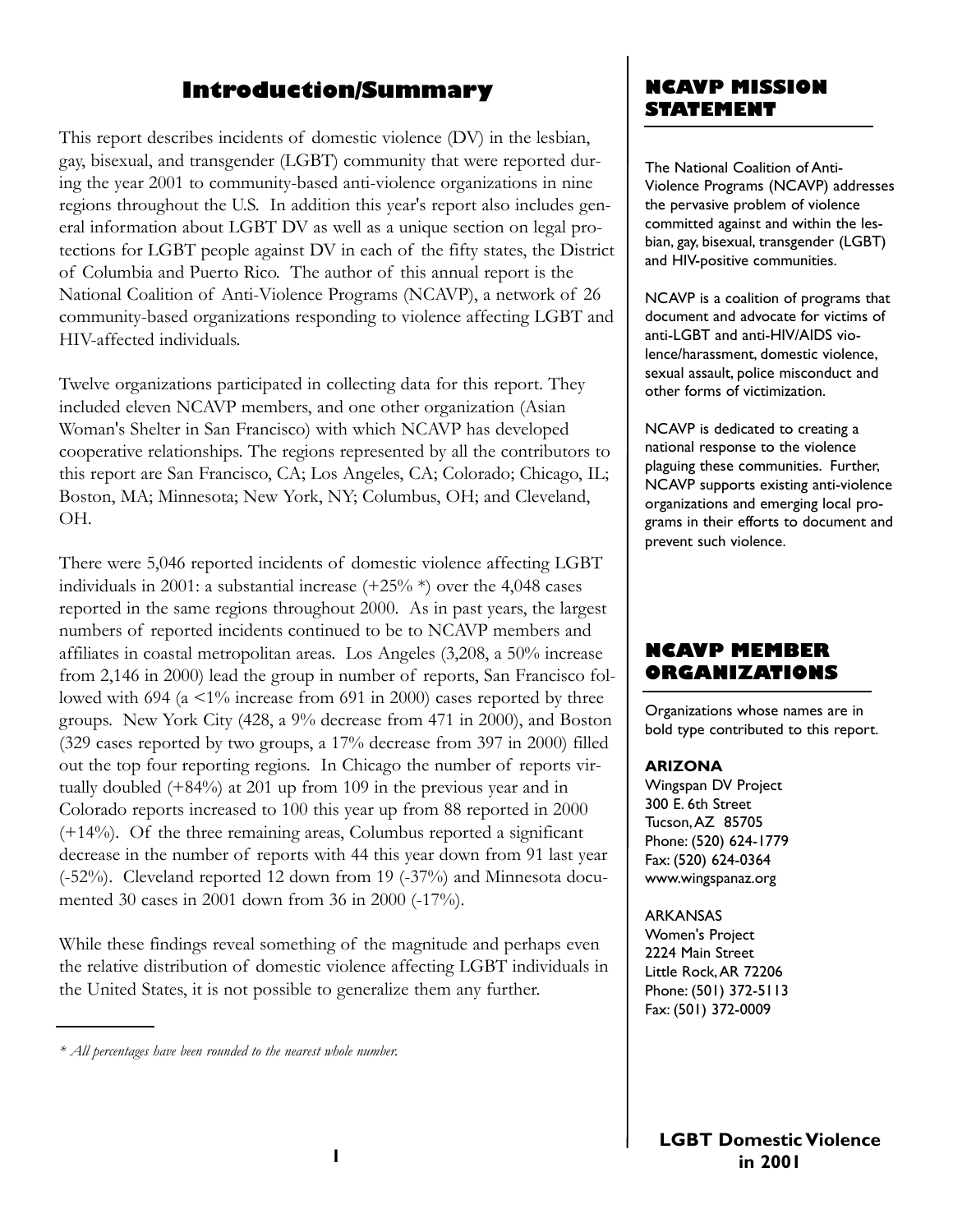# **NCAVP MEMBER ORGANIZATIONS (continued)**

#### CALIFORNIA **Community United Against Violence** 160 14th Street San Francisco, CA 94103 Phone: (415) 777-5500 Fax: (415) 777-5565 Website: www.cuav.org

L.A. Gay & Lesbian Center/ Anti-Violence Project 1625 North Schrader Blvd. Los Angeles, CA 90028 Phone: (800) 373-2227 (victims' line-southern California only) Fax: (323) 993-7653 Phone: (323) 993-7674 Website: www.laglc.org

#### **L.A. Gay & Lesbian Center/STOP Partner Abuse/Domestic Violence Program**

1625 North Schrader Blvd. Los Angeles, CA 90028 Phone: (323) 860-5806 (clients) Fax: (323) 993-7699 Phone: (323) 993-7645 (office) Website: www.laglc.org/domesticviolence

The Lesbian & Gay Men's Community Center, San Diego P.O. Box 3357 San Diego, CA 92163 Phone 1: (619) 260-6380 Fax 1: (619) 260-3092

### **W.O.M.A.N., Inc.**

333 Valencia Street #251 San Francisco, CA 94103-3547 Phone: (415) 864-4722, Crisis Line Fax: (415) 864-1082 TTY: (415) 864-4765 Website: www.womaninc.org

Specifically, changes in the number of domestic violence incidents reported to NCAVP are almost entirely the function of evolving program and organizational capacities, as well as outreach campaigns and program activity focus. The 25% increase in the total number of cases reported over those in the year 2000 is consistent with the year to year growth level of reporting recorded in 1999 and 2000.

91% of the growth in domestic violence cases reported nationally in 2001, for example, stemmed from a single large increase in Los Angeles, from 2,146 to 3,208 cases. This increase was at least partly attributable to the reporting organization's work with local police departments to compile information about their LGBT DV reports. The numbers received from these police contacts were integrated into the numbers reported from Los Angeles. For reasons this report will make clear, domestic violence affecting LGBT individuals continues to be grossly underreported throughout most of the country, even where there are some resources to help its victims.

In addition it is important to note that there are other community-based programs in some areas of the country addressing and documenting LGBT DV who, for a variety of reasons, including lack of knowledge of our mutual existence, discrepancies in data collection, lack of interest or time and staff resources, do not contribute to this report. However, NCAVP does maintain relationships with several of these agencies and is committed to an ongoing effort to include as much information as possible from the widest representation of service providers doing work in this area and hopes and expects that in future years the number of contributing programs and regions will increase. Nevertheless, these agencies are still few and while a handful are well known and longstanding within this movement, many more struggle with inconsistent capacity to maintain operations and services to LGBT individuals on an ongoing basis.

The purpose of this report is to give credence to the reality and voice to some of the stories of DV within the LGBT community. There is much lack of awareness and denial about the existence of this type of violence, both by those who are part of the LGBT community, as well as those in the "mainstream" anti-DV movement, where services are primarily oriented to heterosexual women. Conversely there are many who misuse and disproportionately exaggerate information about the existence of LGBT DV to further their own causes of blocking and curtailing the rights of LGBT people to equal protection under the law and within society. Both the exaggeration and denial of LGBT DV, and truly of any type of DV, only serves to exacerbate the isolation of survivors and assists to maintain an environ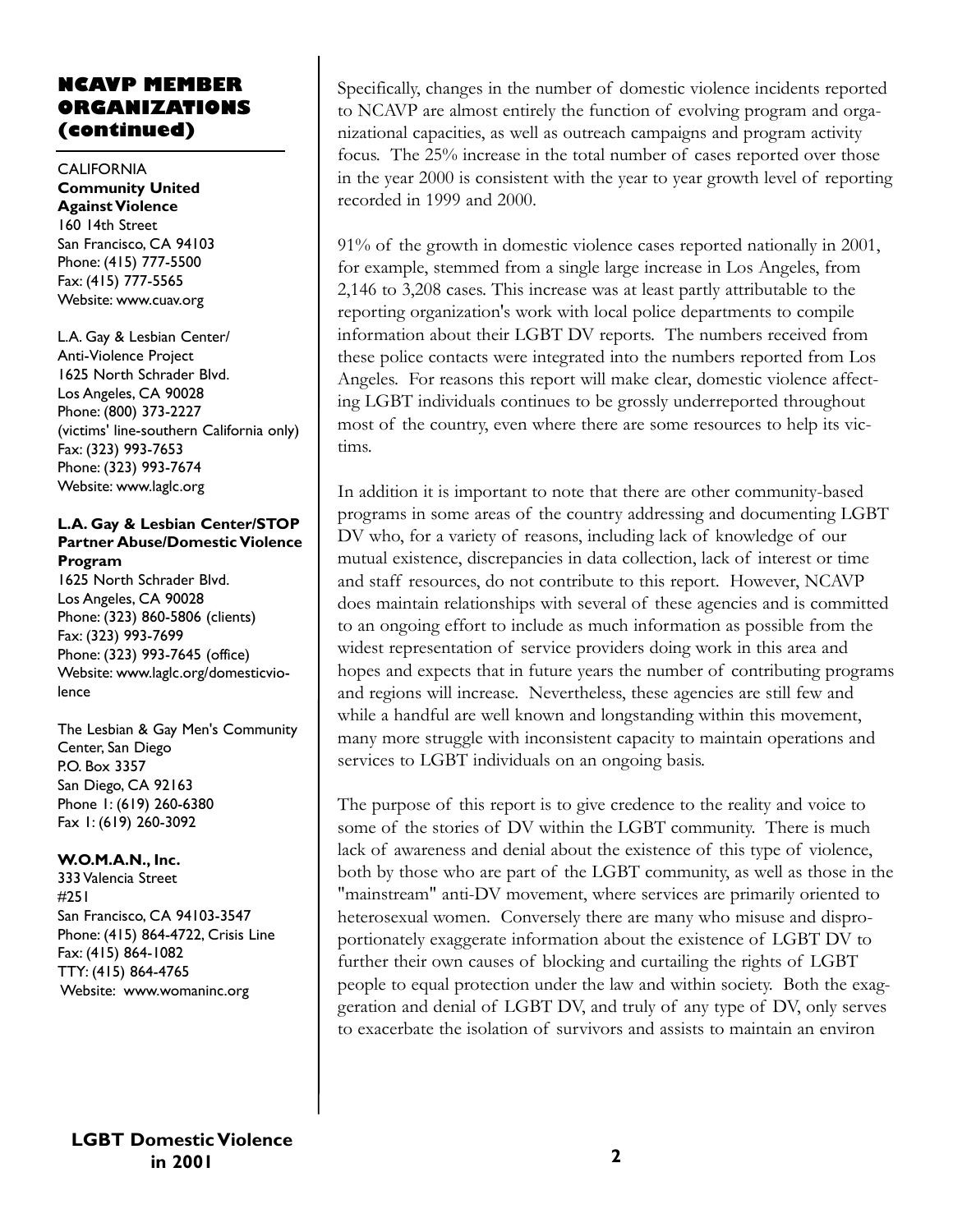ment in which intimate partner and family violence is able to flourish within all communities, across all demographic lines.

There is relatively little unique scientific or academic research that has been done on the topic if LGBT DV and its prevalence. However, as service providers and community members we speak with people living in these situations every day, and know that many more continue to suffer silently within abusive relationships. As a result of this gap between published documentation and the experience of many within the LGBT and anti-DV movements, NCAVP and contributors to this report have made a commitment to documenting and reporting the cases of DV we see each year. This report shows only a fraction of the LGBT intimate partner violence we extrapolate actually happens around the United States every year. We hope that our work to compile these stories and numbers will inspire other service providers, law enforcement, community leaders, families and friends to begin to pay attention to this vastly under reported and under addressed scourge of violence and to begin to work toward further research, development of programs, creation of funding opportunities and community-based solutions.

NCAVP and the contributors to this report look forward to a diminished need for its annual publication. This will result when more researchers, funders, service providers and community members take LGBT DV on and view it as equally important to other issues of violence that affect the LGBT community. This will happen when service providers and community leaders within the LGBT community and the anti-DV movements integrate appropriate and effective services for all DV survivors throughout the country. Until that time we hope that this report will provide the reader with a snapshot of the very real existence of LGBT DV, the experience of survivors, and the work being done in programs in various parts of the country to stop it.

# **NCAVP MEMBER ORGANIZATIONS (continued)**

#### COLORADO

**Colorado Anti-Violence Program**  P.O. Box 181085 Denver, CO 80218 Phone: (303) 852-5094 (888) 557-4441, Crisis Lines Fax: (303) 839-5205 Phone: (303) 839-5204, Office Website: www.coavp.org

#### **CONNECTICUT**

Connecticut Womens' Education and Legal Fund 135 Broad Street Hartford, CT 06105 Phone: 860-247-6090, x16 Fax: 860-524-0804 Website: www.cwealf.org

#### ILLINOIS

**Horizons Anti-Violence Project** 961 W. Montana Chicago, IL 60614 Phone: (773) 871-CARE, Hotline Phone: (773) 472-6469 Website: horizonsonline.org

KENTUCKY Gay & Lesbian Services Organization Box 11471 Lexington, KY 40575-1471 Phone: (606) 257-8462, work Fax: (606) 257-5592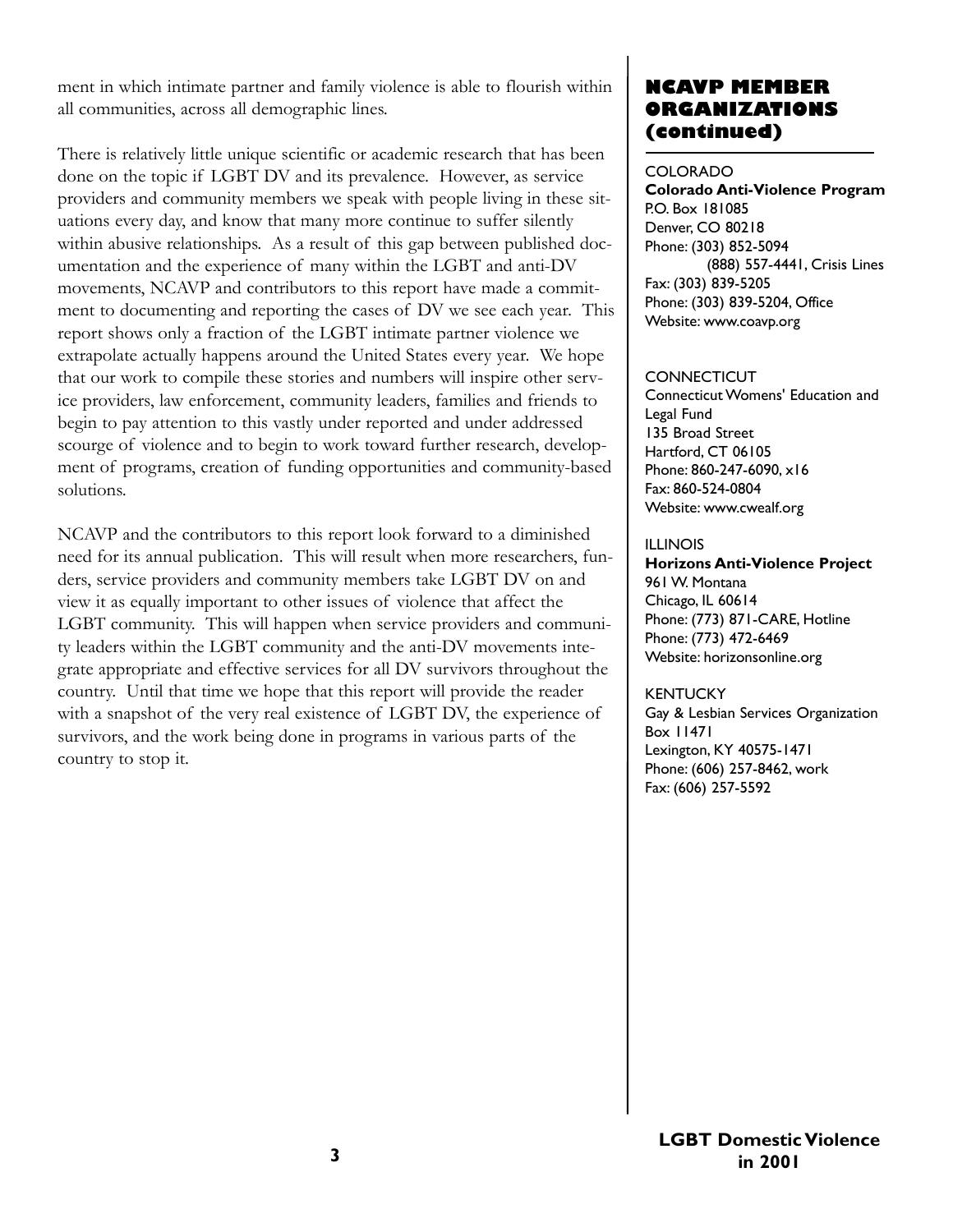# **NCAVP MEMBER ORGANIZATIONS (continued)**

#### LOUISIANA

Lesbian & Gay Community Center of New Orleans 2114 Decatur Street New Orleans, LA 70116 Phone: 504-945-1103 Fax: 504-945-1102 Website: www.lgccno.org

MASSACHUSETTS

**Fenway Community Health Center Violence Recovery Program** 7 Haviland Street Boston, MA 02115 Phone: 1-800-834-3242 (intake line) Fax: (617) 536-7211 Website: www.fchc.org

**The Network/La Red** PO Box 6011 Boston, MA 02114 Phone: (617) 695-0877

MICHIGAN Triangle Foundation 19641 West Seven Mile Road Detroit, MI 48219 Phone: (313) 537-3323 Fax: (313) 537-3379 Website: http://tri.org

MINNESOTA

**Out Front Minnesota** 310 East 38th Street Suite 204 Minneapolis, MN 55409 Phone: (800) 800-0127, Hotline Fax: (612) 822-8786 Phone: (612) 822-0127

# **DOMESTIC VIOLENCE & LGBT INDIVIDUALS**

# An Inclusive Definition of Domestic Violence

Our society has become increasingly cognizant of domestic violence and its social, economic and human costs. This recognition has helped spur many needed responses, including public education campaigns; new and amended laws; police and judicial reforms; and a wide range of victims' services (though recent dramatic government funding cuts have resulted in a rollback of much of this progress by causing education, outreach and services to be curtailed and some programs to be defunded).

Most of the activity in recent years that has brought attention to DV and the subsequent responses to it have been designed to benefit women in heterosexual relationships, and it is not unusual to encounter definitions of domestic violence that characterize it more or less exclusively as a heterosexual women's problem. Certainly, women in heterosexual relationships account for a very large proportion of the individuals victimized by domestic violence in the world today, for reasons that clearly stem from the longstanding subjugation of women in male-dominated societies.

Still, the patterns of abusive behavior observed in many types of relationships, including those in which partners share the same gender, very often exhibit the same dynamics as those present in abusive intimate heterosexual relationships. We now recognize that in addition to the sexist controls created and perpetuated in the larger patriarchal culture, there is also a multitude of ways our society (and the LGBT community) bestows entitlements and control to some people based on various aspects of identity and that this manner of privilege is often used as a means to oppress and maintain control within an abusive relationship

Domestic violence is defined as a pattern of behaviors utilized by one partner (the abuser or batterer) to exert and maintain control over another person (the survivor or victim) where there exists an intimate, loving and dependent relationship. There is abuse of the relationship and the survivor by the batterer through the use of coercive and abusive behaviors that result in the batterer's having all, or virtually all of the control over the resources and decision-making for both parties and for the relationship. It is defined by the lack of ability of the survivor to make independent decisions or utilize agency without harmful consequences from the batterer. This is often marked by the survivor's having feelings of fear and dread much of the time in relation to the anticipated reactions and actions of the batterer. The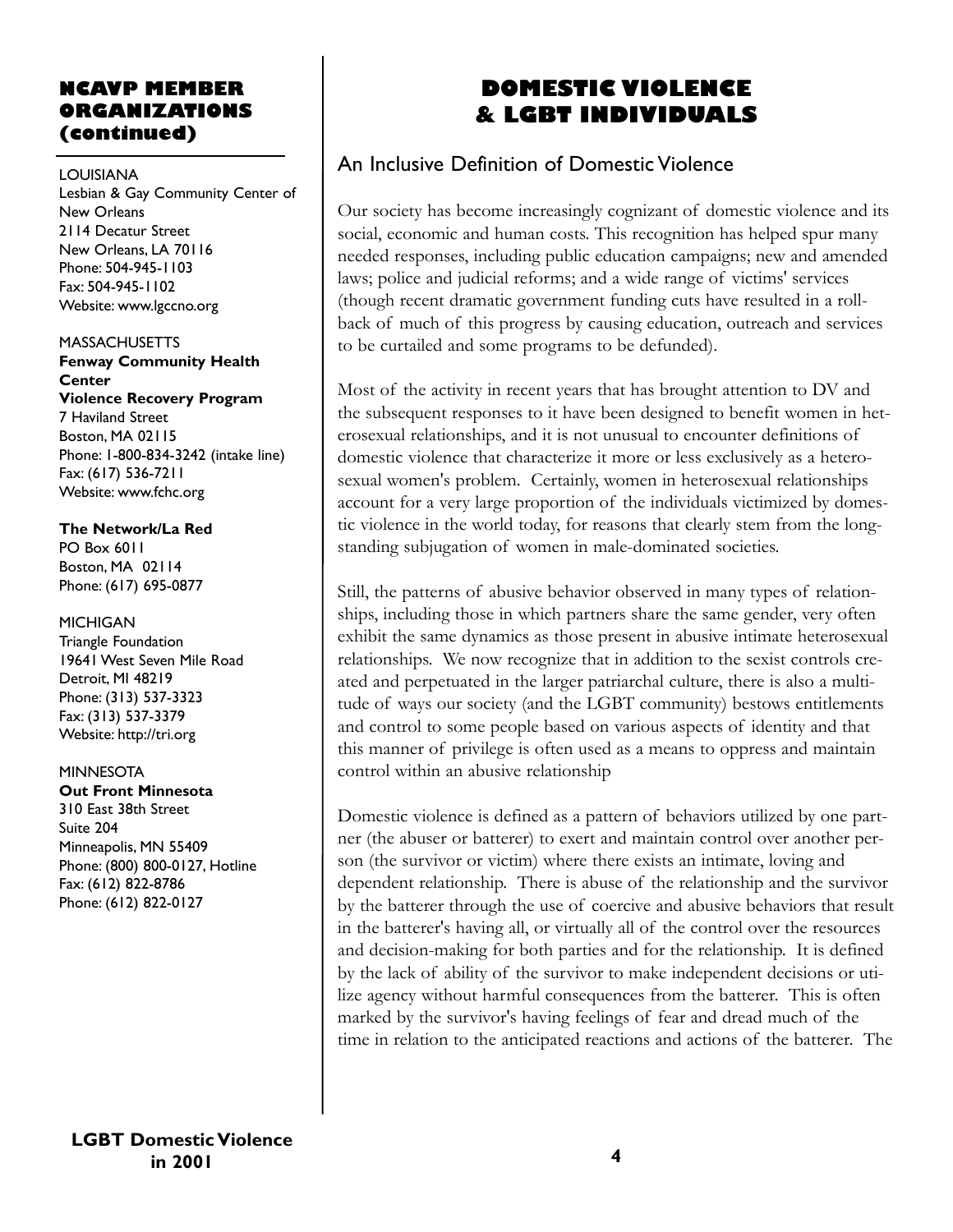appearance of abusive relationships can vary depending upon the types of actions used by the abuser to limit and control the survivor and the relationship.

Nothing specific is implied by this definition about the marital status, sexual orientation, gender or gender identity, cohabitation, sexual behavior or other attributes of the partners and/or their relationship. Nor does the definition suggest anything about the specific nature of the controlling behaviors, other than their purpose to limit the freedom of action or expression of another. Even the word "relationship" need not signify that the perpetrators and victims are romantically involved, since domestic violence (as defined by NCAVP) may also occur between family members, roommates, caregivers, adult children, or even those who are merely acquaintances (as in some cases of stalking and harassment).

Tools that are used by the batterer to gain and maintain control are often highly individualized to the situation, relationship and people involved. It is important in any given situation of DV to investigate the way the survivor defines the abuse and understand the ways that behaviors which we may not traditionally see as typically "abusive" can be utilized as such in a context where DV already exists. However, there are several common ways in which perpetrators of DV abuse and control their victims. These behaviors include:

- $\sim$  Calling a partner names, or engaging in other verbal abuse or emotional manipulation
- ~ Isolation, including limiting or prohibiting a partner's contact with family or friends
- ~ Stealing, limiting access to or destroying a partner's property
- ~ Withholding or otherwise controlling or restricting access to finances
- ~ Depriving partner of shelter, food, clothing, sleep, medication or any other life sustaining" mechanism
- $\sim$  Limiting or prohibiting a partner from obtaining or keeping employment, housing or any other station, benefit or service
- $\sim$  Harming or attempting to harm a partner physically
- $\sim$  Harming a partner's family, friends, children and/or pets
- $\sim$  Sexually assaulting or raping a partner
- ~ Using intentional exposure to sexually-transmitted and other diseases
- $\sim$  Threatening suicide or harm to self, if a partner tries to end a relationship or does not comply with an abuser's demands
- $\sim$  Stalking or harassing a partner
- ~ Using of facets of abuser or survivor's identity including race, gender, class, sexual orientation, national origin, physical ability, religion, level of education, occupation, or legal immigration status, etc., to demean, insult, endanger, isolate, or otherwise oppress

# **NCAVP MEMBER ORGANIZATIONS (continued)**

#### NEW YORK

**New York City Gay and Lesbian Anti-Violence Project** 240 West 35th Street, Suite 200 New York, NY 10001 Phone: (212) 714-1141, hotline Fax: (212) 714-2627 Phone: (212) 714-1184, office phone TTY: (212) 714-1134 Website: www.avp.org

#### OHIO

**Buckeye Region Anti-Violence Organization** P.O. Box 82068 Columbus, OH 43202 Phone: (614) 268-9622 Fax: (614) 262-9264

#### **The Lesbian & Gay Community Service Center of Greater Cleveland**

6600 Detroit Avenue Cleveland, Ohio 44102 Phone: (216) 651-5428 Fax: (216) 651-6439 Website: www.lgcsc.org

Stonewall Cincinnati PO Box 954 Cincinnati, OH 45201 Phone: (513) 651-2500 Fax: (513) 651-3044 Website: www.stonewallcincinnati.org

### OKLAHOMA

Tulsa Oklahomans for Human Rights 4021 South Harvard Avenue Suite 210 Tulsa, OK 74135-4600 Phone: (918) 743-GAYS (4297) Fax: (918) 747-5499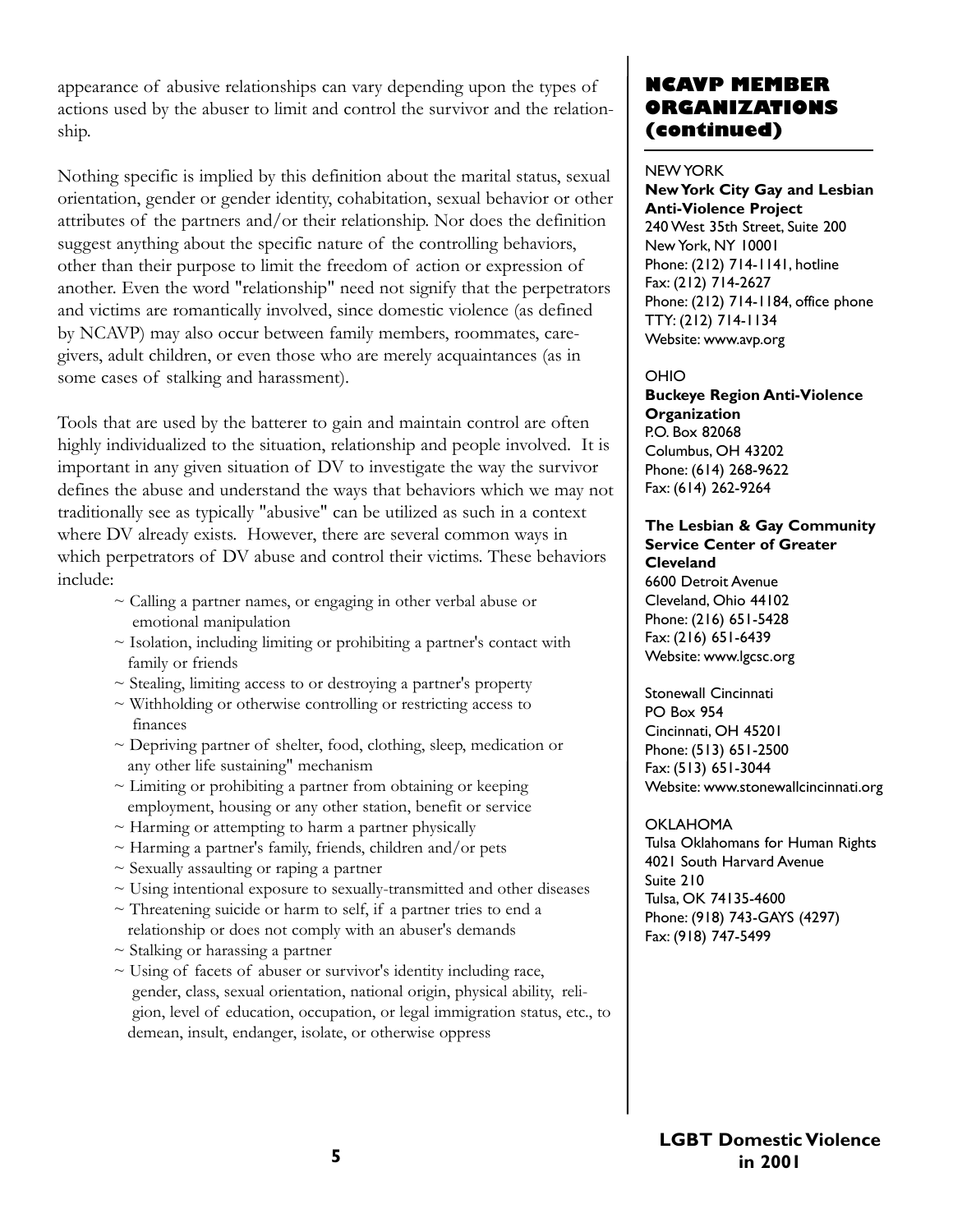# **NCAVP MEMBER ORGANIZATIONS (continued)**

#### PENNSYLVANIA **The Center for Lesbian & Gay Civil Rights** 1211 Chestnut Street 6th Floor Philadelphia, PA 19107

Phone: (215) 731-1447 Fax: (215) 731-1544 Website: www.center4civilrights.org

#### RHODE ISLAND

Rhode Island Alliance for Lesbian and Gay Civil Rights 41 12th Street Providence, RI 02906 Phone: (401) 331-6671 Fax: (401) 272-4374

#### TEXAS

Montrose Counseling Center 701 Richmond Avenue Houston,TX 77006 Phone: (713) 529-0037 Fax: (713) 526-4367 Website: www.neosoft.com/~mcc/hatecrim.htm www.neosoft.com/~mcc/intpartv.htm

### VERMONT

**SafeSpace**

P.O. Box 158 Burlington,VT 05402 Phone: (802) 863-0003 Fax: (802) 863-0004 Website: www.SafeSpaceVT.org

#### VIRGINIA

Virginians for Justice P.O. Box 342 Richmond,VA 23218 Phone: (800) 2-Justice, Hotline Fax: (804) 643-2050

**LGBT Domestic Violence in 2001**

- $\sim$  Threatening to engage in any of the above behaviors, including threats to do these things to a partner's family, friends, children and/or pets
- $\sim$  Intimidating a partner in any other way

It is important to note that while many abusive relationships exist within the context of co-habitation, such a living arrangement is not an intrinsic element of DV. The commonly used term "domestic violence" (and one that is used in this report) implies violence within a shared "domicile," however more attention has been focused in recent years on violent dating relationships in which the parties do not, in fact, co-habitate or share any legally binding property, relationship or obligations. This further supports the earlier statement about the need to view each abusive relationship within its own context in able to achieve a clear sense of what comprises the behavioral mechanisms and environment of power and control.

# The Prevalence of LGBT Domestic Violence

While LGBT domestic violence is becoming the focus of increasing research attention, it has so far not been examined with anything near the thoroughness afforded to heterosexual domestic violence. As a result, estimates of the prevalence of LGBT domestic violence remain highly provisional. Island and Letellier suggest that 15-20% of gay male relationships become abusive<sup>1</sup>. Elsewhere they describe it as "the third most severe health problem facing gay men today," behind HIV/AIDS and substance abuse2. Among lesbians, a 1985 study by Gwat-Yong Lie and Sabrina Gentlewarrier reported that slightly more than half of 1,109 respondents had been abused by a woman partner in their lifetime<sup>3</sup>. Several smaller studies seem to support this finding. Coleman's 1990 study of 90 lesbians, for example, reported that 46.6% had experienced repeated acts of violence, and Ristock's 1994 survey of 113 lesbians reported that 41% been abused in at least one relationship with another woman4.

*4Ristock, J. 'And Justice for All?...The Social Context of Legal Responses to Abuse in Lesbian Relationships', (1994) 7 Canadian Journal of Women and the Law 420.*

*<sup>1</sup>Island, I. & P. Letellier. 'The Scourge of Domestic Violence', Gay Book # 9, San Francisco, CA, Rainbow Ventures Inc, Winter 1990, 14.*

*<sup>2</sup>Island, D. & P Letellier. 'Men Who Beat the Men Who Love Them: Battered Gay Men and Domestic Violence', Harrington Park Press, New York, 1991, 27.*

*<sup>3</sup>Gwat-Yong Lie and S. Gentlewarrier. 'Intimate Violence in Lesbian Relationships: Discussion of Survey Findings and Practice Implications', (1991) 15 Journal of Social Service Research 46, The Haworth Press.*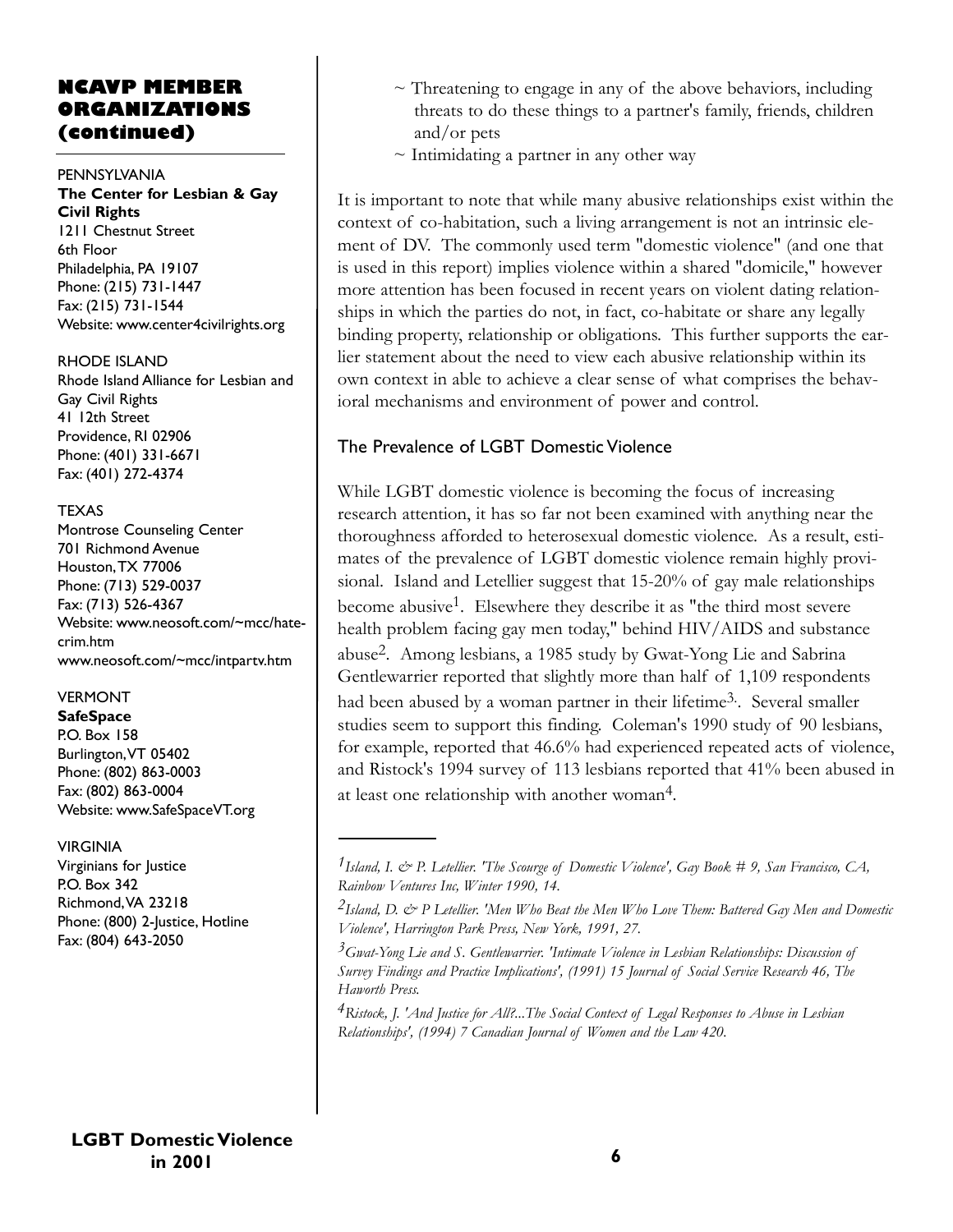Studies of other populations in the LGBT community have documented even higher rates of abuse over respondents' lifetimes. The Portland, ORbased Survivor Project's 1998 Gender, Violence, and Resource Access Survey of transgender and intersex<sup>5</sup> individuals found that  $50\%$  of respondents had been raped or assaulted by a romantic partner, though only 62% of these individuals (31% of the total) identified themselves as survivors of domestic violence when asked<sup>6</sup>.

One might criticize the sample sizes and methodologies of some of these studies, but the remarkable uniformity of their findings strongly suggests that domestic violence is experienced by a large percentage of LGBT individuals at some point in their lives. Consequently, most LGBT domestic violence researchers and service practitioners start from the point of view that domestic violence in LGBT relationships is just as widespread as domestic violence in relationships between heterosexual couples. Rather extensive studies of the latter suggest a prevalence ranging from 20%-35%, depending on the definition of domestic violence used7.

Special Issues in LGBT Domestic Violence

While LGBT domestic violence may be as prevalent as heterosexual domestic violence, it is not in all ways identical. Perpetrators often attempt highly specific forms of abuse, including:

- ~ "Outing" or threatening to out a partner's sexual orientation or gender identity to family, employer, police, religious institution, community, or in child custody disputes
- $\sim$  Reinforcing fears that no one will help a partner because s/he is lesbian, gay, bisexual or transgender, or that for this reason, the partner "deserves" the abuse
- $\sim$  Alternatively, justifying abuse with the notion that a partner is not "really" lesbian, gay, bisexual or transgender; i.e., s/he may once have had or may still have relationships with other people, or express a gender identity, inconsistent with the abuser's definitions of these terms
- $\sim$  Telling the partner that abusive behavior is a normal part of LGBT relationships, or that it cannot be domestic violence because it is occurring between LGBT individuals

# **NCAVP-AFFILIAT ORGANIZATIONS CONTRIBUTING TO THIS REPORT**

#### **CALIFORNIA**

**Queer Asian Women's Services** Asian Women's Shelter 3543 18th Street Suite 19 San Francisco, CA 94110 Phone: (415) 751-0880 (hotline) Phone: (415) 751-7110 Fax: (415) 751-0806

*<sup>5</sup>Intersex people are those who "naturally (that is, without any medical intervention) develop primary or secondary sex characteristics that do not fit neatly into society's definitions of male or female." The Survivor Project, Guide to Intersex and Trans Terminologies, http://www.survivorproject.org/basic.html.*

*<sup>6</sup>Courvant, Diana and Loree Cook-Daniels, 'Trans and Intersex Survivors of Domestic Violence: Defining Terms, Barriers, & Responsibilities', http://www.survivorproject.org/ defbarresp.html.*

*<sup>7</sup>Lundy, S. 'Abuse That Dare Not Speak Its Name: Assisting Victims of Lesbian and Gay Domestic Violence in Massachusetts', (Winter 1993) 28 New England Law Review 273.*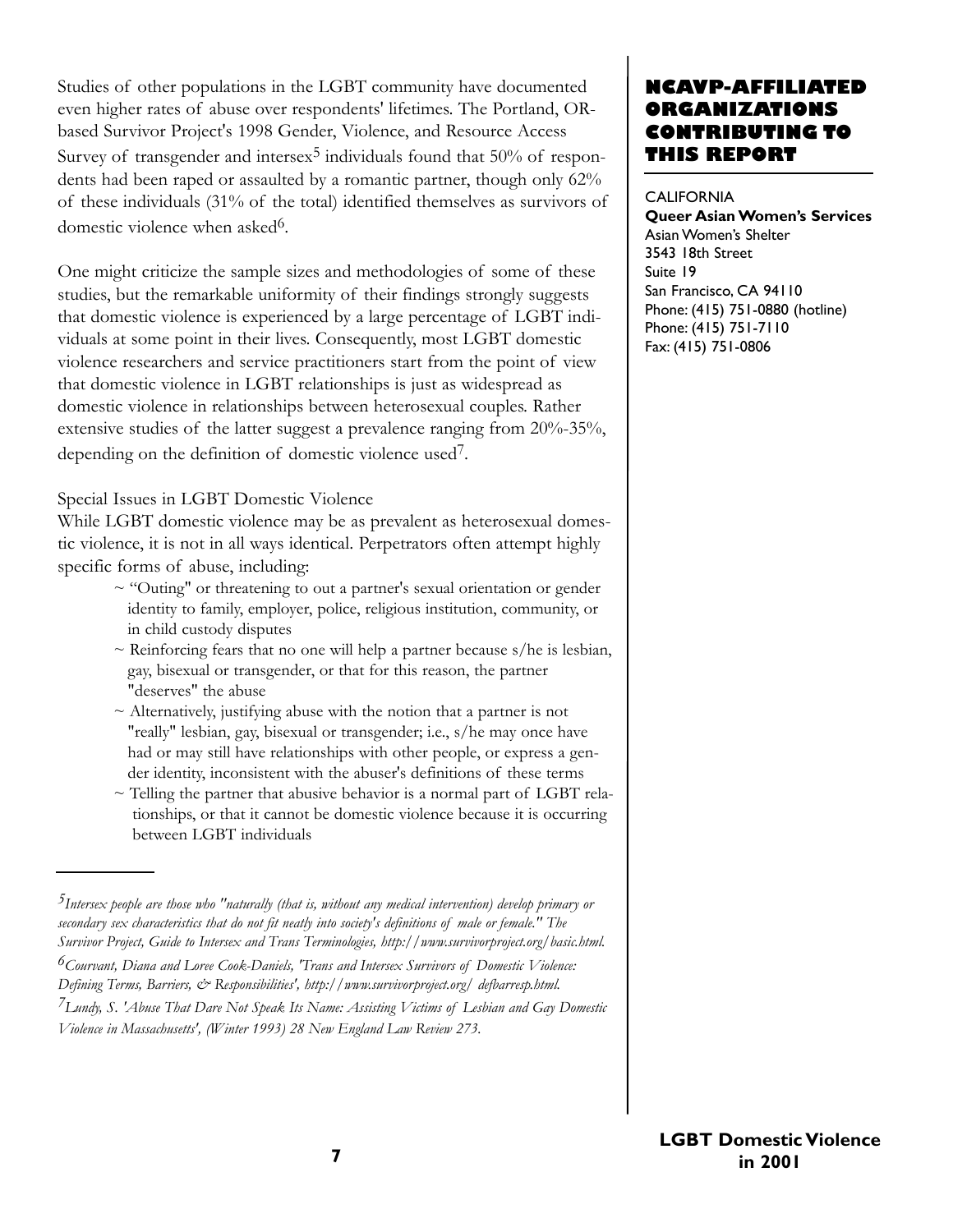# **INCIDENT NARRATIVES**

#### **Violence Recovery Program, Fenway Community Health**

*Kelley, 53, female, bisexual,Vietnamese, urban*

From the beginning of my relationship with Amy, everything was always focused on what she "needed" or wanted. At first I loved her insistence that we were everything each other needed and the closeness we had. Over time, however, that closeness became smothering and turned into control and suffocation.Amy controlled most of the relationship including what doctors I saw and what medications I took. She also encouraged my abuse of prescriptions. Her control of this seriously compromised my health and I ended up with weekly multiple seizures and daily migraines. Amy demanded that I do all the cleaning and cooking and controlled how much I spent on groceries. If I went to bed early because I was exhausted or sick, she insisted that I was not fulfilling my commitment to her.Amy also cared only about her own sexual pleasure - for example, if I did not touch her in the right ways, unprompted, often enough, or if I did not say the right things, she would insist that I didn't love her. She also demanded that I "make love" whenever she wanted, regardless of what I wanted. I can't remember how many times she would wake me in the middle of the night and demand to make love right then. It didn't matter that there were things she liked that I didn't or wasn't comfortable with and somehow these things became necessary for her fulfillment. Last spring, I became suicidal and my physician sent me to the hospital. Despite my fear of talking about my situation, I was going to tell the hos-

- $\sim$  Monopolizing support resources through an abuser's manipulation of friends and family supports and generating sympathy and trust in order to cut off these resources to the survivor.
- $\sim$  Portraying the violence as mutual and even consensual, especially if the partner attempts to defend against it, or as an expression of masculinity or some other "desirable" trait

There is an additional and uniquely same-sex DV twist to type of abuse where an abuser will contact DV service programs requesting assistance as the victim. Most DV programs are not trained in how to work with those in same-sex DV situations, or how to screen for abusers among those requesting services identifying as victims, and will often offer services only to the "first caller" and deny services to the subsequent caller from the same relationship.

This last point merits additional discussion. There is a frequently held ideology that situations of abuse in same-sex couples cannot have a power differential due to the lack of a differential in power bestowed on the parties by a sexist society, and that therefore abuse in LGB relationships must be mutual. This is based on an extremely gendered and heterocentric understanding of domestic violence and could not be further from the truth. Nevertheless, because of this misconception, many service providers, law enforcement officials or others will simply assign the label of "Mutual Abuse" to any situation involving battering in an LGTB relationship.

The label "Mutual Abuse" is more likely to be placed on situations where the victim attempts to fight back in defense against the abuser. We see this misdiagnosis in heterosexual relationships as well, often followed by further mishandling of some cases in which both partners are arrested and brought before the court.

Since domestic violence is defined as an imbalance of power in which one partner aims to control the other partner and thus the relationship, there is no possibility of "Mutual Abuse." "Mutual Abuse" would imply that both partners in the relationship had equal power, equal access to resources, equal opportunity to exercise agency without harmful or dreaded consequence from the other. Where power is shared equally in this way, there is no definition of domestic violence. This is not to undermine the very real experience of people who are in dysfunctional or bad relationships, however this document refers to situations in which an imbalance of power and thus domestic violence is present. It is completely inappropriate and extremely harmful to treat situations of domestic violence as simply "bad relationships" therefore it is necessary to do an assessment for domestic violence in all work with singles, couples and families.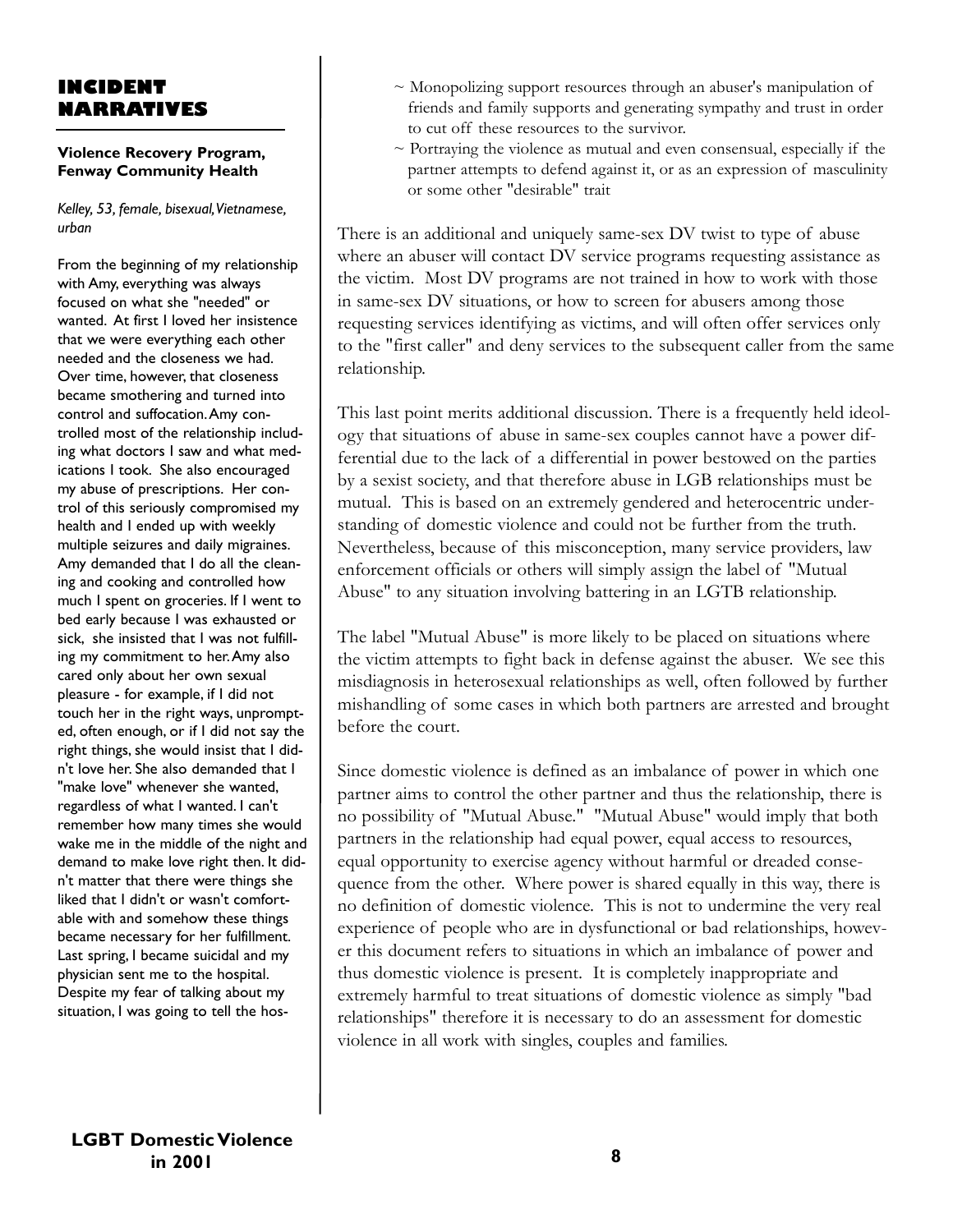### HIV/AIDS and DV

The presence of HIV/AIDS tends to lead to other fairly specific dynamics For example, HIV illness can act as a potent emotional stressor that precipitates some incidents of abuse. In addition, the outcomes of domestic violence can become more serious when they directly or indirectly affect an HIV-positive person's health status, as in some of the examples below:

- $\sim$  The abuser may threaten to tell others that the partner has HIV/AIDS.
- $\sim$  An HIV-positive abuser may suggest that s/he will sicken or die if the partner ends the relationship (or alternatively, that the abused partner's health will fail). The threat may have the ring of truth, if the HIV-positive partner is dependent on the other for housing, nutrition, health care or other forms of support.
- $\sim$  An abuser may withhold, throw away or hide a partner's HIV medications, cancel medical appointments, or prevent the HIV-positive partner from receiving needed medical care. An HIV-positive abuser may even do the same things to him/herself, in an attempt to blackmail the partner.
- $\sim$  An abuser may take advantage of an HIV-positive partner's poor health by using it as a rationale to limit contact with other individuals, assume sole power over a partner's economic affairs, and foster a partner's utter dependency.
- ~ The threat of physical violence can become more potent to HIV-posi tive victims, who may be too weak to defend themselves or may fear the HIV-related complications (easy bruising, infections, slow or diffi cult healing) that can result from being subjected to physical harm.
- ~ An abuser with HIV/AIDS may infect or threaten to infect a partner, or may use claims that the victim is responsible for the abuser's sero-conversion and use this as a reason why the victim cannot leave.

#### Barriers to Addressing LGBT Domestic Violence

There are many significant obstacles to addressing LGBT domestic violence (both for service providers and for survivors), some of which are implicit in the observations above. In addition, the widespread belief, exploited by some abusers, that domestic violence does not occur in LGBT relationships, coupled with overall societal homophobia creates an atmosphere in which visibility and knowledge about this issue is minimal and survivors experience extreme isolation. Few programs and resources exist for LGBT DV survivors. While some progress has been made in recent years in public awareness and education of those who work with DV survivors, training law enforcement, health care professionals and other service providers on how to provide appropriate, sensitive and effective intervention for LGBT survivors still remains a vast task in which we have only begun to make the tiniest dent.

tal's psychiatrist the truth about everything when Amy showed up.When thedoctor left Amy and I alone, she said "If you end up going into the psych hospital, I'll kill myself." I had no idea how to handle that, so I didn't say anything more to the doctor. I made two more suicide attempts and was also cutting pimyself on a regular basis. When Amy found out about this, she screamed and threw things at me. She physically and sexually assaulted me as well. Finally, I told my therapist what was happening to me and she helped me locate a safe place to go. It's been a year since I've seen Amy, and after a lot of hard work, I am now getting my life together on my own terms.

# **LA Gay and Lesbian Center**

*Helen, 35, female, lesbian, urban*

I met Lupe at a party a year ago shortly after my divorce. Our connection was strong and we spent all of our free time together. She moved in with me a month after we met and treated me like royalty. She insisted on doing the grocery shopping, bought me a new wardrobe and drove me to work each morning.

In fact, Lupe was the opposite of my ex-husband who abused me the majority of the time we were married.To my surprise, my family was even supportive of our relationship because they thought I'd be safer with a female partner. Several months into our relationship, Lupe began calling me at work 2 to 3 times during the day. I asked her to stop because my boss was upset about it. She laughed and said, "Your boss should mind her own business. I'll call you anytime I want to call you." When I worked late, she would come by the office and make a scene. One night, she didn't come by the office but waited for me at home in the dark. When I turned on the lights, she accused me of cheating on her with my ex-husband, threw me against the wall, and raped me at gunpoint. I was I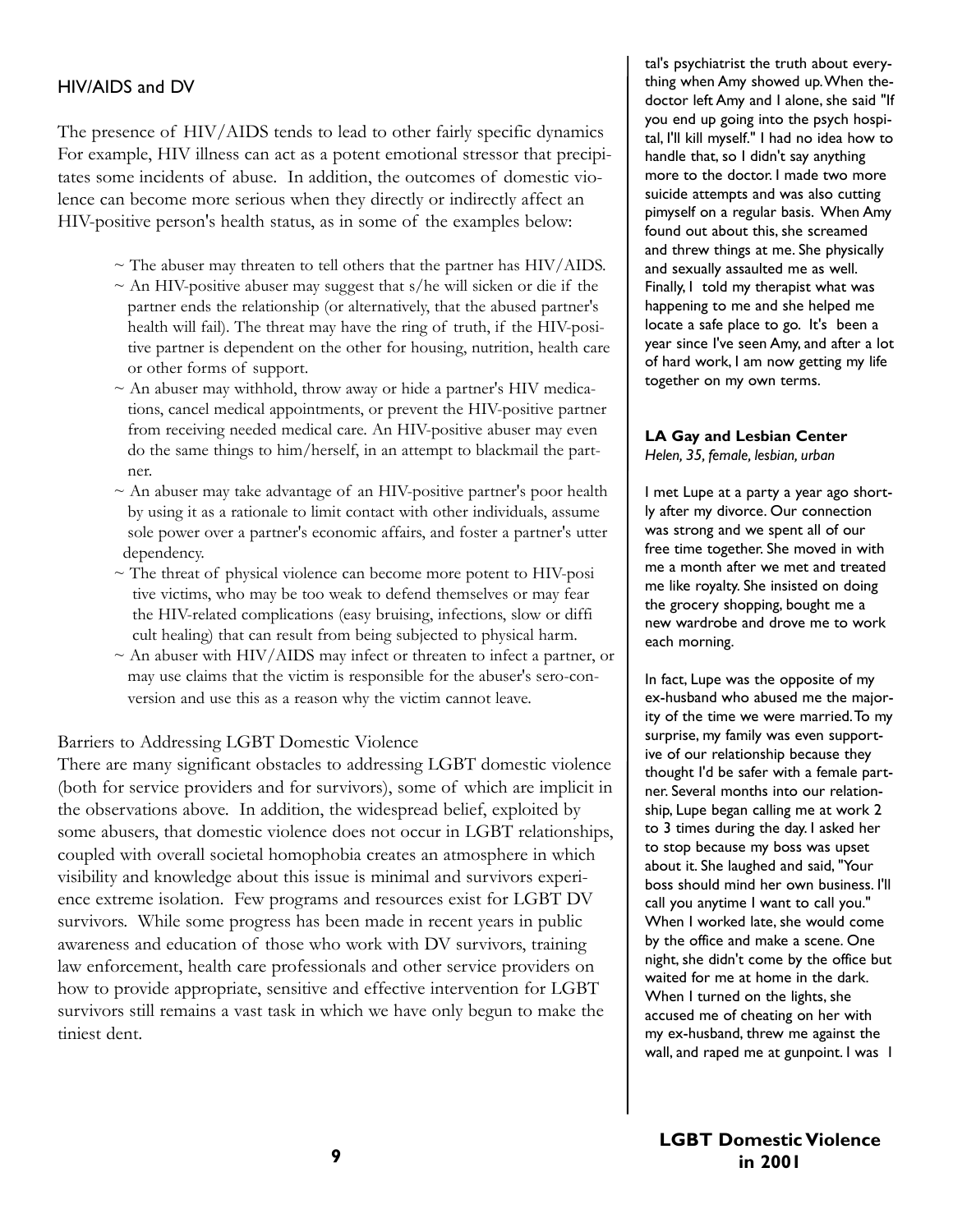too frightened to tell anyone and even believed that my family would dismiss her behavior and encourage us to staytogether because they thought she was much better for me than my husband had been. She became increasingly possessive and abusive and threatened to kill me and my ex-husband. She eventually began beating me consistently. I called a domestic violence hotline and the hotline counselor wanted to focus on the abuse in the relationship with my ex-husband rather than my situation with Lupe. I finally had Lupe evicted and got a restraining order. She still called and drove by the house several times a day. I began dating someone else. One night, my partner Brenda and had bacon and eggs for dinner then went to bed. Unfortunately, Lupe still had keys to the house and she came in had bacon and eggs for dinner then went to bed. Unfortunately, Lupe still had keys to the house and she came in that night, heated the bacon grease, walked into the bedroom and threw the hot grease on us. I managed to call the police and she was arrested. Brenda and I received 2nd degree burns.

I never felt safe again in my house after that so I sold it. I read about the L.A. Gay & Lesbian Center's STOP Partner Abuse Program in a newspaper article about domestic violence and called them. They understood my situation and really helped me through the earlier rough parts. Once I was safe, they helped me explore my options and encouraged me to join a survivors' group. Sometimes I question if I should change my name and move out of state even though I don't want to leave California. My counselor and members of my group at the L.A. Center are helping me sort everything out. I'm finally beginning to believe that I'll get through this.

In recent years, there has been increased focus by the LGBT community on achieving public recognition for LGBT relationships and families. However, there is still little to no acknowledgement that, unfortunately, where couples and families exist there is also DV. Great pressure is brought to bear on those who bring LGBT DV to the public eye to silence themselves. There is fear that airing problems among LGBT people will take away from any progress toward equality. Instead, it is the view of NCAVP that addressing DV, and other issues that confront LGBT people, is a way of building a stronger community. The LGBT community is responsible, not only for seeking acknowledgement and equality of rights for LGBT couples and families, but also for creating safe spaces within the community where all couples and families can live, grow and thrive.

NCAVP, it's member organizations, LGBT Anti-violence projects and individual activists in various parts of the country have been working to bring the issue of domestic violence to the forefront in the LGBT community, but there is still a long way to go. In addition to this denial, there are other external obstacles that face survivors attempting to gain assistance and safety from abuse in their relationships. These barriers include:

 $\sim$  Poor or inconsistent law enforcement response. While in recent years, more law enforcement officers have been trained to recognize and deal with domestic violence in heterosexual relationships, there has been little training about how to respond when there is a situation of LGBT DV. Some progress has been made in the few places where an anti-violence project has been able to establish a relationship with the local police department, in a few regions the results have even been quite successful. However, in most areas police response to LGBT DV is still lacking or even poses danger for LGBT people. Police officers in general are more apt to view violence between LGBT individuals, especially partners of the same gender, as mutual or consensual abuse. Even among those well-meaning officers, few police receive the training necessary to distinguish the actual abuser in many incidents of LGBT domestic violence, such that the arrest of the victim is not an infrequent occurrence. In addition, many police officers continue to express homophobia themselves or at least act as its instruments in other contexts. The conse quent fear of the police prevents many LGBT victims of domestic vio lence from seeking the assistance of law enforcement themselves. Additionally, many LGBT people do not utilize the police for other reasons including fear of race-based bias or violence, because of the immigration status of either the victim or abuser, or an overall fear for how they or their partner will be treated in police custody because of LGBT identity. Victims of DV want the abuse to stop but, most love their partners and would not want to risk placing them in harm's way, even if it means continuing to experience abuse or even threat to their own lives.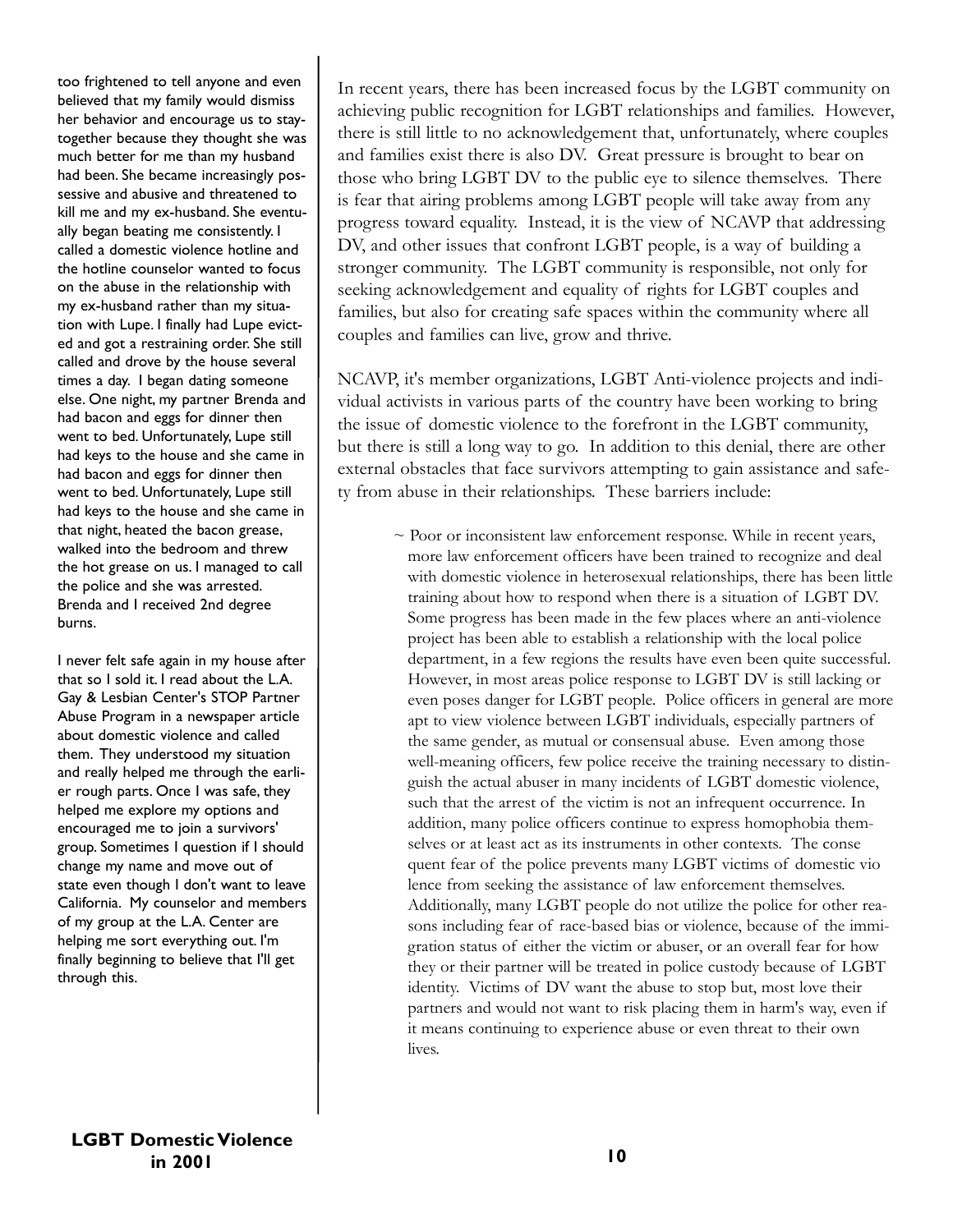- ~ Limited Access to Civil Court orders of protection As is outlined in great detail in the legal section and appendix of this report, family courts in many jurisdictions adjudicate domestic violence cases only between married and/or heterosexual partners who have a child in common. LGBT victims of domestic violence who seek judicial relief generally must turn to the criminal court system, which is not equipped to respond to their needs. Criminal courts may require, for example, that the abusive partner has been arrested or charged with a crime before considering a victim's petition for an order of protection or its equivalent, and may still deny that petition if the victim cannot present substantial proofs of injury and/or continuing endangerment. Criminal courts also do not provide access to the array of public and private domestic violence services that are considered integral components of many family court systems.
- $\sim$  Lack of accessible and sensitive services. Even if more victims of LGBT domestic violence could obtain access to family courts, they might still be denied many services-such as emergency shelter, medical treatment, financial assistance, psychosocial counseling, job training, legal services and many others-that these forums routinely prescribe for battered heterosexual women. The problem is especially acute for male and transgender victims of LGBT domestic violence who seek help from organizations that only serve women. But even lesbians are routinely denied access to many mainstream domestic violence organizations, ostensibly because their abusive female partners might too easily infiltrate them. Additionally, many service providers, like police officers, are not adequately trained to recognize the special dynamics apparent in many cases of LGBT domestic violence. Some may even designate as the "victim" whoever seeks their services first, putting other clients at risk by potentially including batterers in survivor service environments like shelters and support groups. Even well intentioned DV service providers, who attempt to assist an LGBT survivor of DV may not have the knowledge of the special issues facing such survivors and ultimately may not be able to offer services that feel relevant or effective to an LGBT person. Training is needed to make sure that those providers who have some awareness and interest in helping LGBT DV survivors have the knowledge and tools to do so, and that those providers who are less aware and are insensitive or perhaps even hostile to LGBT survivors, are made aware of the issues involved and their duty to providing a safe and respectful environment for all DV survivors.
- $\sim$  Victim's fears of being "outed" The abused partner may fear that coming forward as a victim of LGBT domestic violence will endanger relationships with family members, friends, a landlord, coworkers or an employer. Again, the lack of access by LGBT domestic violence victims to the family court system (where proceedings are generally kept confidential), coupled with the lack of meaningful civil rights protections for LGBT people throughout most of the country, makes the concern a

#### **NYC Gay and Lesbian Anti-Violence Project**

*Darlene, 54, transgender (male to female), Latina, urban*

My partner, Martin, abused drugs and beat me if I did not give him money. Many times he sold my things for drugs. I found out that he even got his friends to physically assault me and burglarize my apartment so that he could buy crack. I was hit so hard, I was temporarily blinded. I knew I needed help to get out but was afraid of becoming homeless.A woman from my church noticed my black eyes and bruises and wanted to help me find housing but I was fearful because I thought that would mean coming out to her that I am a person of transgender experience. Since I was on public assistance, I was limited with the types of housing that I could afford. I called the police several times, but eventually they refused to respond to my complaints and did not take my issues seriously. I eventually felt that I didn't have anywhere to turn. It was important for me to find an agency that would respect my identity and also speak to me in my native language. I discovered the NYC Gay & Lesbian Anti-Violence Project and met with a counselor who spoke Spanish and informed me about my rights and other resources such as emergency shelters, hotels and escorting me to my precinct to file an order of protection.Along with the support of the staff, I used this information to find other ways of survival.Through the counseling services I received, I was able to gain the support I needed and most importantly, leave my abusive partner.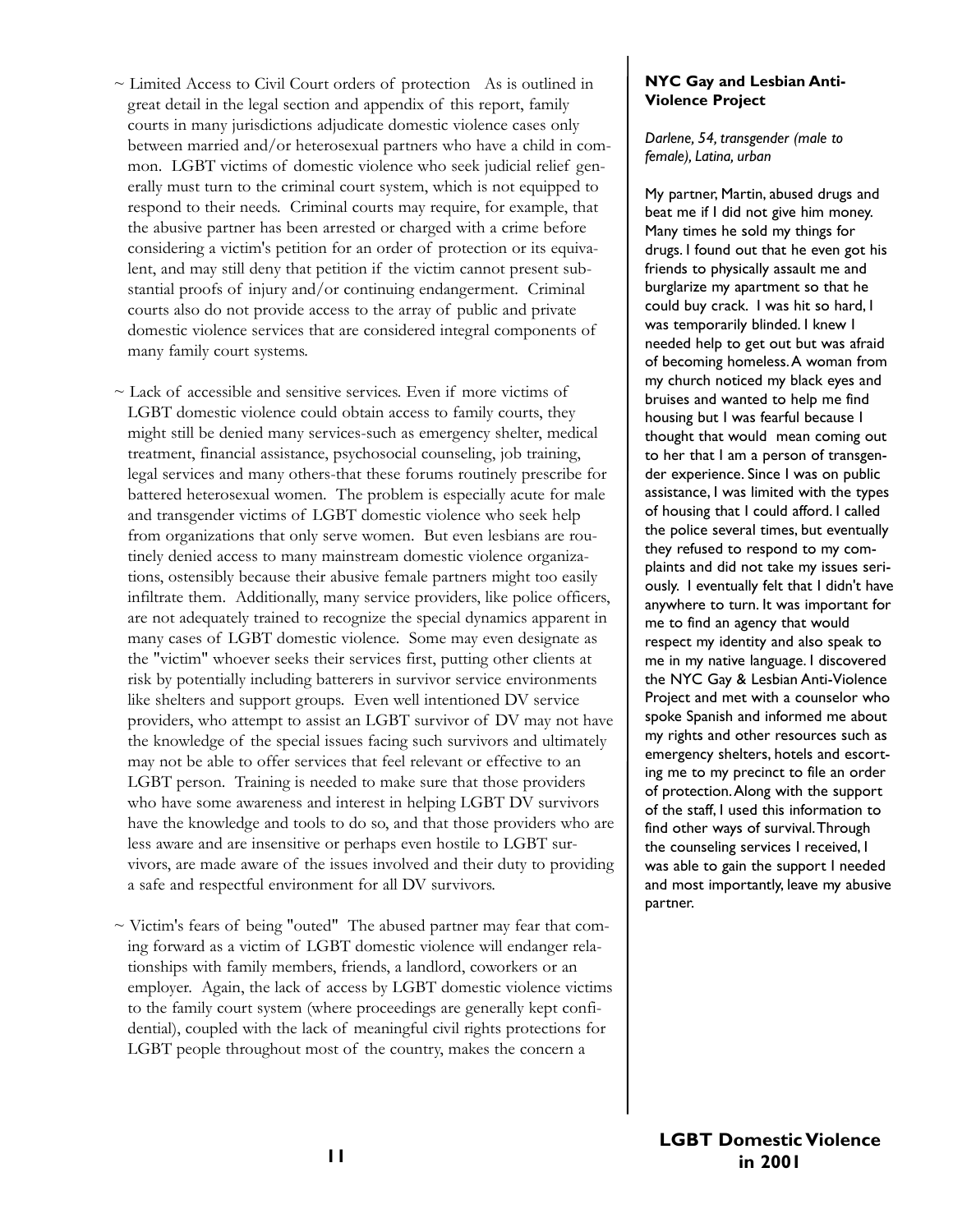#### **Community United Against Violence**

*Natasha, 42, female, lesbian,African-American, urban*

I lived with my partner, Cynthia, for the past eight years. She wanted me to move in with her right away. I felt it was a little sudden, but I thought, "I'm so lucky. She's so amazing." so I really looked forward to it. Right away, though, she started getting angry and her anger seemed to come out of nowhere. For example, she'd get angry when I was talking to a friend or my sister on the phone. She seemed to be paranoid and then would scream things like, "Why are you whispering on the phone? Are you talking about me?" I'd try to calm her down and tell her the truth. She never believed me and would just backhand me across the face. I tried to leave her several times over the years. I would go to my sister's, but Cynthia would always call me, or come over and say how much she loved me and missed me. I went back each time because I was in love with her. One time, after she came and begged me to come home with her, she started yelling at me. I was so fed up with it that I turned around and ignored her. I was at the sink, washing dishes, when I felt something hit my head. I buckled forward from the pain and force. I woke up later in a hospital not knowing how I got there, but she told me she had thrown a heavy glass ashtray into the back of my head. She said, "I'm so sorry I put you in the hospital, baby." The police were there and asked if Cynthia had done it to me. I lied and said, "No, I fell on the stairs." I was afraid of putting her in jail because I didn't want her to suffer. A few weeks ago, she became paranoid again. She accused me of talking about her behind her back when I was talking with a friend on the phone. I denied it. She punched me in the face and then smashed a beer bottle and came at me

legitimate one. Appearing in criminal court, the victim can obtain no guarantee that his or her situation will not be publicized in a variety of ways.

This fear of "outing" can also apply to someone's fear that their status as a DV survivor will be revealed in the LGBT community and, that this will cause them to lose community supports, status or credibility.

 $\sim$  Victim's hopelessness and/or fear of reprisals - Understanding the barriers to addressing LGBT domestic violence, victims may become hopeless or fear reprisals by a partner, even for making modest attempts to end the abuse. Many abusers play on this fear when they tell their LGBT victims that no-one will help them. Research suggests that the most dangerous time for a victim is when s/he seeks assistance or tries to exit an abusive relationship, so the fear is warranted. These primary factors may be joined by several others, including, in the case of victims who live where there are one or more dedicated responses to LGBT domestic violence, ignorance that these services exist. LGBT anti-violence organizations, despite their best attempts generally lack the resources to publicize their services as widely as they might like, especially in the multiple ways needed to assure broad outreach that includes people of color, non-English speaking populations and other traditionally underserved communities.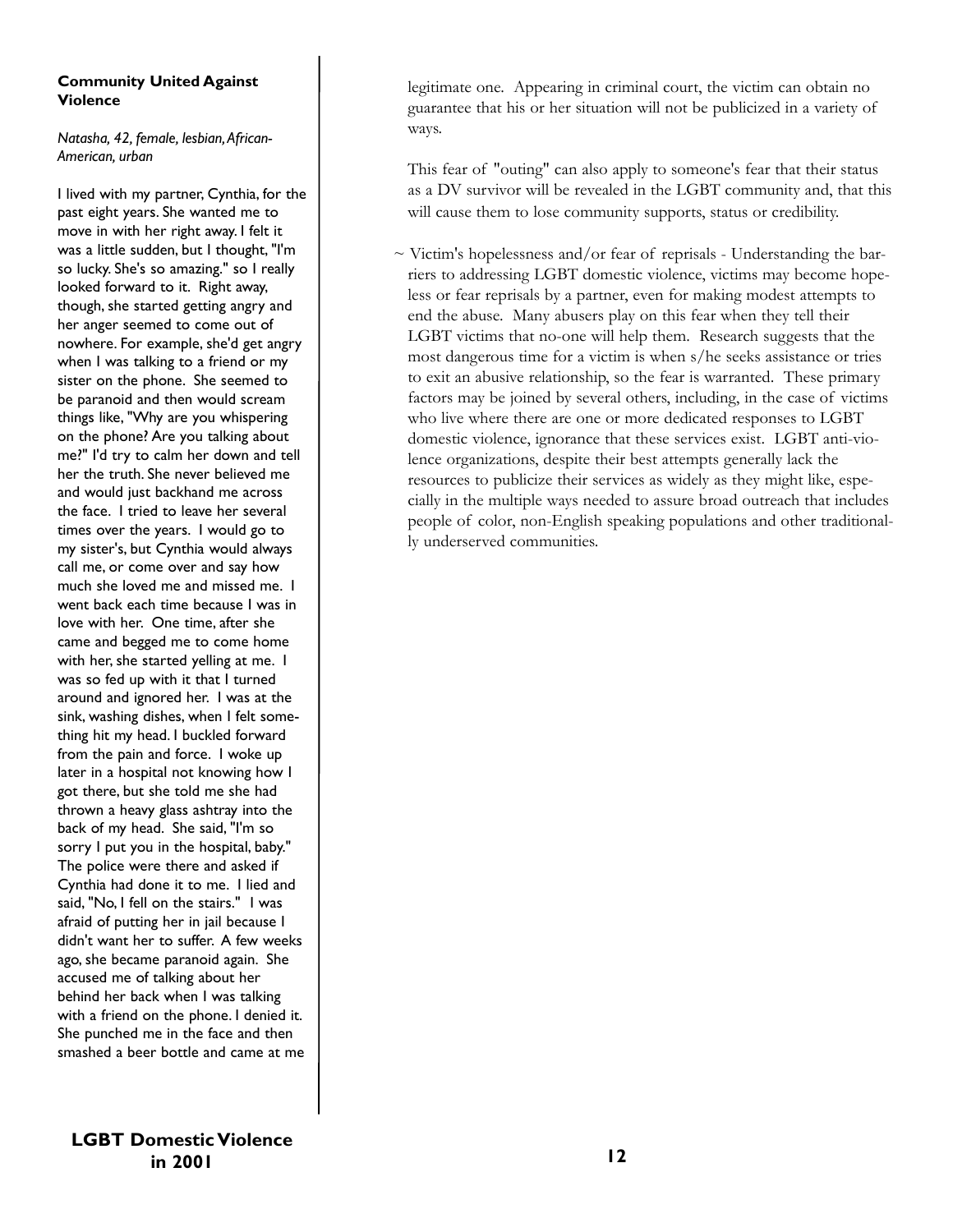# **LEGAL PROTECTIONS FOR LGBT DV SURVIVORS: A STATE BY STATE ANALYSIS**

NCAVP's 1997 edition of this report (published in 1998 by Community United Against Violence), included a section on the availability of protective orders for LGBT survivors of DV around the country. As DV victim advocates know, an order of protection is one of the most important tools in attempting to protect a survivor from further abuse. The legal section published in NCAVP's 1997 report has become one of the most highly requested pieces of information from NCAVP by advocates, service providers, law enforcement, press and law makers, among others. In this year's report NCAVP provides an update to our previously published section on the availability of protective orders to LGBT DV survivors.

# Overview and Analysis

The following summary creates four categories to describe the availability of protective orders to LGBT DV victims in various states, "clearly unavailable", "arguably unavailable", "neutrally available" and "affirmatively available." At the end of this report (Appendix A), please find a chart that provides state by state breakdown and explanation of the laws governing protective orders to DV victims.

# Domestic Violence Protective Orders Are CLEARLY UNAVAILABLE to Victims of Same-Sex Abuse in Six Jurisdictions

The laws in six states which allow a victim to petition the court for an order of protection are generally written to define eligible petitioners as members of opposite-sex couples. These states include Delaware, Louisiana, Montana, New York, South Carolina, and Virginia.

In South Carolina, for example, the law protects family and household members, but defines those terms to include marital and blood relationships, persons who have a child in common, and a "male and female who are cohabitating or formerly have cohabited." In New York State, domestic violence orders are issued by family courts, which have jurisdiction in family offense proceedings only over persons related by consanguinity or affinity, persons legally married, or persons who have a child in common - all categories which legally exclude same-sex relationships. Montana protects "partners" but defines that term to include only relationships between persons of the opposite sex. In Virginia, the domestic violence statute protects persons who cohabit or who cohabited in the last twelve months, but a

with it. Cynthia screamed "I'll fuck you up so no one will want you." I calmed her down and a few days later, took a bus to San Francisco and got hooked up with CUAV and a women's shelter. It's not been easy because I can't find work or have an apartment and I think about her all the time. I don't want to move back to Phoenix but I may have to if something doesn't change soon.

#### **Buckeye Region Anti-Violence Organization**

#### *Jean, 44, female, lesbian,African-American, suburban*

My girlfriend, Sasha, and her teenage son, Mike, have lived in my house for four years.We met at a park and never parted.Things were good at first.We were like a family.We started having problems the older Mike became. There's been pushing and name calling, but the real problem is Mike. He's 14 and not much bigger than I am, but he can be really intimidating, especially when four or five of his friends are visiting. He calls me "dyke-bitch," has stolen my credit cards, and has threatened to kill me with kitchen knives and a gun. I have told Sasha about all of it but she ignores me or tells me that I must have done something to deserve it. Recently, when she was out of town, Mike locked me in the basement for two days. I called the police and they offered to help me but Mike threatened to kill me and my cats if I ask him and his mom to leave. I don't know which is worse - the way he treats me, or the way his mom watches him hurt me and then defends his behavior. I don't know what to do.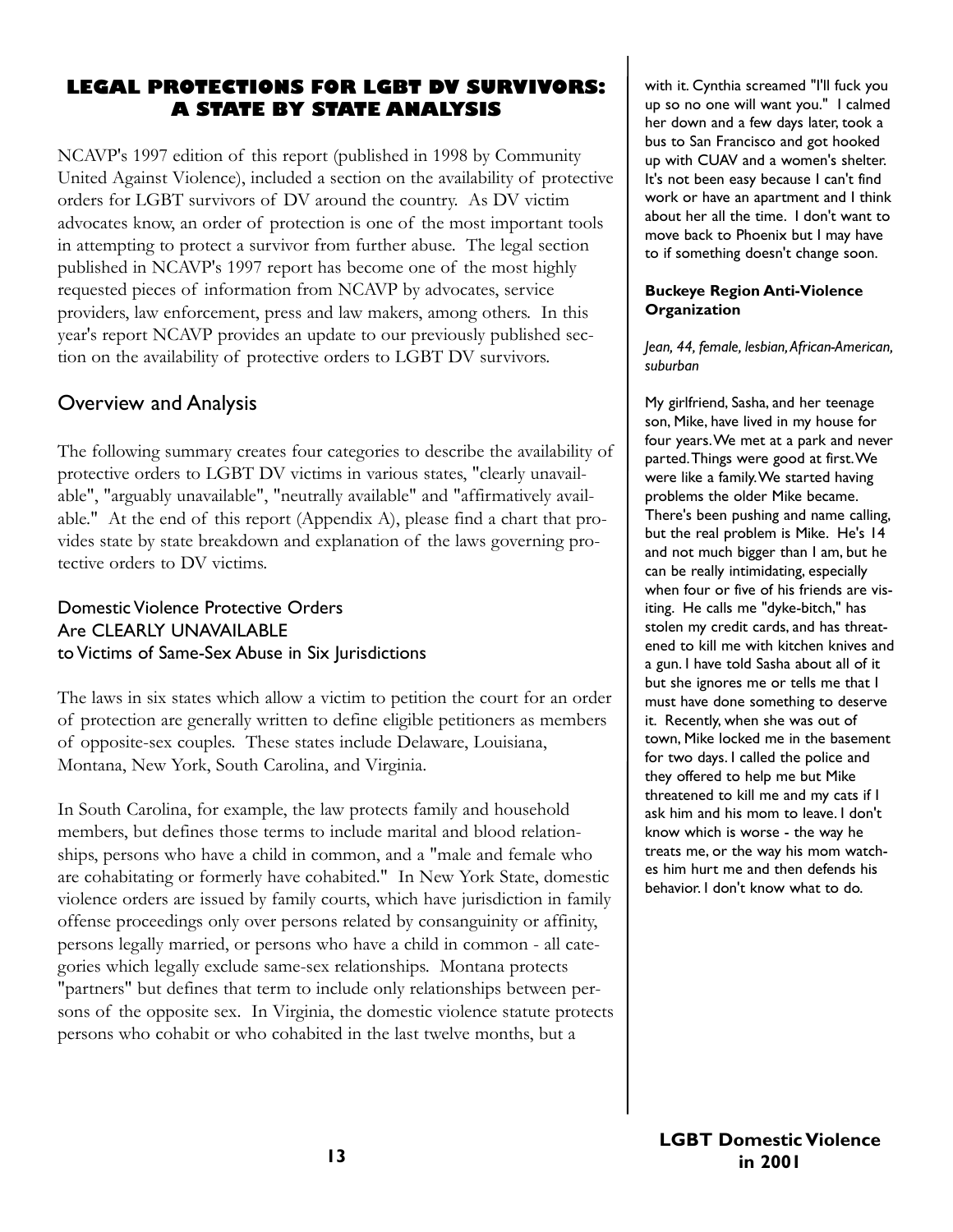*Mark, 63, male, bisexual, white, HIV-positive, rural*

I contracted HIV years ago and now I have AIDS with multiple complications. Last year my partner, Rob, passed away. Larry and I were together for nearly 20 years. I met Rob shortly after Larry died. He seemed genuinely concerned and compassionate.We talked for hours and laughed like school kids.We spent all our time together so he moved into my apartment immediately. I noticed early in the relationship that he was possessive, especially when he was drinking. His drinking seemed to bring out the worst in him. He became violent and would slam me into walls and punch me. He even raped me. He told me that no one would want me because I was used and dirty. I started to believe him.When we were on a weekend vacation in Ohio, Larry raped me again, aggravating the stitches from a recent surgery. Then he went out to the bar and left me in the hotel. I knew that if I didn't get out, I might die. I gathered my things and took a taxi as far as the driver would go-nearly all the way to Columbus. I have no reason to go back to West Virginia, but have no ties in Ohio either. I have no home, I can't work, and I am afraid that Larry will find me no matter where I go.

#### **Horizons Community Services**

#### *Jeff, 37, male, gay, East Indian, HIV-positive, urban*

My partner, David, and I have lived together for the entire year that we've been together. He and I came to Horizons Community Services for couples' counseling because we both argued all the time.After the intake, the counselor suggested that we might benefit from individual therapy instead of couples counseling. I was relieved because I didn't feel comfortable talking about our problems with David in

1994 Attorney General Opinion defines "cohabit" as persons living together as husband and wife, explicitly excluding roommates and members of lesbian and gay relationships from the class of persons protected by the law.

Arizona was part of this category in the 1998 survey. In 2000, the Arizona legislature removed the words "opposite sex" from the statute, making same-sex domestic violence orders neutrally available in that state.

# Domestic Violence Protective Orders Are ARGUABLY UNAVAILABLE to Victims of Same-Sex Abuse in One Jurisdiction

The domestic violence statute in Florida is written so that a court could easily interpret it to limit protection to heterosexuals, or to require acknowledgment of an illegal sexual relationship when petitioning for protection.

The Florida statute protects persons "residing as a family." But sodomy laws in Florida criminalize homosexual acts and Florida bans same-sex marriage - legal policies which would support an argument that domestic violence orders were not intended to protect same-sex couples.

Mississippi and Maryland were part of this category in the 1997 survey. Mississippi's statute protects persons "living as spouses." Much like in Florida, laws banning sodomy and prohibiting same sex marriage support an argument that domestic violence orders were not intended to protect samesex couples. However, in 2001, the legislature added protection for individuals in dating relationships. This addition provides an alternative basis for same-sex protection orders and makes these orders neutrally available in Mississippi.

Maryland's statute protects cohabitants, but defines a cohabitant as "a person who has had a sexual relationship with the respondent in the home" for a specific period of time. At the time of the 1998 survey, acknowledging a same-sex relationship in Maryland could leave the victim of abuse vulnerable to prosecution under the state prohibition of "unnatural or perverted sex practices" commonly known as a sodomy law. However, that law was repealed by the legislature in 2002. Consequently, same-sex protection orders are now neutrally available in Maryland.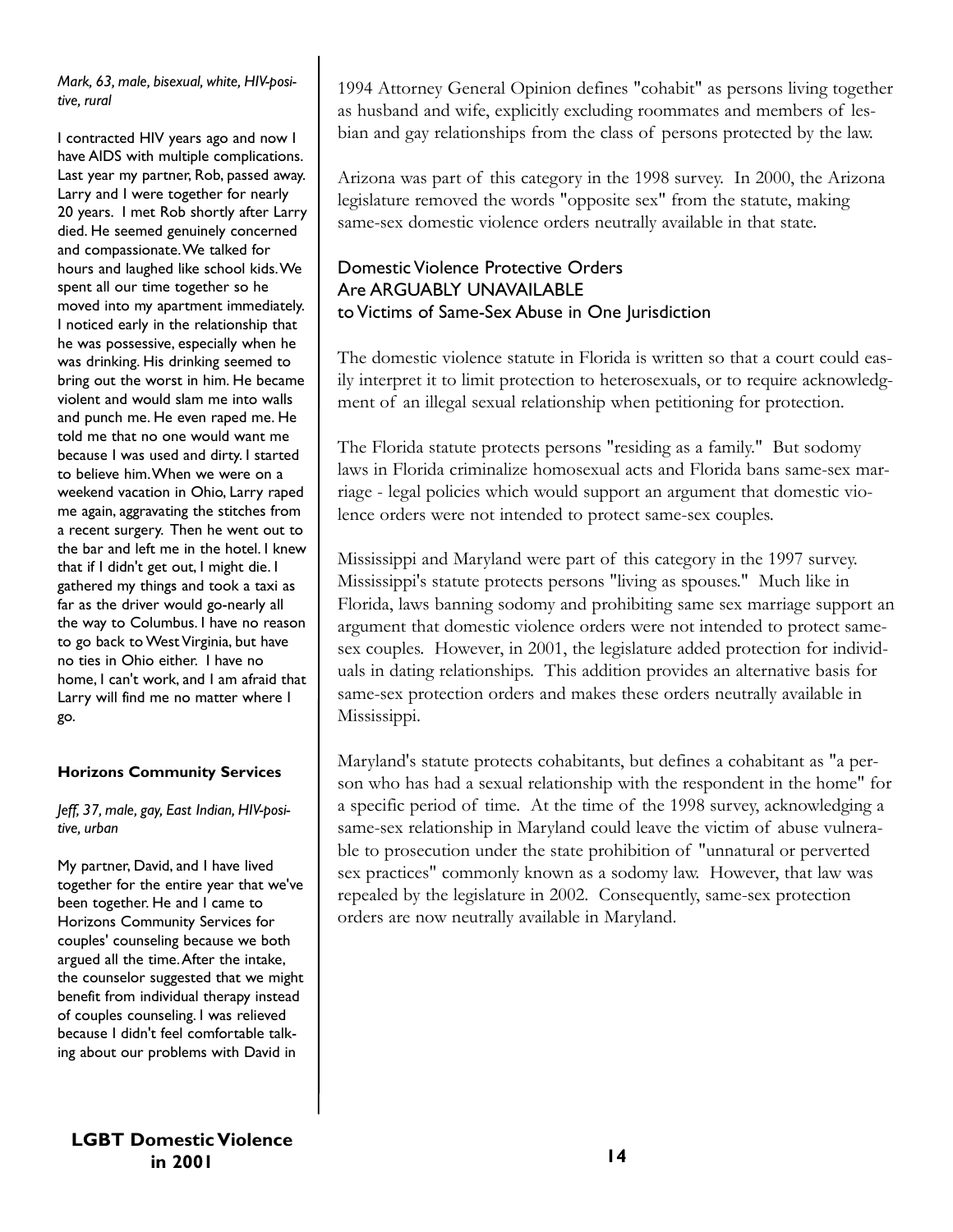## Domestic Violence Protective Orders Are NEUTRALLY AVAILABLE to Victims of Same-Sex Abuse in Thirty-Nine Jurisdictions

In about four-fifths of the states, the District of Columbia, and Puerto Rico, a victim of same-sex abuse should be able to obtain a protection order because the laws in these jurisdictions are written in gender-neutral language. These jurisdictions include Alabama, Alaska, Arizona, Arkansas, California, Colorado, Connecticut, the District of Columbia, Georgia, Idaho, Indiana, Iowa, Kansas, Maine, Maryland, Massachusetts, Michigan, Minnesota, Mississippi, Missouri, Nebraska, Nevada, New Hampshire, New Mexico, North Carolina, North Dakota, Oklahoma, Oregon, Puerto Rico, Rhode Island, South Dakota, Tennessee, Texas, Utah, Vermont, Washington, West Virginia, Wisconsin, and Wyoming.

In Colorado, for example, the law protects parties who have been involved in an "intimate relationship" as well as parties who live or have lived together. The District of Columbia protects those who share or have shared a residence and persons who maintain or maintained a "romantic relationship not necessarily including sexual relationship."

In Idaho, domestic violence restraining orders are available to persons who reside or have resided together, and the statute further provides that the law shall be "construed liberally."

Minnesota domestic violence laws apply to persons residing together, or persons who are or have been in a "substantive dating or engagement relationship" as determined by factors such as the duration and type of relationship.

North Dakota's law is one of the most liberal, allowing an action for protection by any person "if the court determines the relationship between that person and the alleged abusing person is sufficient to warrant the issuance of a domestic violence order."

In December of 1997, the North Carolina law was broadened to include "former and current household members" which should allow access to protective orders for at least some same-sex victims; however, the statute also warns that such an order may not be used as a defense for persons charged with the "crime against nature" prohibited by the North Carolina sodomy law.

the room.When we met, he was fun and playful, which I found attractive because I tend to be serious.After a while, the playfulness stopped and he often became enraged, called me names and belittled me because of my positive HIV status even though he knew about it from the beginning of our relationship. I felt horrible about myself.Then our money began disappearing, and I learned that he was seeing other men in the apartment while I was at work. One night I came home from work and found him having unprotected sex with another man. He was so angry that he began beating me with anything he could find. I ran from room to room and ended up in the bathroom where he broke the door down, ripped the towel bar off the wall and hit my head until I blacked out. I felt worthless. I love David but his rage scares me. I hope we can work this out in individual therapists so that we can stay together.

#### **Colorado AVP**

*Christine, white female, late 20's, lesbian, urban*

I called the Colorado Anti-Violence Program in desperation because my girlfriend's ex-partner, Sandra, is stalking and harassing us. My partner, Louise, still lives in the same apartment complex as Sandra. The harassment has been escalating for some time. Sandra routinely calls Louise and threatens to hurt herself or me. She sends Louise harassing emails, calls Louise at home repeatedly, and often follows her to work or elsewhere. Often, Sandra will wait in the parking lot of their apartment building and demand that she and Louise get back together.. Sandra has also shown up at my job and has outed me to my coworkers. Recently, Sandra followed Louise to my house and demanded to be let in and then tried to break the windows. She finally left when I called the police. Sandra says that she has go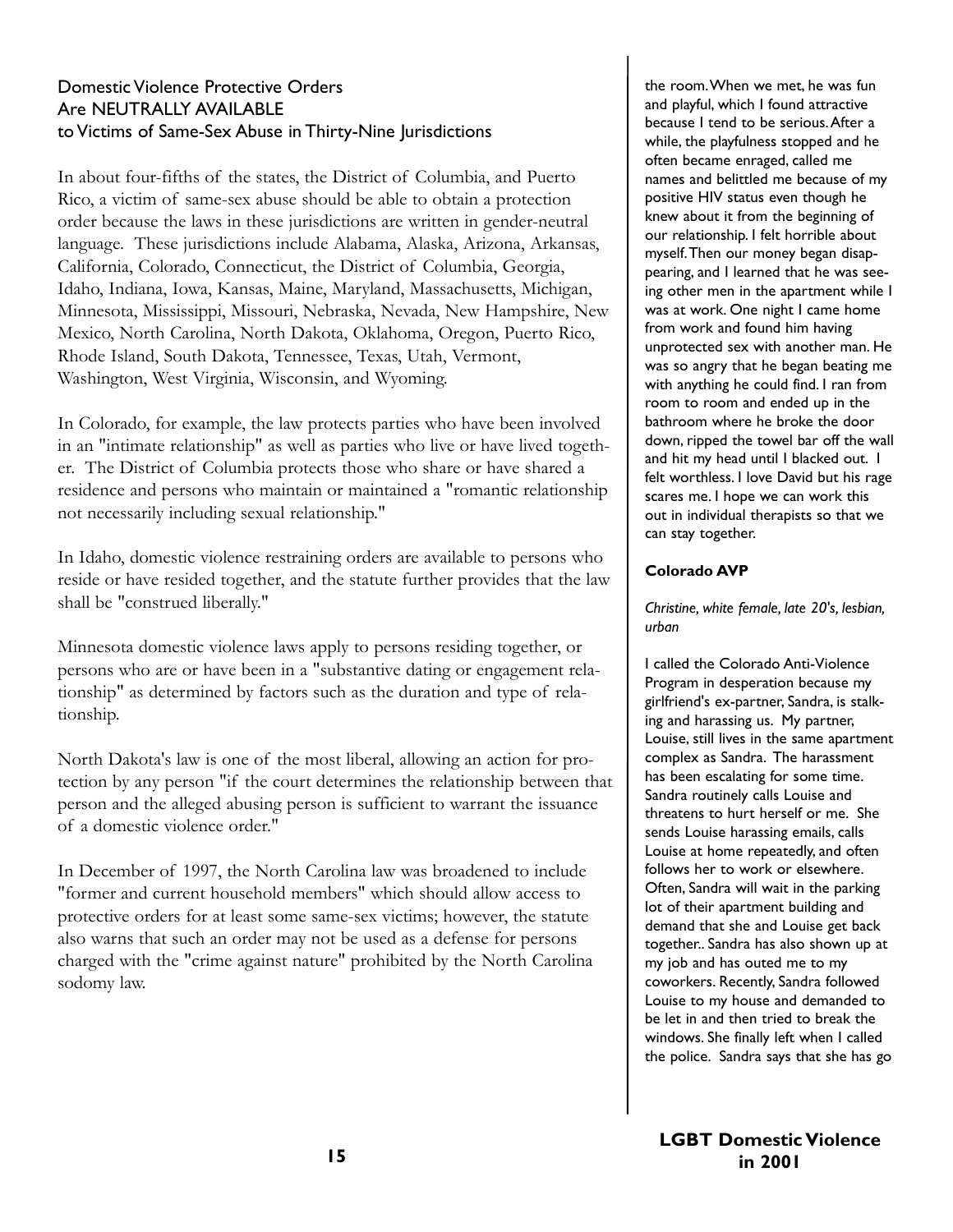nothing against me and that she just wants Louise to be her friend. She is trying to convince Louise to go to therapy with her. I just want Sandra to away. Recently, she threatened to kill me.As a result of all, I've gotten to the point where I'm considering breaking up with Louise. We stopped seeing each other previously for short periods of time in an effort to calm Sandra down but nothing seems to help and Sandra has continued to harass us. I have tried getting the police involved but it hasn't been helpful. I just want my life back.

#### *Charles, transgender (male to female), Native American, late teens, rural*

The other night my brother beat me up again. He gets angry with me because I am two-spirit but this is a part of our culture. Most people on the reservation don't bother me but some of my brother's friends follow me around and get rough with me. My brother tells me to act like a man and stop dressing like a girl. I live at home with my mom and my sisters.They try to keep my brother from hurting me but usually they can't. I'm afraid to go out because Fred Martinez - a person like me - was murdered here in Colorado. Fred's story was all over the news and seeing it on TV set my brother off and he beat me. I feel like I have to leave home now, but I don't know where I can go to be safe.

#### *Jose, gay Latino, male 30's, urban*

I lived in Denver until recently when I fled to Florida to escape my abusive boyfriend, Bobby. I met Bobby through mutual friends at a dinner party. He was handsome and funny. He paid attention to me and, even though we didn't have much in common, we spent a lot of time together.We went mountain biking and camping, museums, parties and sometimes we'd just sit at home watching movies or reading to each other. Bobby slowly began to get

In Massachusetts, an appeals court reviewed a same-sex protection order. While the court's decision focused on the propriety of a mutual protection order in that case, the court failed to raise the issue of the propriety of any protection order for a same-sex couple. Unlike some cases mentioned below in the affirmatively available section, the court in this case never explicitly reviewed the order in regard to the genders of the parties. Therefore this case is not significant enough for one to conclude that Massachusetts should be re-classified as affirmatively available. However, this case may be helpful to someone in arguing that same-sex protection orders are allowed.

A major trend in this category has been the addition of people in dating relationships to the class of protected persons. Since the 1998 survey, eight states have added individuals in dating relationships or something similar to their protected classes. This is particular helpful to the LGBT community since it can act as a substitute for marriage or sexual relations that may be prohibited in that particular state. For example, Maryland's protection order law protects people in a sexual relationship but the state prohibits sodomy. The dating relationship category provides a useful alternative to same-sex domestic violence victims in that state.

In any of these states, the availability of a protective order for an individual victim of same-sex abuse will depend on a variety of factors particular to the state and to the victim. Some states may protect roommates - others do not. Some states protect persons who are dating - other states require that the parties live together. Sexual relationships may define the protected class, or a sexual relationship may be expressly irrelevant. However, the laws in these states should be accessible by victims of same-sex abuse in the same manner that they are available to victims of opposite-sex domestic violence.

## Domestic Violence Protective Orders are AFFIMATIVELY AVAILABLE to Victims of Same-Sex Abuse in Six States

Only six states affirmatively make protective orders available to victims of same-sex domestic violence. These states include Hawaii, Illinois, Kentucky, New Jersey, Ohio, and Pennsylvania.

Of the four states, only Hawaii specifically addresses same-sex relationships in the statute, providing access to protective orders for "reciprocal beneficiaries." By registering for reciprocal beneficiary status, same-sex couples are granted many of the rights and obligations of legally married heterosexual couples - including protection under Hawaii domestic violence laws. Laws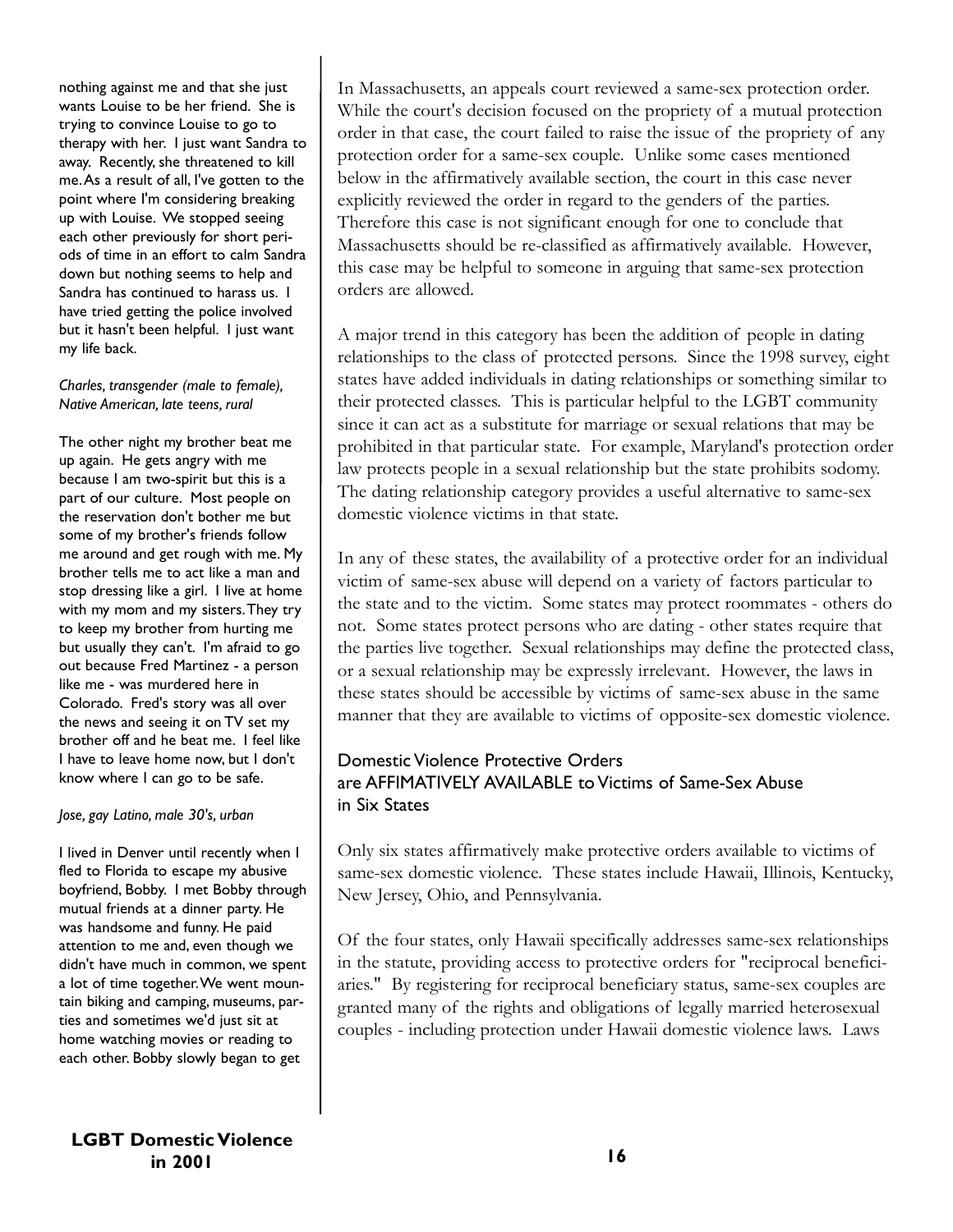in the other five states are actually written in gender-neutral terms, but courts in those states have interpreted the statutes to apply to same-sex relationships. One Kentucky court has ruled that the statutory term "unmarried couples" included same-sex couples. Similarly, an Illinois court upheld one man's protective order against his male abuser. In Ohio, at least three courts have found that a member of a same-sex couple is a "person living as a spouse" for the purposes of the domestic violence laws.

New Jersey and Pennsylvania were part of the neutrally available category in the 1998 survey. Since then, there have been court opinions in both states that have interpreted those statutes to apply to same-sex couples.

### State by State Breakdown

A chart showing the relevant statutes relating to DV protections and availability of civil court protective orders for LGBT survivors is at the end of this report in Appendix A.

violent. He would pinch me or pull my hair to get my attention.Then he started to push me, hit me and slap me. He was always jealous and wanted to control where I went and whom I saw at all times. I told him that his behavior was hurting our relationship but we would break up and get back together over and over. Even when I asked him to stay away he couldn't leave me alone. The last time he hit me, I decided to stay with friends in Florida but I left my possessions and my cat behind. I came back to Denver to get my things. I had arranged with Bobby to leave the apartment and have a mutual friend let me in. We had even talked about exactly what I would take from the apartment.When I got to the apartment, he was there and refused to give me any of my possessions. He said tha I couldn't have any of my things, especially my cat, if I didn't talk to him. I told him that I would leave everything else if I could just have my cat but he refused. I left and checked into a hotel and called the police. They refused to take a report and told me to call a lawyer.All I really want is my cat.

#### **LA Gay and Lesbian Center**

*Lisa, 39, Latina,Transgender, Urban, STOP Program*

I have been living my life as a woman for almost 20 years. Soon after I began my transition, I met Scott. For the first time in my life, I felt accepted and loved for who I was. The abuse began almost immediately. He cheated on me with other women, then blamed me for it, saying I wasn't a "real" woman. When I cried or got angry, he slapped me. We were both shooting crystal and when we were coming down, the abuse usually got worse. I never fought back until one morning 2 years ago when Scott punched me and I hit him on the arm with a lamp. He started bleeding and ran out of the house and called the police.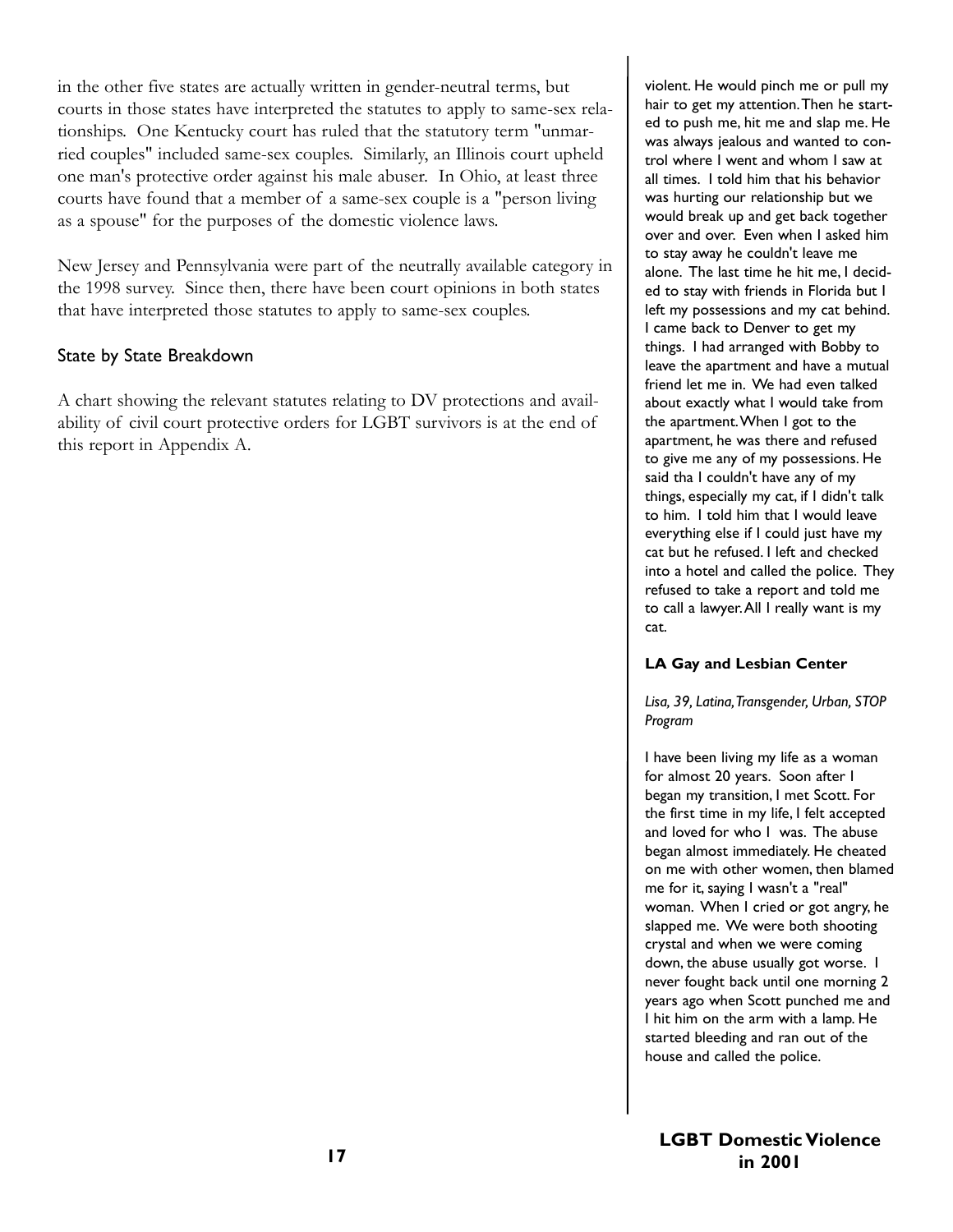When the police arrived, I tried to explain to them how he had been consistently abusing me for 20 years. Because he called the police and was bleeding, they arrested me. I spent 4 days in the men's jail, where I was raped and beaten up. The judge kept calling me "he" and "Albert". My lawyer kept trying to help, but it didn't do any good. The court mandated that I attend a batterers' group for an entire year. I went to a program that was close to my home but the counselor actually laughed at me when I told him that I was a woman of transgender experience and insisted that I attend a group for male batterers. I went to the L.A. Gay & Lesbian Center and the counselors there were very helpful and understood me and my situation.They advocated on my behalf but the judge was adamant that I was a batterer and wouldn't adjust the terms of my probation.The Center put me in a group with other abused women who fought back and were arrested. The court also mandated that I pay for counseling but I live a long way from the Center so I had to turn tricks to make enough money to get to the group.There were times when I didn't have enough money for travel and couldn't attend group so the judge sent me back to jail twice. I finally decided to leave Scott. My counselors tried to get me into a shelter but when the shelter staff learned that I had been arrested and that I wasn't born a woman, they refused to help. I went back to Scott out of desperation. Sometimes I think that his abuse is better than living on the streets but there are other times when I'm not sure. Its ironic but the group has been really helpful to me when I'm able to attend. I'm trying to put my life back together, explore options, and do the best I can to stay safe. At least I've got the support I need to do that.

# **YEAR 2001 STATISTICS**

### Number of Cases Reported

As noted in the introduction to this report, the nine regions (twelve agencies) that compiled data for this report documented a total of 5,046 incidents of domestic violence affecting LGBT individuals in 2001, compared with 4,048 reported in 2000.

The most statistically significant increases in reported cases occurred in Chicago (from 109 to 201, +84%), Los Angeles (from 2,146, to 3,208, +50%), and Colorado (from 88 to 100, +14%). Reported cases decreased significantly in Columbus (from 91 to 44, -52%), Cleveland (from 19 to 12, -37%), Boston (from 397 to 329, -17%), Minnesota (from 36 to 30, -17%) and New York City (the second decrease in two years, from 471 to 428, - 9%). San Francisco reported no significant change in the rate of reporting (from 691 to 694,  $\lt+1\%$ ).

Also, as noted in the Introduction, caseloads in excess of 100 were recorded in only five of the reporting regions: Los Angeles, San Francisco, New York City, Boston and Chicago. Four other regions-Colorado, Columbus, Minnesota and Cleveland-each reported smaller numbers of cases, ranging from 12 in Cleveland to 100 in Colorado.

## Murders

Five regions reported murders attributable to LGBT DV for a total of 7 in 2001. This is an increase from the 5 murders reported in 2000. Murders were reported by San Francisco (1), Chicago (2, one of which took place in Milwaukee, WI), Boston (1), Minnesota (1), and Columbus (2). It should not be assumed that these were the only LGBT domestic violence related murders that occurred last year throughout all regions represented in this report. For example, New York City, which reported all 5 murders in 2000 and a significant number in 1999, reported none in 2001, however grappled with how to classify a number of cases in which domestic violence wasn't deemed the direct cause of death but seemed to clearly exacerbate illness and circumstances that lead to victims' deaths. Another murder in Milwaukee, WI (reported by Horizons, in Chicago, staff from which worked with the local community in responding to this case) initially came to the attention of the community as an incident of bias violence and only upon further analysis became clear that it contained both elements of family violence, and those of a hate crime.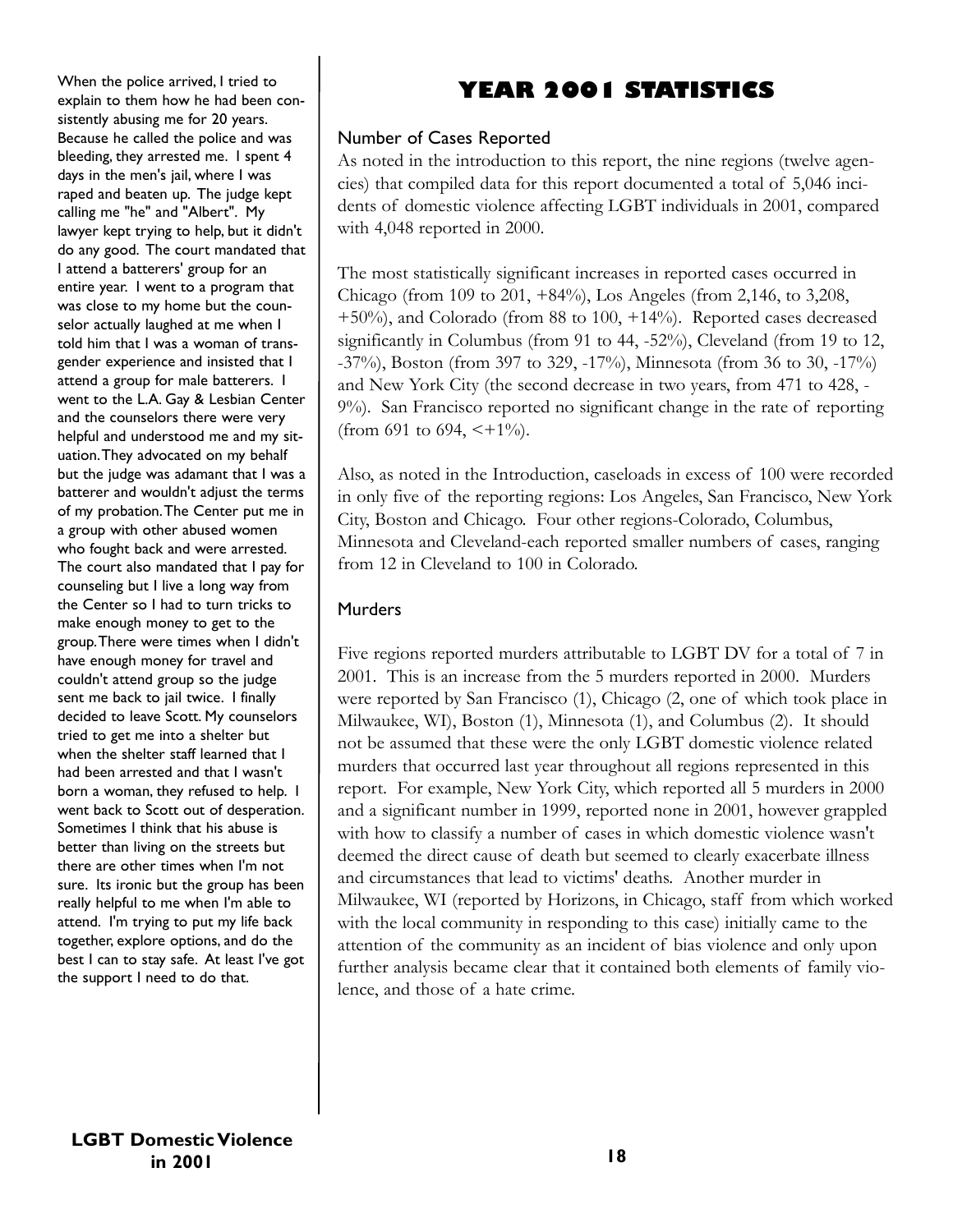### NCAVP documented the following DV related deaths in 2001:

A 59-year old male was murdered by a man the media referred to as the victim's "roommate/landlord," January 6, 2001 in Waltham, Massachusetts. Neighbors reported that the two men had been fighting earlier that night, and the murderer returned later and killed the victim by kicking him multiple times in the head. Police had been called to the house at least 4 times in the past two months preceding the murder

A gay man died as the result of severe brain injury from a gunshot wound inflicted by his former partner on October 5, 2002 in Minneapolis, Minnesota.

The victim had previously obtained a court granted Order for Protection, and called the police repeatedly for help. Police were at the scene on a city street as the shooting took place - the victim had been chased down by his former partner, detained by him, held at gunpoint for a quarter of an hour, and finally shot in the head before law enforcement officers could intercede in the attack. The victim's family knew for some time that the relationship between the two men was often violent, and the victim had made previous unsuccessful attempts to leave, despite receiving support from his family. The police were called six times between the time the Order for Protection was issued and the last attack, including two hours before the actual murder took place. Family members expressed their feelings that police contributed to the death by failing to take seriously the victim's reports of earlier violence, allegedly because it was a same-sex domestic and not a heterosexual situation.

A Latina lesbian, 36 years old, was shot numerous times by her partner's brother in November 2001 in Milwaukee, Wisconsin. The victim was active in the LGBT community in her city and the case was highly publicized. Local activists, friends and family of the victim wanted this case to be prosecuted under Wisconsin's hate crime law. The murderer was reported to have harassed the victim previous to the murder verbally, threatening to kill her and sending her intimidating letters. The murder occurred after the victim's partner had beaten her in the head with a blunt object. The victim followed her partner to her mother's home and knocked on the door. The perpetrator opened the door and shot the victim twice in her head and three times in her body. As the victim lay dying, the murderer and the victim's partner dumped her into the dumpster behind their mother's home. The victim's partner's brother was convicted and sentenced on March 28, 2002 for the murder. He received a sentence of life in prison, which was longer sentence than the DA's office had requested. The judge in the case admon-

### **The Network/ La Red**

#### *Mel, 23, white, lesbian, urban*

I'm in my early 20's and fell in love with an incredible woman. It was surprising to find that the feelings were mutual. Caroline worked in the hospital where I was seeking therapy. Our relationship was the most romantic and wonderful experience in my life. I left the hospital and moved in with Caroline upon her request. I believed I had found bliss and security. Although I always knew that Caroline could be jealous, I didn't realize how possessive and accusatory she would become nor did I realize that she had two other loves in her life. The first, a "wife", was 300 miles away and paying \$2000/month with the promise of Caroline's return following medical school. Caroline's other love was vodka on the rocks. The violence, both physical and verbal, escalated. Her blackouts fogged her memory but the assaults happened even when she was sober. One night, with my body severely bruised and my mind overwhelmed from fear and lack of sleep, Caroline accompanied me to the emergency room because she didn't trust me. While in the restroom, I saw a poster about domestic violence. At that moment, a seed was planted. I called The Network/La Red and during the next nine months, they helped me survive. Caroline and her "wife" were dangerous. If I tried to leave, she used the other woman to harass me. My family and friends were tortured with phone assaults and my applications for housing were sabotaged. Then, after an unexplained hit-and-run and fear for my life, I got a restraining order. Promptly thereafter, Caroline dated a woman in my support group specifically to divulge information about me. Out of frustration and panic, I fled the state. After 5 years, I still live in fear.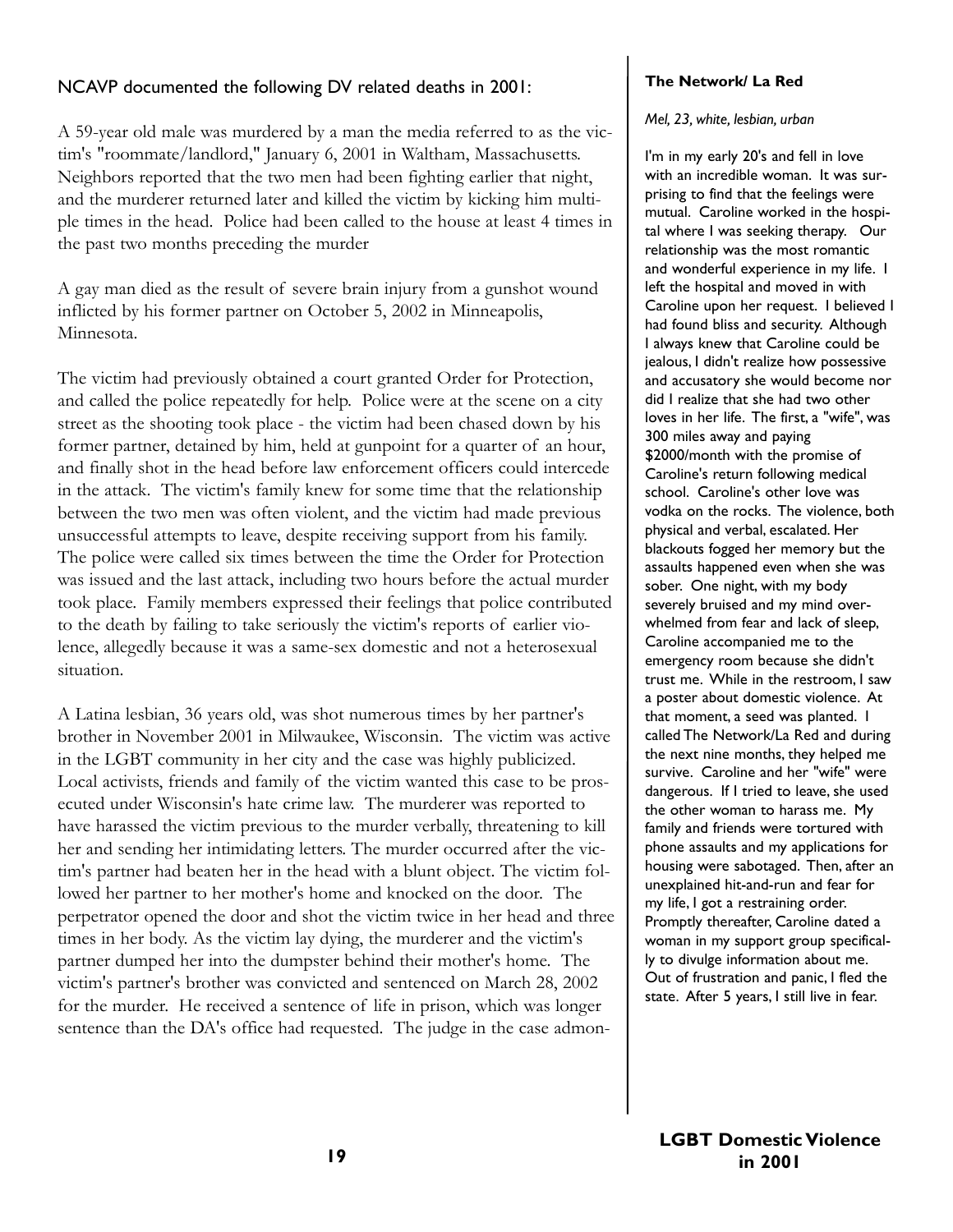ished the DA's office for failing to charge this as a hate crime. The police had also been called to the home of the victim and her partner on previous occasions because of domestic violence.

A gay male was sent to prison for killing his batterer in San Francisco, California. This murder was reported in July 2001 by a person who called the crisis line requesting resources for the imprisoned survivor.

A 31- year-old Hispanic man was allegedly shot to death by his former roommate, as was reported by a Chicago LGBT newspaper. The roommate was arrested and held on \$350,000 bond after he recorded a taped confession that he had killed his former roommate. The suspect stated that he had ended the living arrangement with the victim two months prior to the murder and moved in with his girlfriend. The suspect told the police that the victim continued to call him and threatened to expose their former relationship to his girlfriend. The suspect reported driving to where the victim was and shot him in the head and neck.

A gay man was stabbed to death by his roommate in Columbus, Ohio. The victim had filed assault charges against his roommate the previous year, which were dismissed. The perpetrator had several previous charges of domestic violence and assault both against the victim and others. He was sentenced to life in prison for the murder.

A 57-year-old gay man was bludgeoned to death with a two-by-four by his partner of 20 years in Hyde Park, Cincinnati, Ohio. The perpetrator phoned 911 immediately afterward and confessed to the killing. He was sentenced to life in prison for the murder.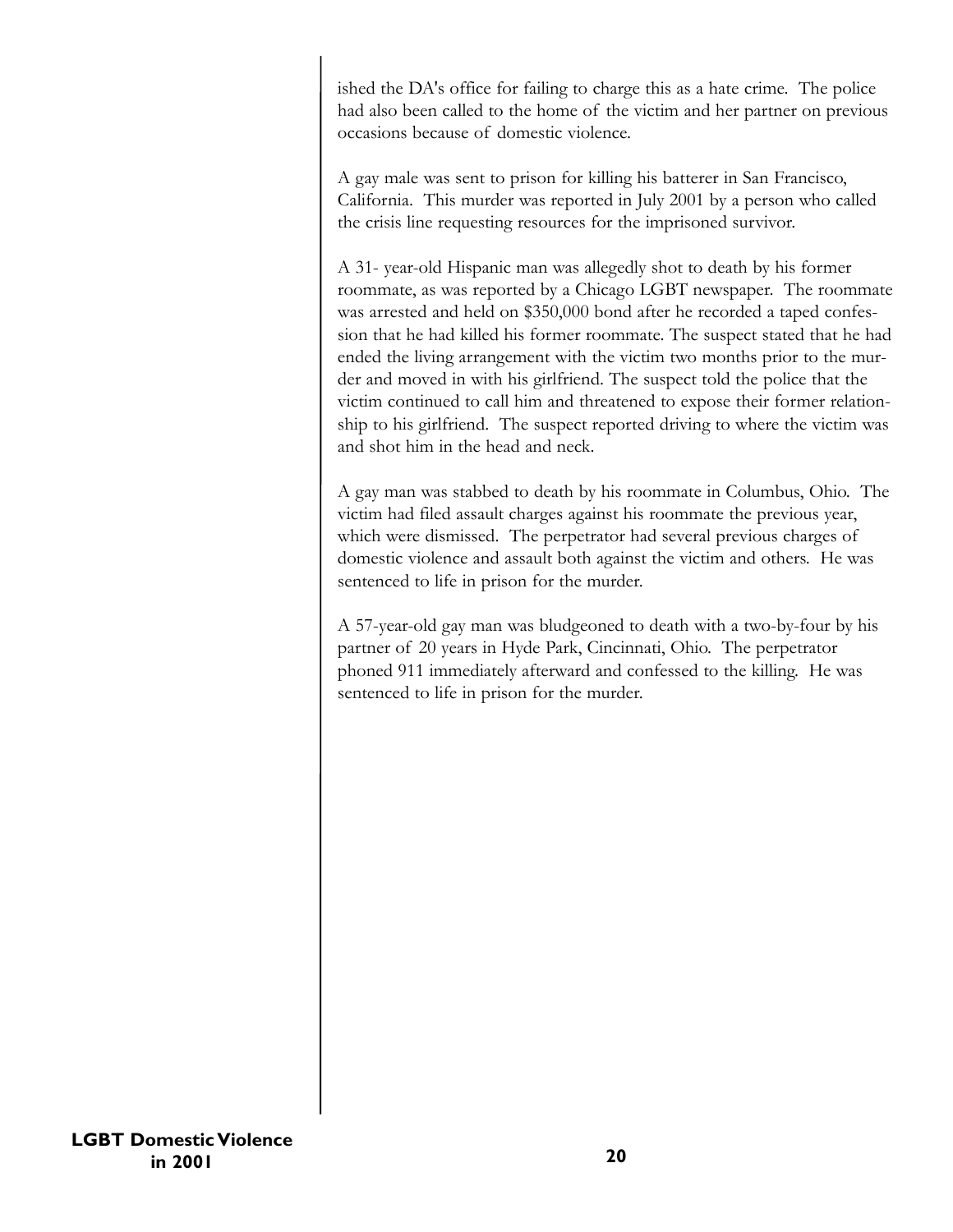### Gender of Victims

In 2001, 2,183 (43%) of the LGBT domestic violence victims reporting incidents to NCAVP programs identified themselves as female, and 2,455 (49%) as male. An additional 4% identified as transgender (the vast majority male to female), while the gender identity of 4% was reported "unknown."

These figures do not differ substantially from the ones recorded for 2000. It should be noted, however, that the relative distribution of gender identity among domestic violence victims reported to NCAVP probably bears little relation to its distribution among LGBT domestic violence victims generally. The Queer Asian Women's Services of the Asian Women's Shelter in San Francisco, as well as the Lesbian, Bisexual, Transgender Anti-Domestic Violence Program of W.O.M.A.N., Inc. in the same city primarily serve women. As well, The Network/La Red in Boston only began expanding its program in earnest to serve people of all genders during 2001, and therefore still had a vast majority of reports from women. In general, NCAVP member organizations that provide domestic violence responses to people of every gender encounter a fairly equal number of men and women or a slightly higher number of men and transgender victims than women. For the reason that most men and transgender people have no other place to turn while some women do access services at mainstream DV programs that are primarily geared toward heterosexual women. In many of these cases survivors remain closeted about the sex of their abuser being the same as their own in order to safely access services without fear of homophobic discrimination from program staff, volunteers or other clients (or in the case of bisexual women seeking support relating to abuse from a male partner, will sometimes identify as heterosexual). This, unfortunately, generally results in the receipt of inappropriate services and additional stress that increases the chances that a victim will choose to return to her abusive partner rather than continue to operate within a stressful "closeted" atmosphere.

Still, the relatively broad distribution of victims across genders demonstrates that gender identity alone has little predictive value in assessing who is likely to seek domestic violence services within the LGBT community. Of course, much more resourceful study is needed to assess whether gender identity plays no significant role in LGBT domestic violence, or whether its role is one that cannot be characterized from the limited data reported to NCAVP.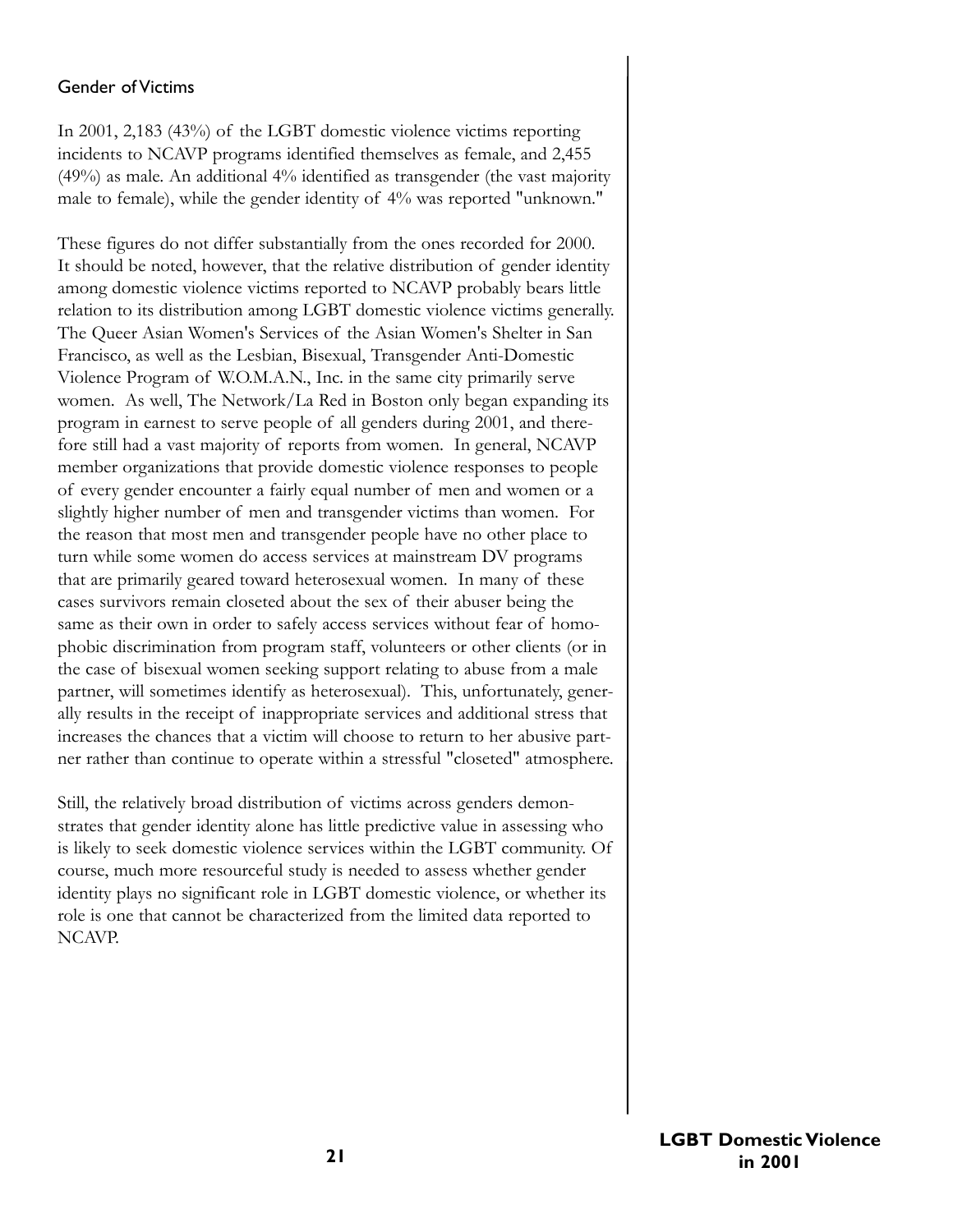



Among all the victims reported to NCAVP in 2001, 72% (3,651) identified themselves as lesbian or gay. This percentage more than likely affected by the fact that one of the participating agencies in Boston (The Network/La Red) did not report information about the sexual orientation of its 265 clients, helping create a disproportionately large number of unknowns which accounted for 16% (813) of all cases. This program has begun collecting data on the sexual orientation of its clients and expects to report this information in the coming year. The remaining sexual orientation breakdown is as follows: bisexual 6% (320), heterosexual 4% (188) and questioning/unsure 1% (74).

These figures should be approached with caution. Some people seeking services from LGBT agencies may identify themselves as "lesbian" or "gay" even if they might describe themselves as "bisexual" or "questioning" in most other contexts. Conversely, some individuals who say they are bisexual do so as an alternative to describing themselves as lesbian or gay: identities they may not wish to express for reasons

that have little if anything to do with their actual gender or affectional preferences. It is also likely that some bisexual individuals will try to seek assistance from mainstream service providers, particularly if the domestic violence they experience occurs within the context of an opposite sex relationship - so too, may some self-identified lesbian women who experience continuing victimization by past male partners.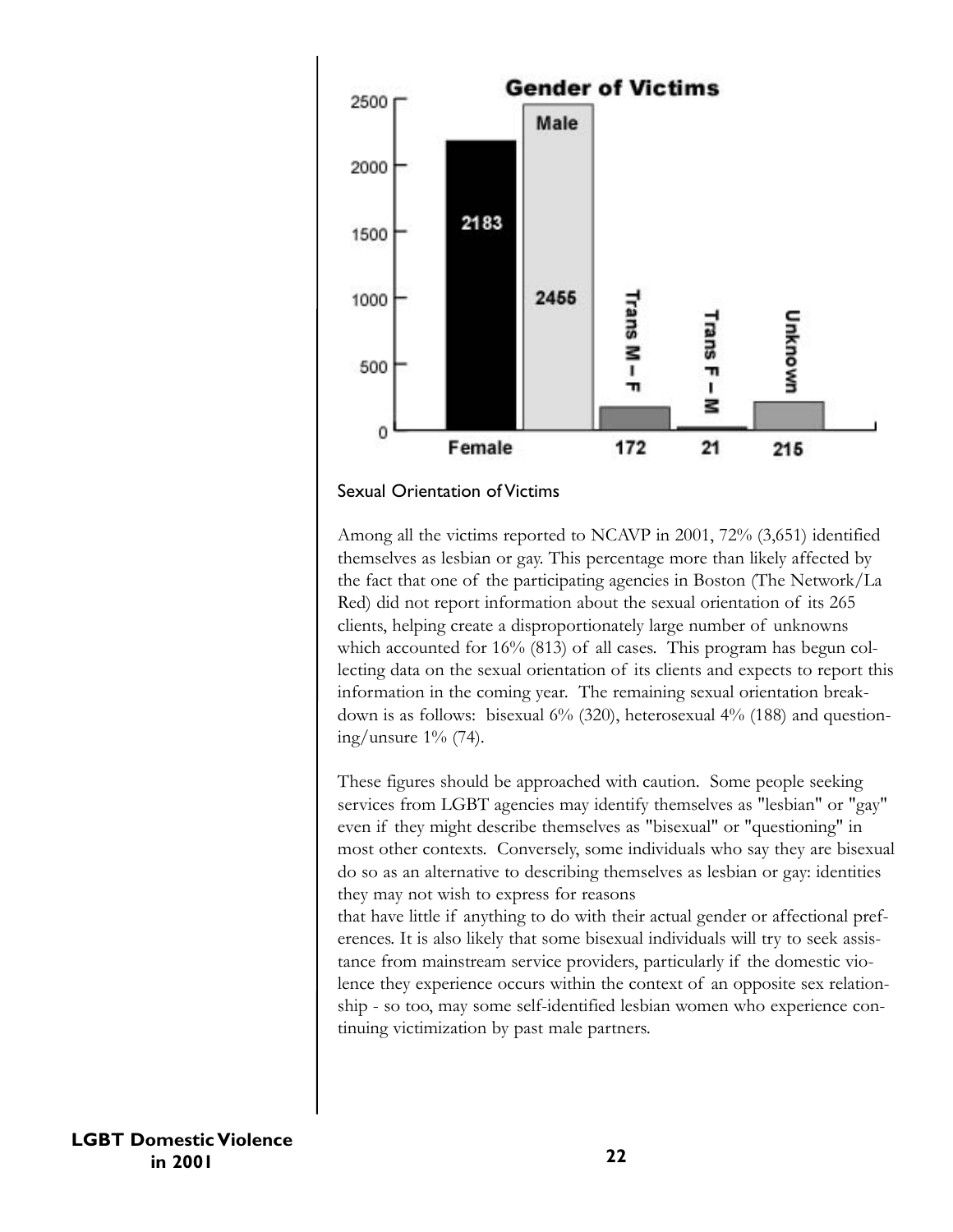Bisexual victims are also likely to be undercounted if the agency from which they seek services "constructs" the sexual orientation of the victim based on the gender identity of the abusive partner, and does not explicitly query victim self-identification. In general, however, NCAVP member agencies strive to avoid such assumptions by asking for victim to self-identification.

Heterosexuals who access domestic violence services at LGBT agencies, do so for a variety of reason. Some are transgender individuals who identify as heterosexuals because they form relationships with those of the opposite gender. Others are HIV-affected individuals who seek services from LGBT agencies because the latter are better equipped to address the occurrence and consequences of domestic violence involving HIV-affected partners. Finally, some are people who choose to access services at a particular LGBT agency because of its reputation, advertising, location, referral by an LGBT acquaintance or relative, or for other reasons, which may include their questioning their sexual orientation, or that they do no see people like themselves reflected in the public advertising or outreach of other domestic violence service providers.

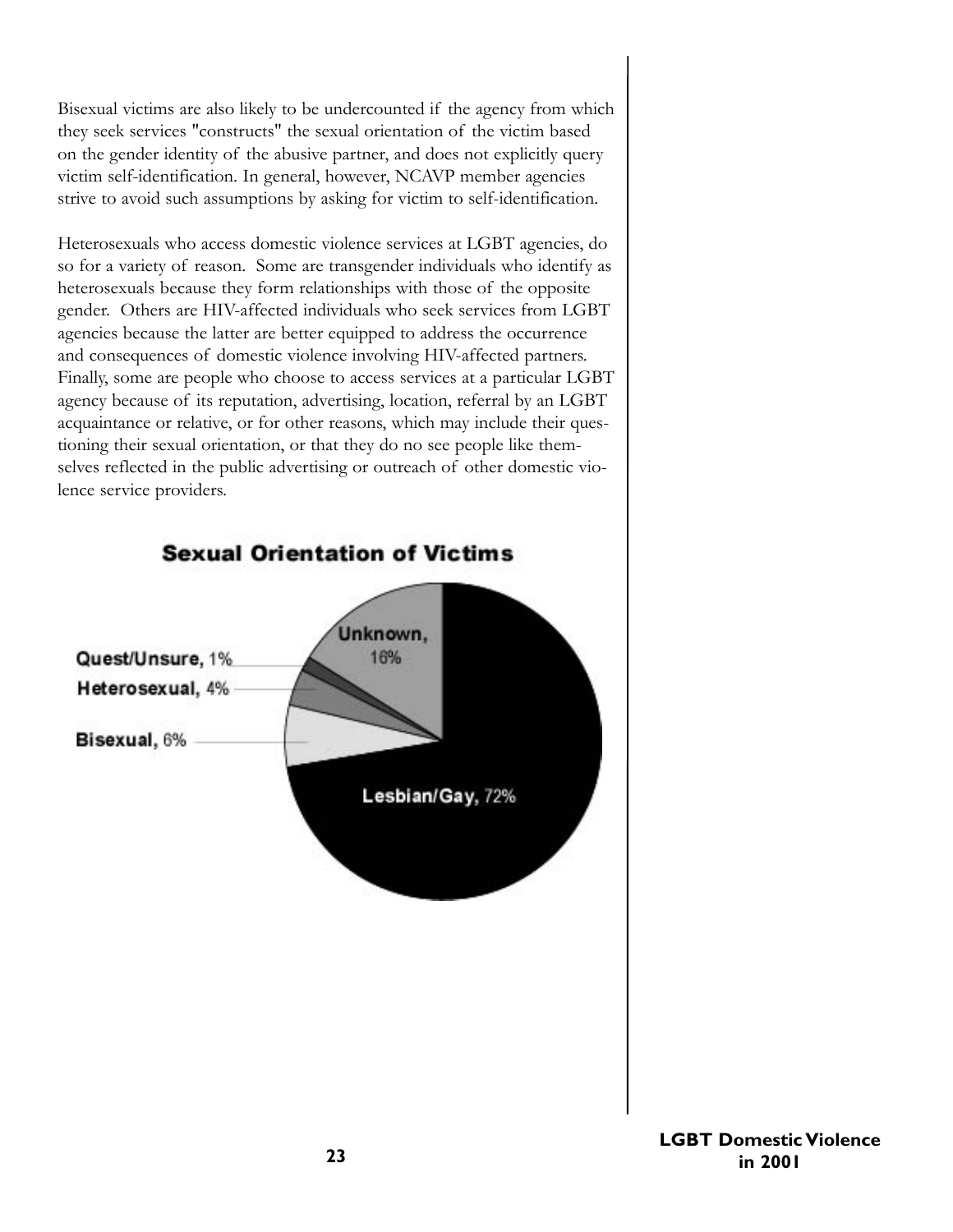# Age of Victims

The largest number of victims reported in 2001 (1,336 or 26%) were in the age category between 30 and 44 years old. However, this is a reduced proportion from 2000 when this category accounted for 44.5% of all reports. 860 (17%) victims of the 2001 total were aged 23 to 29, and 477 (9%) were between 18 and 22. Victims between 45 and 64 accounted for another 348  $(7%)$ , while those in the over-65 and under-18 categories amounted to 15  $\left($  <1%) and 66 (1%), respectively.

While there was a significant decrease in the percentage of reports by 30-44 year olds, the number of "unknowns" rose to a record 1944 (39% - a vast majority of which were recorded in Los Angeles), it is a safe assumption, based on the trends of previous years, that a large number of the "unknowns" would fall into the 30-44 year old age group. The remaining proportion of reports in all other age categories remained similar to the 2000 numbers.

The fact that 97% of all the victims, for whom age was known, identified in 2001were between 18 and 64 primarily reflects the circumstance that virtually all the agencies participating in this report have been designed to serve adults. NCAVP believes that in actuality, domestic violence affecting younger and older LGBT individuals occurs with much greater frequency



**LGBT Domestic Violence in 2001**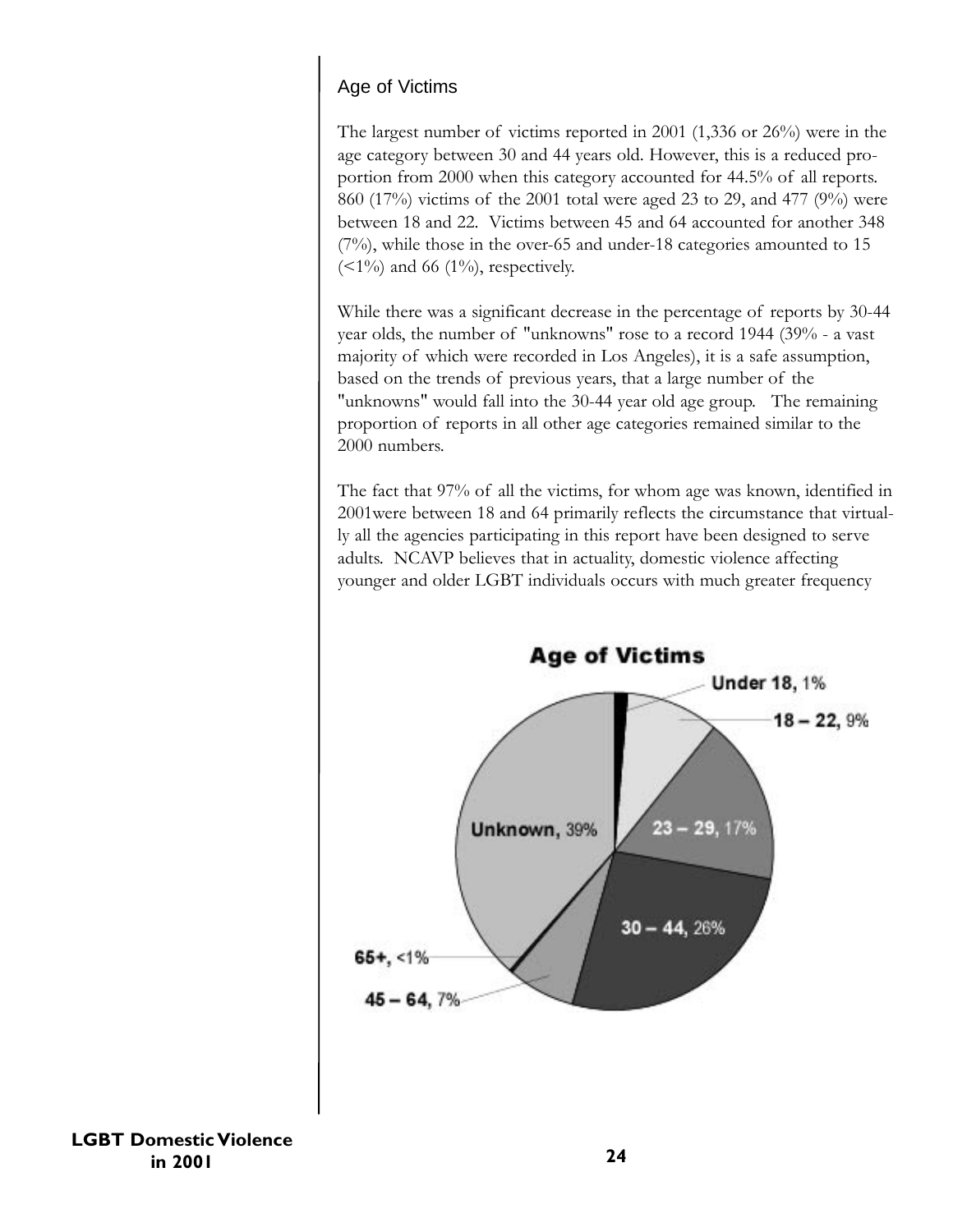than is documented here. The level to which these age groups are represented at all is primarily a function of member program or affiliates having dedicated youth or senior outreach programs. To wit, the number of reports in the 18-22 category have grown since several programs began or enhanced services to young people during the past two years and the expectation is that as these programs continue to strengthen reports from this age group will further increase in this category.

It is also important to note that violence in the lives of LGBT people under the age of 18 or over the age of 65 may be characterized somewhat differently. While both groups on either end of the age spectrum experience violence within their intimate partnered relationships, abuse by family of origin, guardians or other care-givers is also of major concern during these stages of life. As well, teenagers may be reluctant to report violence by any person in their lives for fear that service providers will make reports to child welfare personnel or statutory rape reports to police. There are additional barriers to charting partner violence among young people, given anecdotal evidence that they may be the least likely group to respond to outreach using 'domestic violence' terminology. It is clear that the existence of violence in the lives of LGBT teenagers and seniors is most likely not less than that experienced by those between these stages of life, and may even present more of a threat. Specialized programs need to continue to be developed to address violence experienced during the earlier and later stages of life.

### Race/Ethnicity of Victims

As with age, the race/ethnicity of a large number of reporting survivors was unknown, representing 39% of all reports received in 2001. Therefore race/ethnicity percentage breakdowns will also only take into account the cases in which the race/ethnicity of the survivor was known. As in previous years reports, the greatest number of reports came from those who were white, representing 43% (1,323) of victims for whom race was known. The next highest percentage, 25% (763), of reports came from Latina/o individuals, which represented a substantial increase from 15.1% in 2000. African Americans were 17% (510) of reports in which race was known, a slight increase over 11.1% in 2000. The percentage of reports from Asian/Pacific Islanders 5% (148) also increased slightly after a decrease in 2000 and brings the proportion back to a similar level from 1999.

Members of other racial/ethnic groups continued to account for a very small percentage of domestic violence reports in 2001. These groups included Native Americans (2%), Arab/Middle Easterners (<1%), multira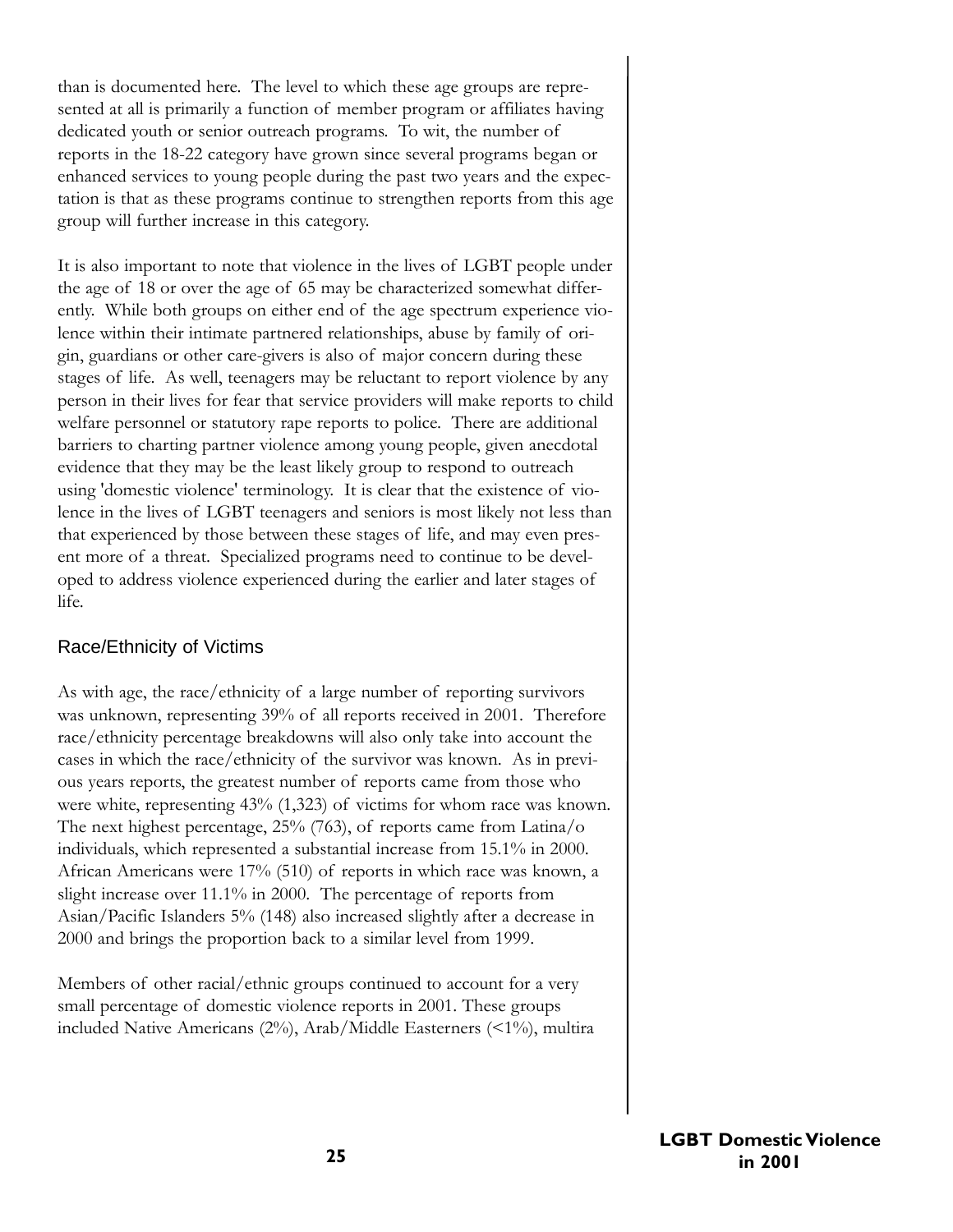cial individuals (2%), individuals classified as "other" (4%) and individuals identified as Jewish (2%) (a category which will continue to be tracked by

NCAVP because of this population's vulnerability to bias-related violence, but which is being phased out of the race/ethnicity category during 2003). It should be noted that the numbers of Jewish and multiracial victims were almost certainly underreported, since many may have identified themselves as members of another racial/ethnic community.

Several programs experienced an increase in the diversity of the people they served during 2001. Much of the increased success with reaching out to communities of color was achieved through less-conventional methods of outreach and collaboration work, in which increasing DV reporting levels wasn't the primary expected outcome or reason for participation. Several programs reported increased participation at community events and rallies and actively providing support to various communities around non-DV related issues that were of great mutual import. This activity seemed to increase and be particularly vital, post September 11th, when overall social, political and legislative tones turned more hostile toward many people of color and immigrants to this country. Many of the programs that contribute to this report became more actively involved with overall community discussions about the events of September 11th and efforts to look toward ways to promote peace both within the US and abroad. As well, a number



**LGBT Domestic Violence in 2001**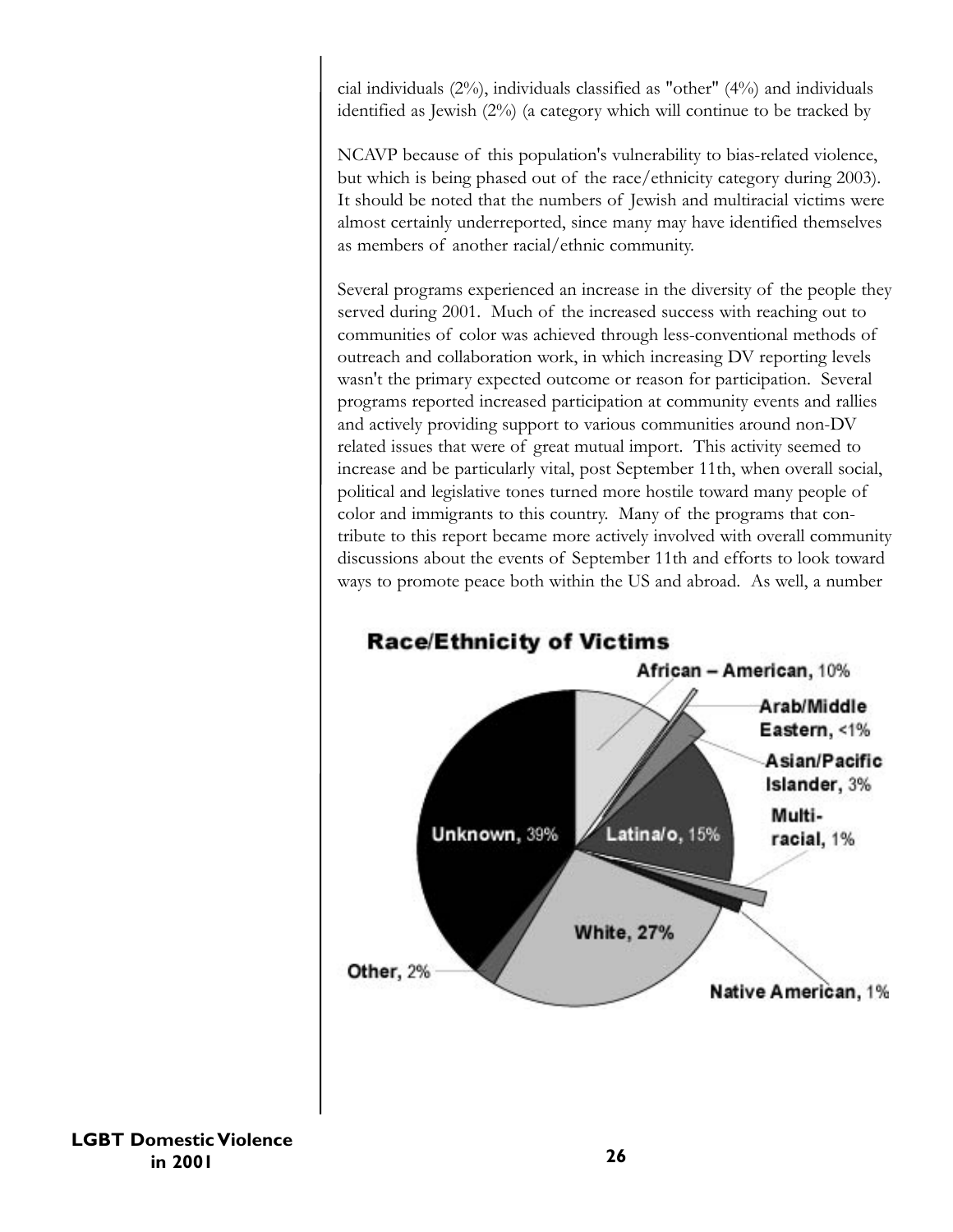of anti-violence programs were assisting victims of bias violence and racial profiling which particularly increased for Middle-Eastern and Asian people and those perceived to be of these ethnic groups. While this work may not seem to be directly DV related, a secondary outcome was enhanced relationships with some communities of color and overall increased reports around all issues of violence affecting people in these communities.

Generally, few conclusions can be drawn from NCAVP's limited data about the racial/ethnic distribution of LGBT domestic violence victims as a whole. One of the agencies reporting in 2000 serves a specific racial/ethnic constituency, while most of the others have varying degrees of capacity to provide culturally and linguistically competent outreach and services to all the diverse elements of the LGBT community. Barriers to reporting domestic violence in some communities of color may be even greater than described elsewhere in this report, especially if the victims have additional reason to fear or mistrust the police. Finally, large numbers of LGBT people in every racial/ethnic community do not necessarily identify themselves using this same language or definitions, nor do they willingly seek services from LGBT-identified organizations. People in some ethnic communities do not feel comfortable utilizing many of the venues traditionally offered by many DV organizations as gateways into services, including hotlines, support groups, etc. These ways of reaching out for assistance or communicating may be less culturally aligned with some particular communities of color.

### Other Information Recorded About Incidents

Individual NCAVP member agencies recorded a significant amount of additional data about cases of LGBT domestic violence in 2001, including information about crimes/ offenses, injuries, perpetrators and police response. Due to inconsistencies in the type and method of collecting this information, these data are not reported here, but may nonetheless inform the observations made in some of the local NCAVP member reports that follow. Readers seeking more specific information about the incidence and characteristics of LGBT domestic violence are encouraged to read through all the local reports, as well as contact individual NCAVP members with specific questions or concerns. In particular, some NCAVP members are preparing much more comprehensive local reports about their domestic violence services in 2001, of which it is only possible to present brief summaries in this document.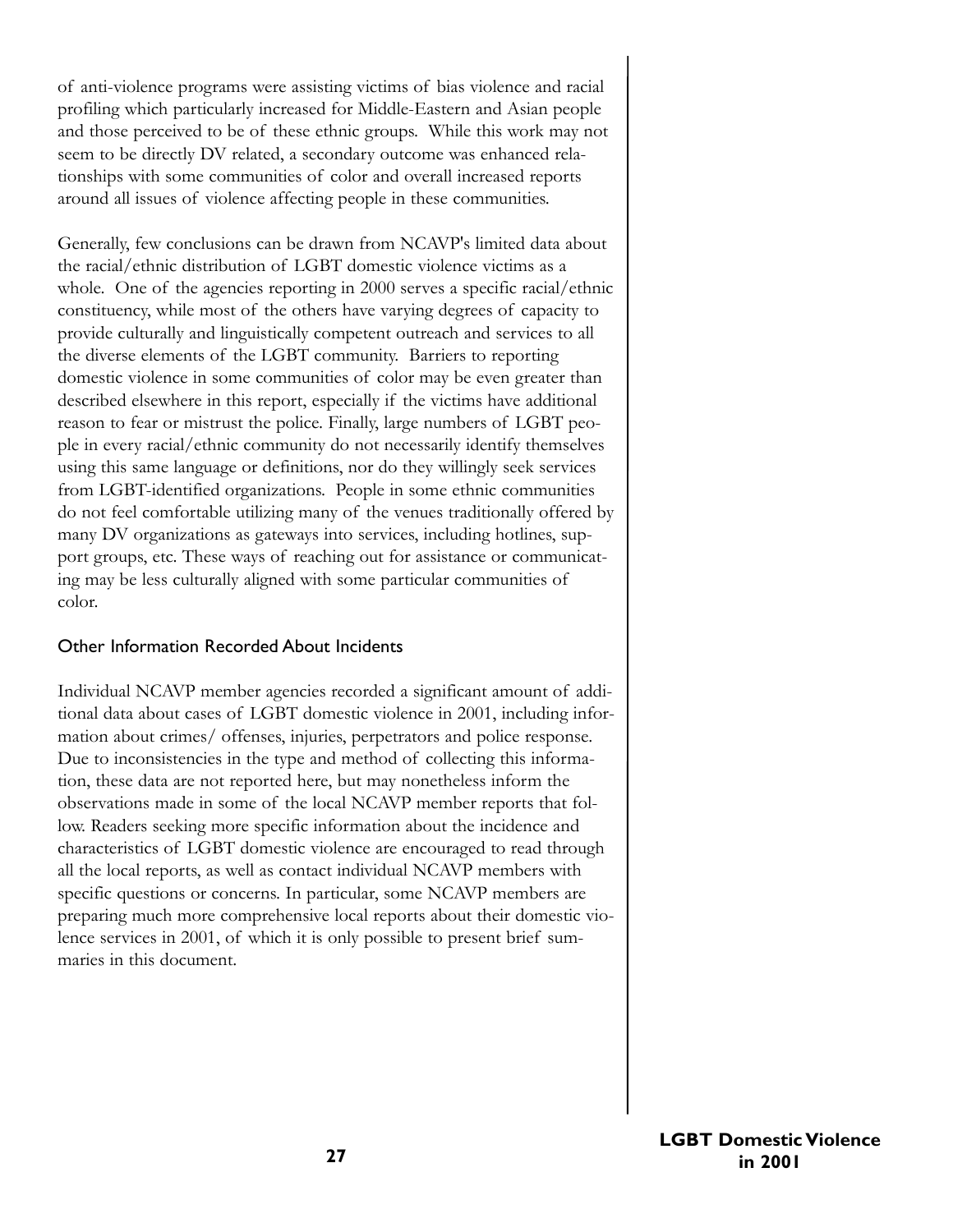# **LOCAL SUMMARIES**

The following local reports were prepared directly by NCAVP members. The first group of summaries is from regions/programs who contributed statistics to this report. The second group of summaries is from NCAVP member programs where DV programs are in earlier stages of development but will be contributing statistics to this report in the future. All Summaries have been edited slightly to ensure consistency of presentation.

# Regions That Contributed Statistics to this Report

# Los Angeles, California The L.A. Gay & Lesbian Center's STOP Partner Abuse/ Domestic Violence Program

The L.A. Gay & Lesbian Center's STOP Partner Abuse/Domestic Violence Program serves lesbian, gay, bisexual and transgender (LGBT) victims and perpetrators of domestic violence as well as those at risk and offers a broad range of services including survivors' groups; a court-approved batterers' intervention program; crisis intervention; short-term and on-going counseling; groups for at-risk youth and adults; criminal justice advocacy; specialized assessment; LGBT domestic violence training, education and consultation; and a multi-faceted prevention program.

Reported cases of domestic violence in Los Angeles increased from 2,146 in 2000 to 3,208 new cases and a total of 3776 domestic violence clients served between new and continuing cases in 2001. The majority of these cases were reported to, assessed by, or brought to the attention of the L.A. Gay & Lesbian Center's STOP Partner Abuse/ Domestic Violence Program (Support, Treatment/Intervention, Outreach/Education, Prevention), Health & Mental Health Services Department, and Youth Services Department. Less than 8% of the total was reported and/or collected by other agencies in the greater Los Angeles area.

The majority of reports (2519) came from individuals who identified as lesbian or gay. There were 170 reports from bisexual individuals and 62 reports from individuals identifying as heterosexual. Of those cases in which the ethnicity of the victim was known (1693), 824 (49%) were reported by LGBT persons of color.

Since 1996, the STOP Program has seen a consistent increase in the number of LGBT persons who report domestic violence or are assessed to be experiencing it. The increases are attributable to progressively expanded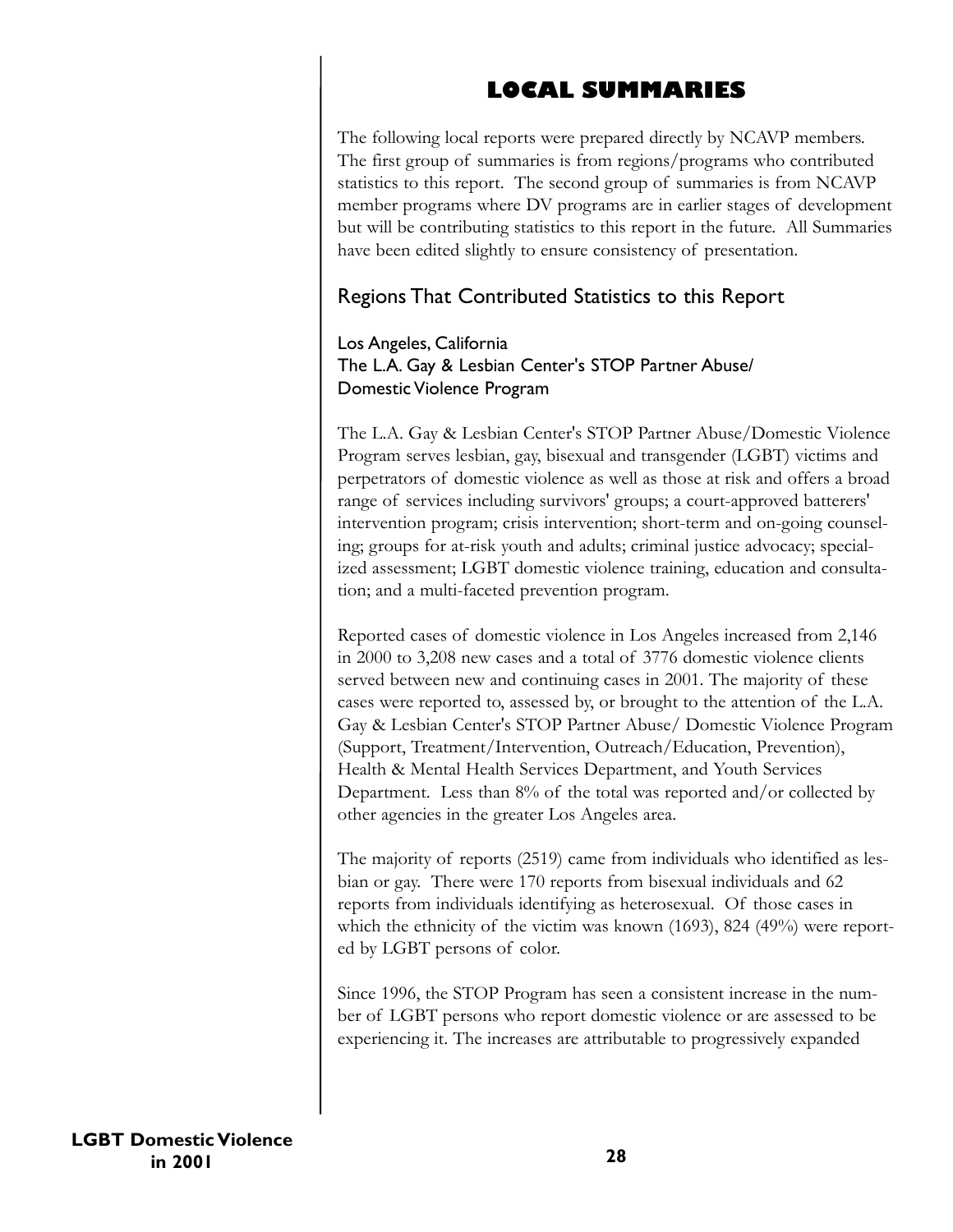domestic violence programming by the L.A. Gay & Lesbian Center and funding for LGBT domestic violence prevention activities from the California Department of Health Services, Maternal and Child Health Branch. As a result of funding, STOP was able to expand its strategic plan and reach hundreds of people in Los Angeles County - especially those in un and under-served communities - that would not have been otherwise possible to reach in 2001.

To assist STOP with the expansion of its strategic plan, community awareness surveys were distributed to a large and diverse sample of LGBT community members at various Pride festivals and community events in Los Angeles County in 2001. Self-identified members of the LGBT community completed a total of 1522 surveys. While the surveys did not distinguish between self-defensive and primary aggressor behaviors, an average of 46% of the respondents indicated that they had been perpetrators of psychological or physically abusive behaviors in an intimate partnership while 45% indicated that they had been the victim of psychological or physical abuse by a partner. An average of 65% of the respondents reported that they believed that domestic violence was a significant problem in the LGBT community, but ironically, the region that reported the highest rate of battering had the lowest number of respondents who saw it as a problem. While responses varied by geographic region on the issue of whether or not an increase in overall awareness of LGBT domestic violence would contribute to anti-LGBT bias, a sizable percentage of respondents reported that they believed that increased awareness would produce increased bias against members of the lesbian, gay, bisexual and transgender community.

As part of its strategic plan and in collaboration with the L.A. County Domestic Violence Council, STOP developed a service provider needs assessment survey that was distributed throughout Los Angeles County to 1000 domestic violence and social service organizations in an attempt to assess the quality of care offered to members of the LGBT community.

Survey results revealed an acute deficit of awareness, education and training on the part of service providers. Only 4.4% completed and returned the survey. More than half of these respondents indicated that they were unaware of unique issues faced by members of the LGBT community. Only 5 respondents indicated even minimally adequate screening procedures when questioned how they differentiate same-gender victims from batterers. Although 57% indicated that they use gender-neutral language in their informational materials, the majority indicated that they do not use LGBT specific language in the materials. Furthermore, 21 respondents indicated that they wanted to be included in a LGBT Domestic Violence Resource Guide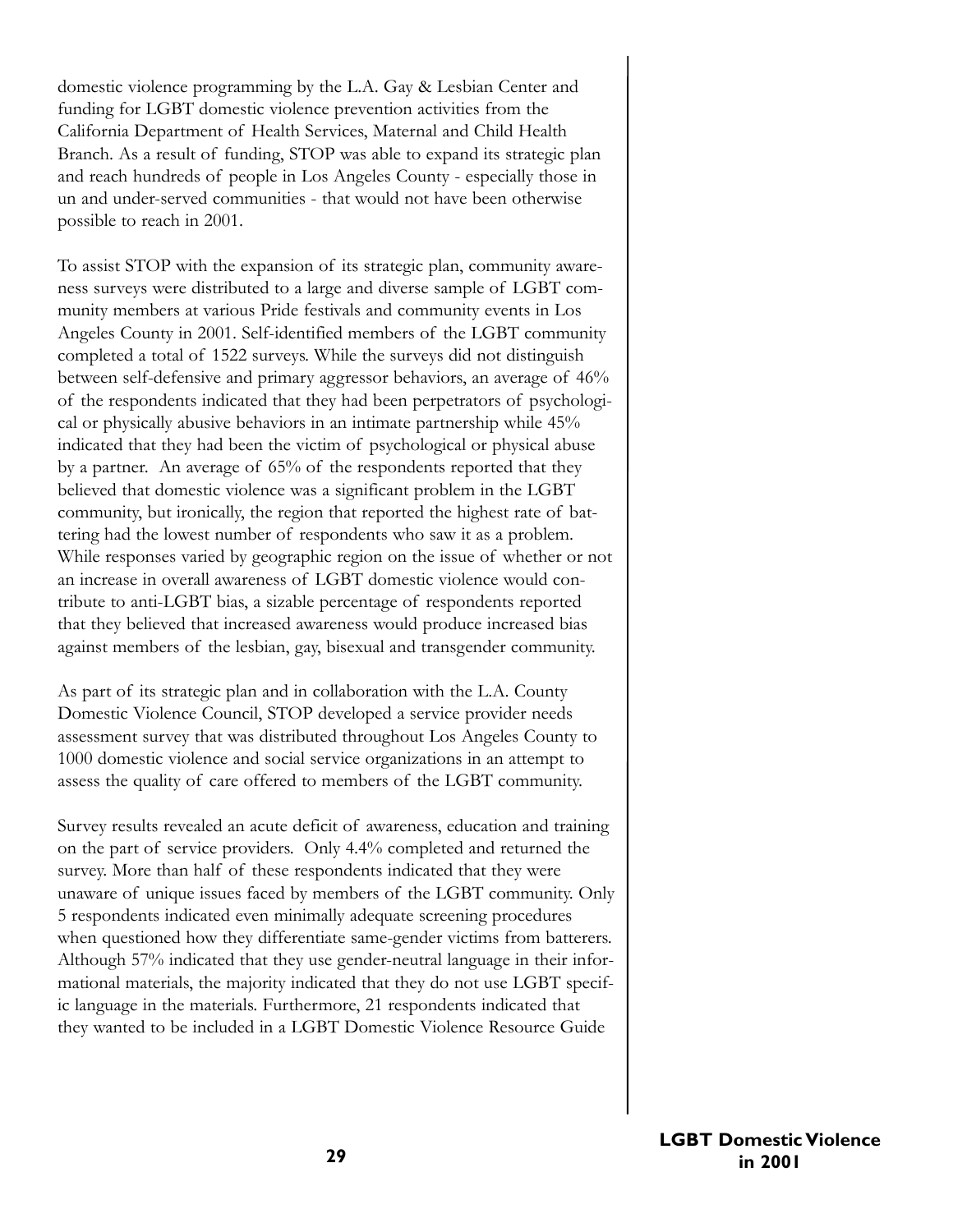but 14 of them had no experience working with the LGBT community and had received no training. Of those 14 respondents, 5 identified themselves as "LGBT sensitive" in a county listing of batterers' intervention programs but only 2 actually had received training in LGBT issues/domestic violence. While the majority of survey respondents indicated that their organizations do not have plans to expand their services to the LGBT community and currently lack skills to adequately serve the community, a large majority indicated that they would like more resources for their LGBT clients, increased training and education on LGBT issues/domestic violence, and additional support for their staff when dealing with LGBT clients.

Criminal justice response continued to be problematic in 2001 with improper assessment being commonly evident. As in 2000, a consistently high number of primary LGBT victims were mandated to attend batterers' treatment. As in previous years, the STOP Program saw an increase in the number of LGBT persons referred into treatment by the courts but, because of the unavailability of LGBT specific batterers' intervention programs and the acute need for them, STOP continued to have one of the largest batterers' intervention programs in Los Angeles County where there are more than 150 other court-approved programs designed primarily for the heterosexual community.

Los Angeles County is one of the nation's largest and most diverse counties with 4,081 square miles and an 81-mile long coastline. It has the largest population of any county in the United States and approximately 29% of California's residents live within it. The STOP Program maintains strong collaborative relationships with other domestic violence organizations including the L.A. County Domestic Violence Council, the West Hollywood Partner Abuse Education Task Force, the Statewide California Coalition for Battered Women, the Gay & Lesbian Community Center of Greater Long Beach, and numerous other organizations devoted to intervening with and preventing domestic violence in California. These allies have been instrumental in helping STOP to increasingly meet the challenge of reaching members of the highly diverse LGBT community and their service providers in a geographic region as vast as L.A. County.

During 2001, the number of service providers that requested and received education and training in LGBT domestic violence continued to increase throughout the year. As a result there was an expanded distribution of information and prevention materials and more media coverage about LGBT domestic violence throughout L.A. and surrounding Southern California counties than ever before. An LGBT Domestic Violence Resource Guide for Los Angeles County was produced and distributed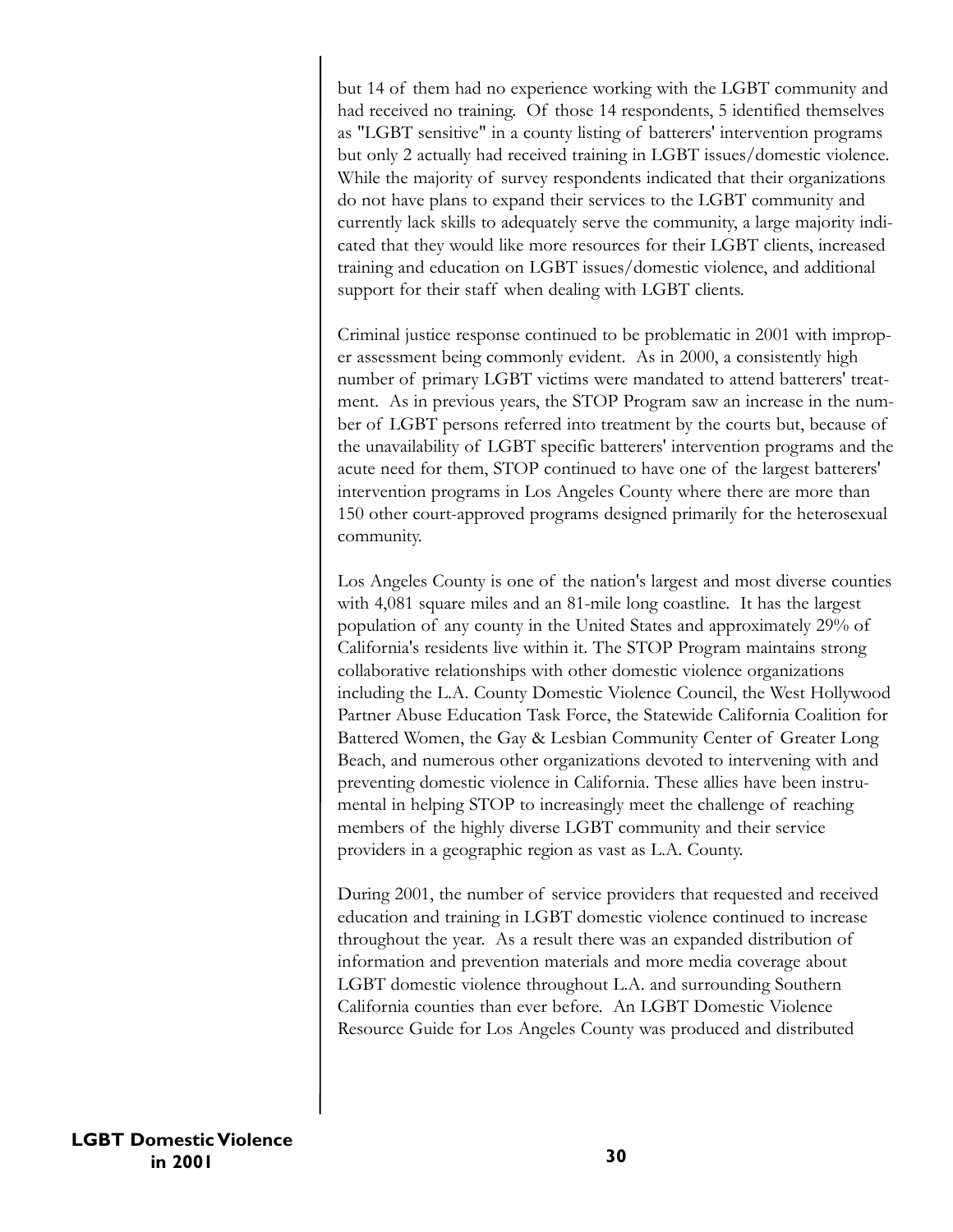throughout the county. STOP, along with community partners, conducted the second annual "Holidays Free from Family Violence" press conference, an event designed to provide L.A. residents with information about domestic violence in LGBT and heterosexual families. STOP worked in collaboration with the Statewide California Coalition for Battered Women, the Junior League, and State Senator Jackie Speier's office, to develop a bill that would include information about same-gender domestic violence as a requirement of expanded domestic violence training and continuing education of mental health professionals in California.

## San Francisco, California Community United Against Violence Queer Asian Women's Services of Asian Women's Shelter W.O.M.A.N., Inc.

In 2001, three collaborating San Francisco agencies documented 694 cases of domestic violence in the lesbian, gay, bisexual, and transgender & questioning (LGBTQ) community. The agencies that collected domestic violence data were W.O.M.A.N., Inc., Queer Asian Women's Services of the Asian Women's Shelter (QAWS), and Community United Against Violence (CUAV). W.O.M.A.N. Inc., and QAWS focus on women survivors and CUAV serves all genders. Female survivors accounted for 399 of the incidents reported and Community United Against Violence documented 251 incidents reported by male domestic violence survivors. Transgender survivors accounted for 43 reports and there was one report from an individual that identified as intersexed.

The three collaborating agencies continued to make inroads in the number and range of services available to LGBT survivors. QAWS employed dinner parties to outreach to underserved groups, including immigrant communities. These dinner parties, were based on a peer resource model, and brought together friends to dialogue about domestic violence and receive training so they could provide peer support in their own communities. For individuals not likely to use crisis lines, friends are often the first line of support for members of particular communities experiencing partner abuse. W.O.M.A.N., Inc., continued its work in providing advocacy and support to the deaf and hearing-impaired communities, by providing trainings and technical assistance to other community groups.

Community United Against Violence strengthened its ongoing efforts to provide services to the most underserved groups within the LGBT community by beginning the long term project of moving away from an over reliance on criminal justice solutions for domestic violence, especially in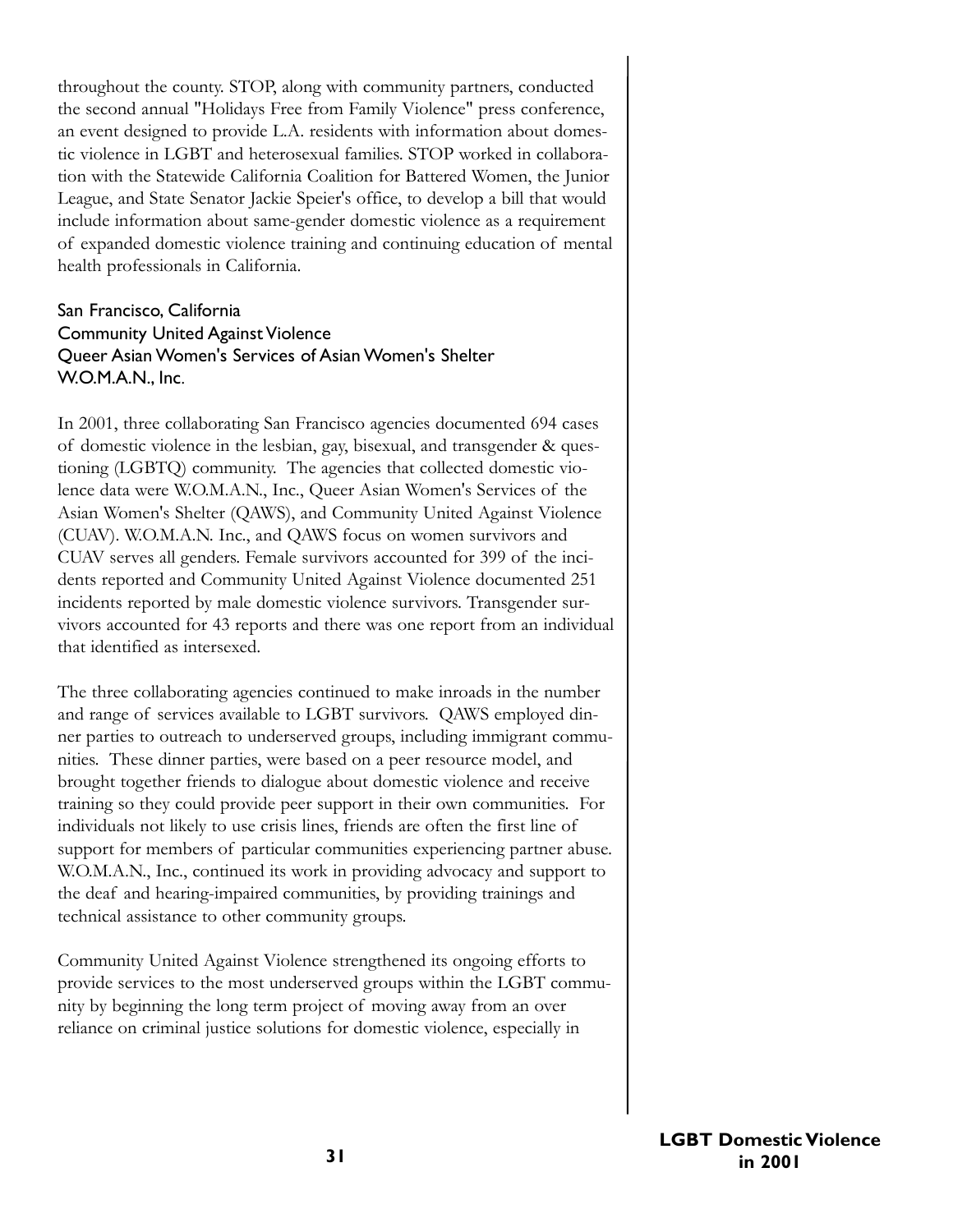communities of color, and looking at ways these communities can have more of a voice around solutions and accountability. Going directly into underserved communities, CUAV is looking at ways to link DV with other struggles facing marginalized groups, especially women of color communities. Through the Love and Justice Project, which is a peer led youth of color program, CUAV is also seeking new and safe ways for youth to discuss dating violence in their lives.

The majority of cases, 461 (66%), came from individuals identifying as lesbian or gay. There were 129 (19%) documented cases from bisexual survivors and 50 (7%) reports from heterosexuals.

Of the total number of DV reports in San Francisco, 554 (80%) captured the race/ethnicity of the survivor. The race/ethnicity of just less than half of those cases (272 cases out of 554, 49%) indicated that the victims were people of color. Latino/Latina survivors accounted for 18% of the cases in which the race/ethnicity of the victim was known. African-American survivors accounted for 15%; Asian/Pacific Islander survivors accounted for 9%; those identifying as multi-racial accounted for 6%, while those who were white accounted for 42% of the cases where race/ethnicity was known (234 out of 554).

Survivors from communities of color and transgender individuals still faced barriers when seeking help. In San Francisco attempts are being made to address this by employing, improving and expanding culturally appropriate and sensitive services at each of the reporting agencies. For example, in 2001, the Asian Women's Shelter city wide multi-lingual access model celebrated 5 years of continual usage. This model provides multi-lingual advocates and translators to mono-lingual speakers. Community United Against Violence has dedicated Spanish and Chinese (Cantonese, Mandarin) speaking staff, who are also bi-cultural. CUAV provided expanded technical assistance to domestic violence shelters, service providers, court personnel, and Bay area law schools. This technical assistance included issues pertinent to queer survivors, youth of color, and transgender communities.

The three San Francisco agencies have been working since the 1980's to provide LGBTQ survivors with in-person counseling, emergency shelter, advocacy and court room accompaniment. They have also diligently worked at the equally daunting task of bringing queer and same-sex domestic violence to public awareness. These long standing programs have also been aided in their work by a network of other San Francisco based agencies, including the Family Violence Project, the Riley Center, Bay Area Legal Aid and La Casa de las Madres, and while not providing data for this report,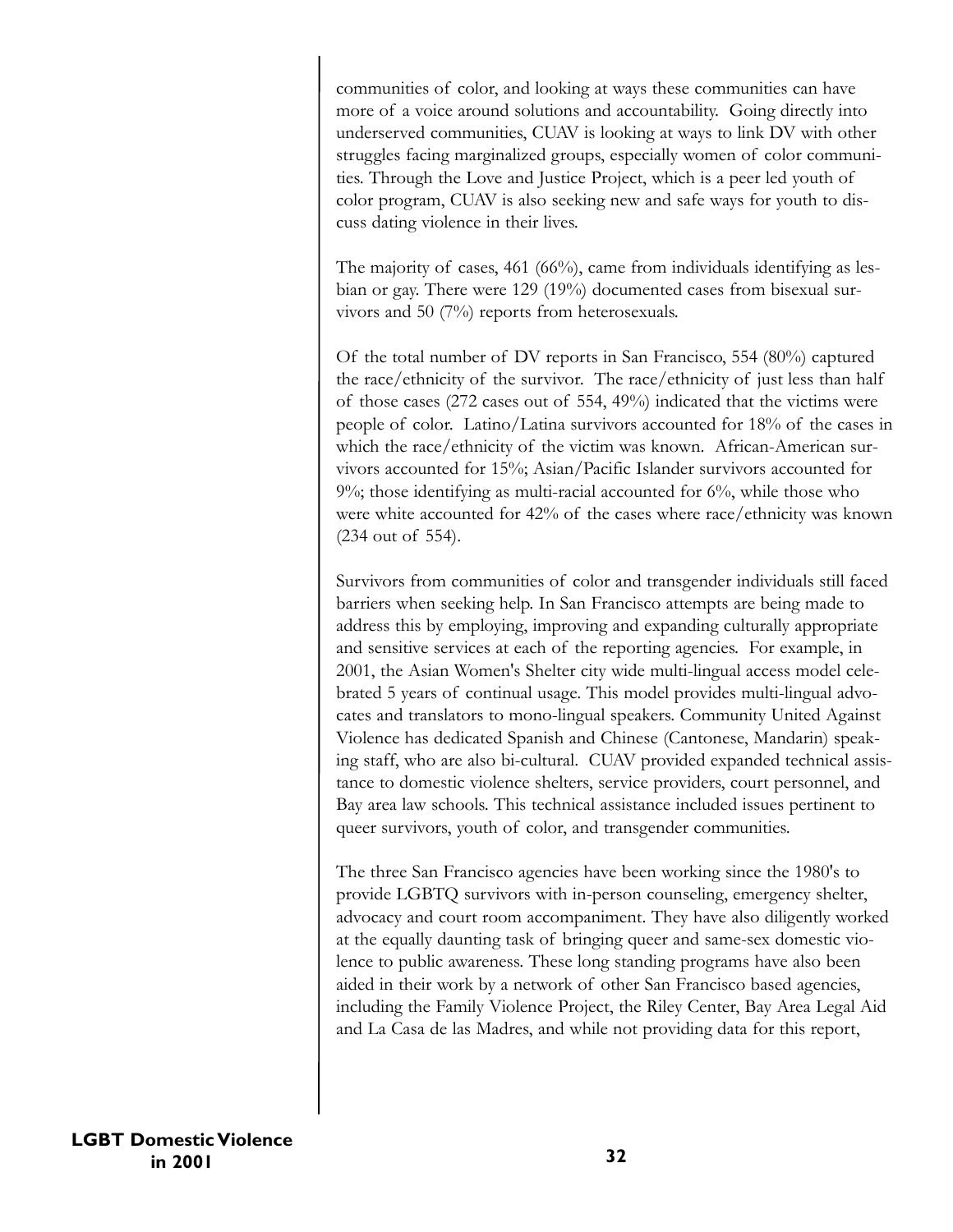these agencies have been invaluable allies, providing their expertise on specific cases.

# Colorado The Colorado Anti-Violence Program

The Colorado Anti-Violence Program (CAVP) reported 101 domestic violence cases in 2001, a 14% increase over the total (88) reported in 2000. This continues a five-year trend of steady increases in reporting to the agency. It should be noted that these figures are representative only of domestic violence incidents reported to or brought to the attention of the CAVP. There is no common intake form for service providers in the state, and only a few organizations and agencies actually track LGBT domestic violence.

In 2001, (42) 42% of victims identified as female and (36) 36% identified as male, as compared to (49) 56% and (35) 40% in 2000. The number of female identified victims decreased 14% while the number of male identified victims increased 3%, reversing 2000's trend. More significantly the number of transgender male-to-female-identified victims increased rose to 7 compared to none in the previous year. This is consistent with CAVP's documented increased reports from transgender victims in all categories of violence. However, it is unlikely that this reflects an increase in domestic violence involving transgender victims, but rather is due to CAVP's increased visibility and accessibility within the transgender community.

CAVP documented a 233% increase in reporting levels from African Americans (3 to 10), a 200% increase from Latino/as (6 to 18), and Native Americans (1 to 3). A decrease of 15% among self-identified whites was also documented. Again, the documented increases among people of color seems unlikely to represent an increase of domestic violence in LGBTQ communities of color, rather, the increase likely speaks to an increase in the perceived accessibility and cultural competency of CAVP programs and services to communities of color.

Significant trends were also recorded among reported age categories. Reports from victims 18-22 increased 150% (from 4 to 10). And victims ages 45-64 increased 133% (from 3 to 7). Also significant is the 57% decrease in reports from victims ages 30-44. All other age categories remained virtually the same. It is unclear what would account for the decrease in victims ages 30-44. However, the increase in youth and older victims who reported may again be attributed, at least in part, to increased agency visibility and accessibility to these communities.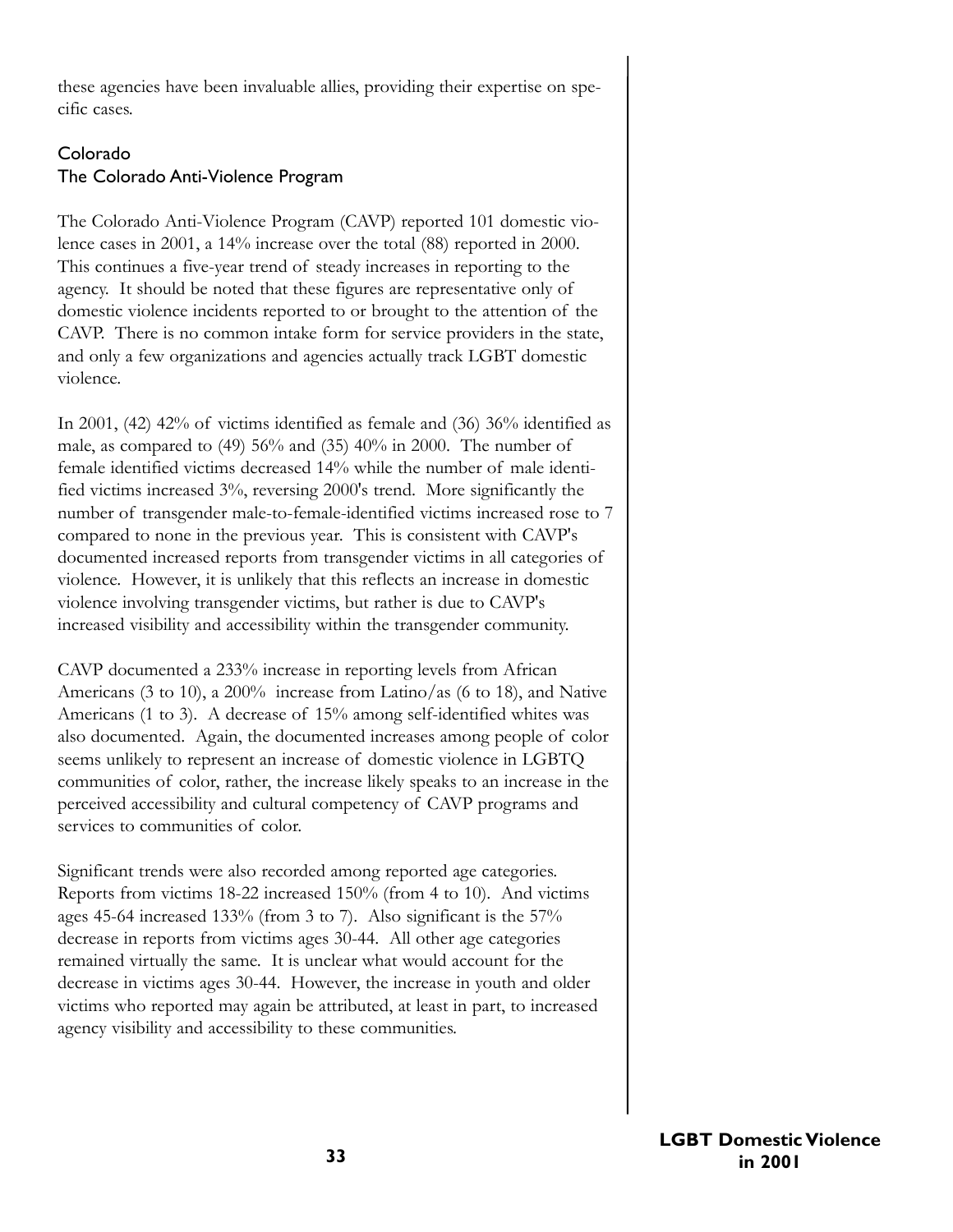In March 2001 CAVP celebrated its first anniversary as a project partner of the Colorado Nonprofit Development Center, an incubator for new nonprofits. Despite the challenges of decreased staff and the demands of transitioning an independent organization, CAVP continues to provide high quality services to victims in Colorado, illustrated by the continuing increase in reporting and significant increase in the diversity of those reporting during this period.

# Chicago, Illinois Horizons Community Services

Horizons Community Services in Chicago observed another significant increase in the number of domestic violence incidents reported for the year 2001. There was an 84% increase in reports of domestic violence incidents from 109 in 2000 to 201 in 2001.

Horizons Community Services is committed to community outreach. Through our efforts, more and more agencies, institutions, and individuals have become aware of our Anti-Violence Program, and access our services. Horizons continues to be a major referral source for other agencies whose clients identify as LGBTQH (Lesbian, Gay, Bisexual, Transgender, Questioning, and/or HIV impacted). Horizons works in collaboration with the Chicago Police Department and is utilized as a referral source for the Department. Horizons has made it a priority to provide roll call trainings in as many districts as possible, and has successfully been able to meet this goal.

A collaborative effort between Horizons Community Services Anti-Violence Project, the YWCA Metropolitan Chicago LGBT Sexual Assault Program, Howard Brown Health Center and the Chicago Connections Women's Program has enabled Horizons to expand roll call trainings to the south side of Chicago and increased outreach to communities of color through a groundbreaking media campaign (posters, palm cards) that the agency hopes to expand next year with increased funding. The campaign specifically targets the African American and Latina/o communities. In 2001, Horizons Community Services Anti-Violence Project collaborated more effectively with internal programs such as the Mature Adult Program and Youth Services. It is most likely that in 2001 the numbers rose across age, gender and sexual orientation, race/ethnicity due to outreach efforts and the aforementioned collaborations rather than domestic violence rising as an issue within the LGBTQH communities.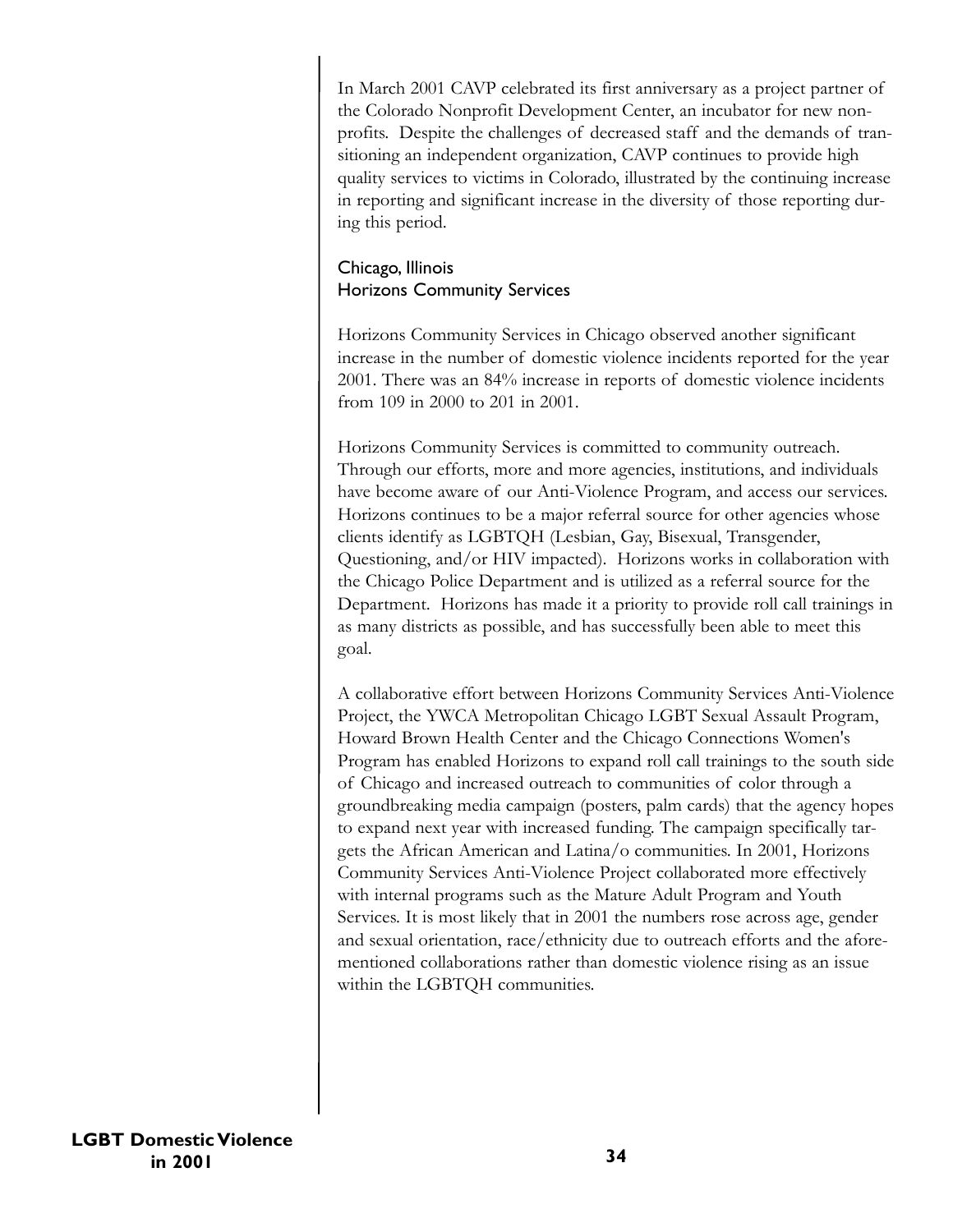In 2001 there was a significant increase in the 30-44 year old bracket from 59 to107 (81%), and in the 23-29 year old bracket from 11 to 44 (300%). There was one incident reported in the 65 and older bracket, where last year none were reported. Reported incidents from African American survivors increased from 40 to 100 (150%). Sadly, there were two reported domestic violence related murders for 2001, (up from none reported in 1999). Work related to one of the murders led Horizons staff up to Milwaukee to help support community members there and to organize and respond effectively to the incident that also included elements of hate motivation.

Horizons Community Services is committed to reaching diverse groups of people who identify as LGBTQH in and around Chicago. This commitment and outreach efforts to date have resulted in an increased awareness that domestic violence does happen in the LGBTQH community, and that there are resources for those impacted by the violence. The rise in reports over the past few years indicates that the reported numbers have only just scratched the surface of LGBTQH domestic violence in the Chicagoland area and that with increased resources a truer picture of the extent of this issue throughout these diverse communities may be revealed.

### Boston, Massachusetts

# The Network/La Red: Ending Abuse in Lesbian Bisexual Women's and Transgender Communities

The Violence Recovery Program at Fenway Community Health

Boston had two reporting programs in 2001, The Violence Recovery Program (VRP) at Fenway Community Health and The Network/La Red: Ending abuse in lesbian bisexual women's and transgender communities (The Network/La Red). The VRP reported 64 cases. The Network/La Red reported 618 cases with 265 new cases and 353 ongoing cases; the combined total cases of 682 from both reporting agencies. There continued to be an increase in reporting of new cases from the past three years, with 193 reports in 1998, 289 reports in 1999, and 397 reports in 2000.

The growth in reported lesbian, gay, bisexual and transgender (LGBT) domestic violence cases can be explained by several contributing factors. The Network/La Red had a yearlong visibility campaign, which began at the end of 2000 and continued through 2001 with concurrent advertisements in LGBT and mainstream media, public transportation and distribution of material through out the state. The VRP increased outreach in the Southeastern and Cape Cod areas of Massachusetts. Both VRP and The Network/La Red continued training and outreach to criminal justice professionals, college groups, mainstream domestic violence programs, and GLBT social groups.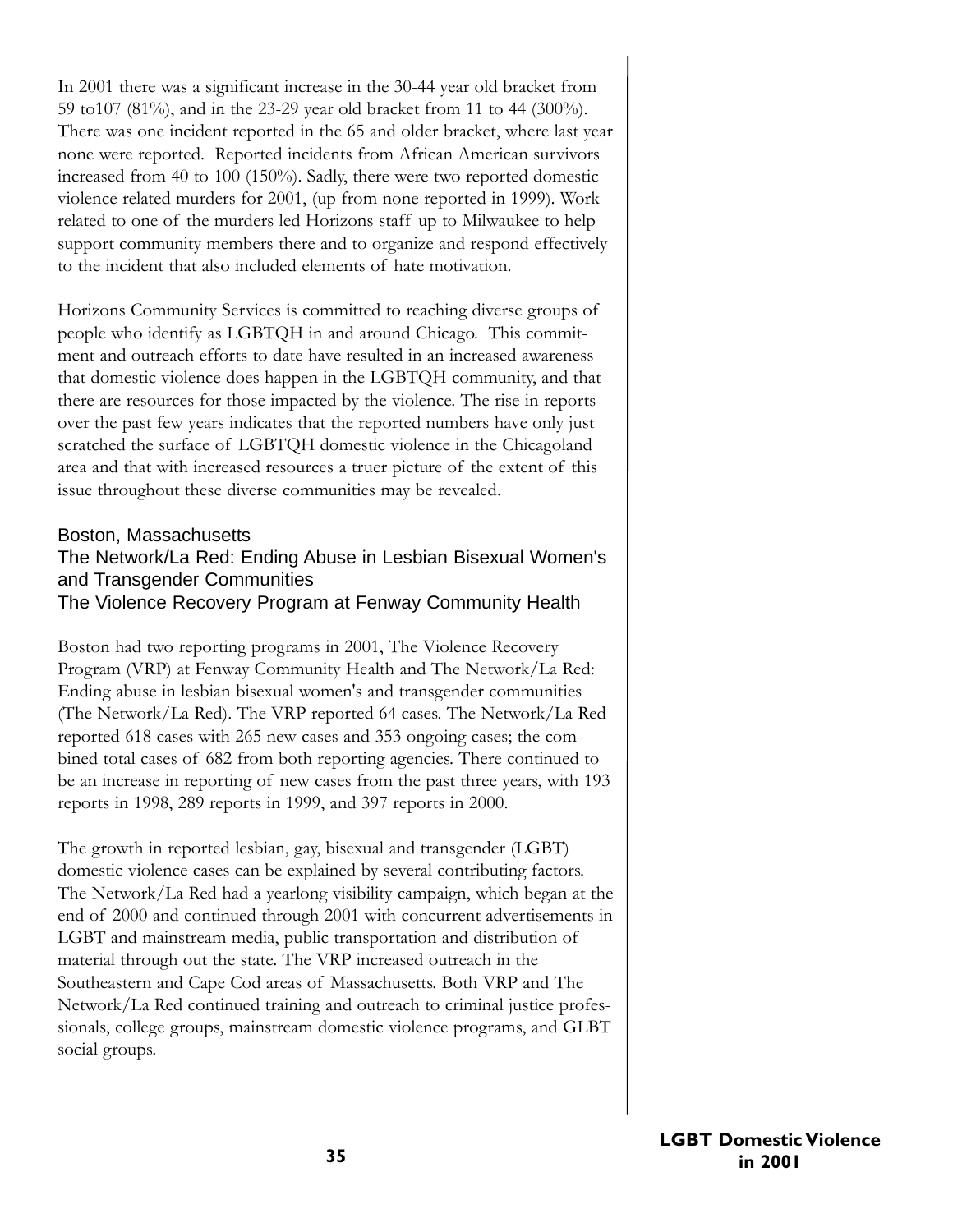The gender identity breakdown continued to be overwhelmingly female not because of greater frequency of domestic violence in woman to woman relationships, but because The Network/La Red's primary outreach is to lesbian, bisexual women, and transgender communities, while the VRP targets outreach to female as well as male and transgender individuals.

The Network/La Red saw a significant increase in the number of transgender individuals, with 29 male to female (MTF) individuals and 8 female to male (FTM) individuals reporting this year verses 12 MTF individuals and 1 FTM individual who reported in 2000. This probably occurred in combination with the name change of the organization, which was in effect for over a year and targeted outreach to transgender communities through advertising and workshops at transgender conferences.

The VRP saw a significant increase in the number of individuals in 45-64 age range with 14 reported this year verses 6 in 2000 (+133%). This increase probably occurred because there had been added outreach to older GLBT folks and an increased awareness by older age groups about abuse. Also, greater numbers of older GLBT people are out whereas in earlier years many more remained closeted.

The cases reported here are only representative of those individuals who came forward to either the VRP or The Network/La Red and are probably a significantly lower number of total actual cases as many LGBT victims of domestic violence do not report abuse, often do not seek out services, or may have received services from other domestic violence programs not represented in this report.

# New York, New York The New York City Gay & Lesbian Anti-Violence Project

The New York City Gay and Lesbian Anti-Violence Project (AVP) primarily serves lesbian, gay, transgender, bisexual and HIV affected (LGTBH) victims of hate crimes, domestic violence, pick-up crimes, rape, sexual assault, HIV-related violence, police misconduct and abuse, as well as friends and family members of victims murdered in bias crimes.

September 11, 2001 brought New York City face to face with horror, shock, and great loss. AVP noted a variety of after-effects following 9/11 including anti-gay/anti-Arab bias/hate crimes, an observable increase in walk-in clients suffering from exacerbated symptoms of mental illness or distress related to PTSD, and DV victims in escalating situations of abuse who were more than usually fearful of taking action against their abusive partners.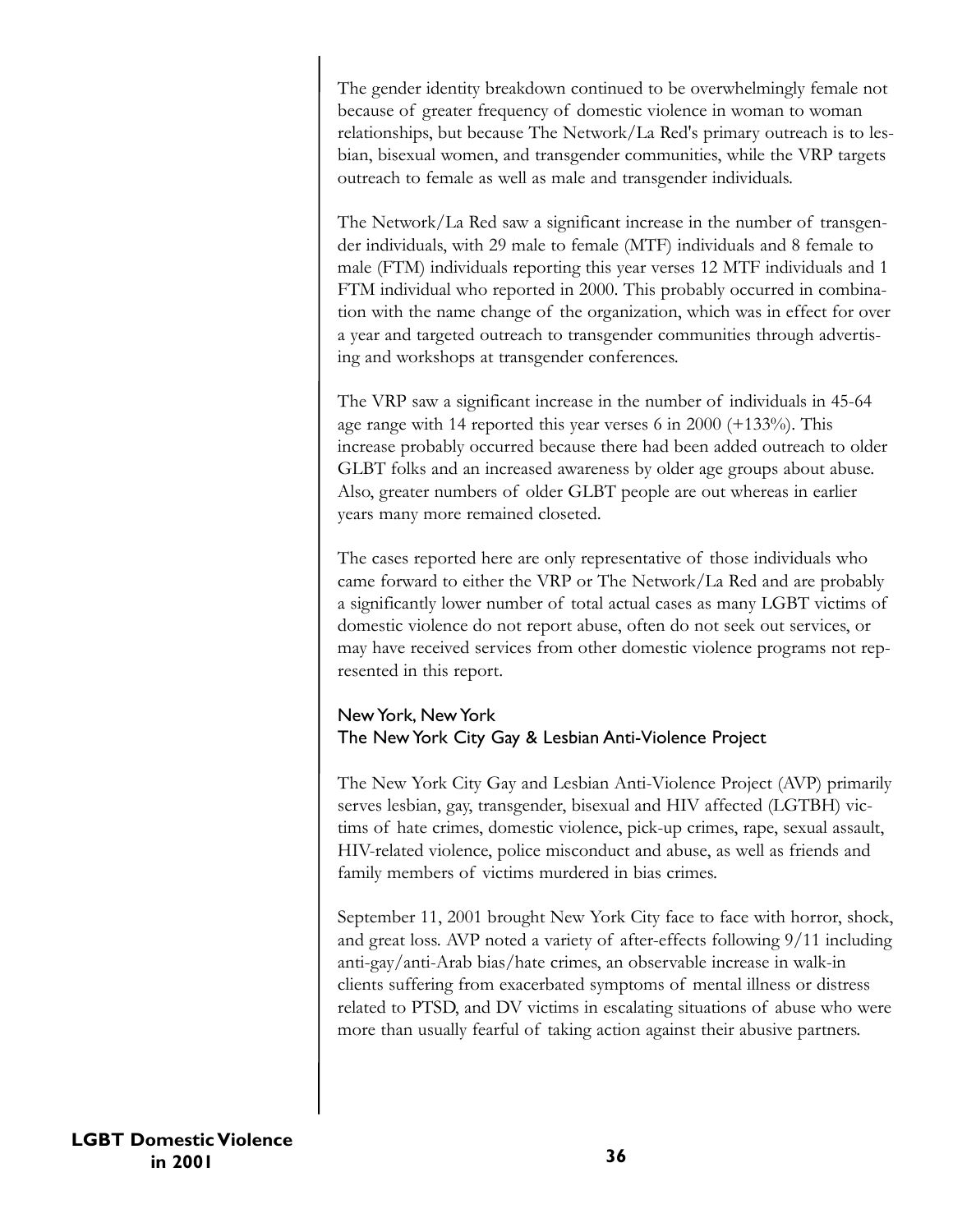Many DV clients reported feeling that their problems were insignificant in comparison to the attacks and the continuing onslaught of new dangers. Many who had planned to leave abusive situations prior to September 11th almost without exception chose to stay with their batterers after the attacks. One woman who had planned to enter a DV shelter prior to 9/11 reported after the attacks that she was afraid to be with strangers if something else happened. A male DV survivor, and regular client, had escaped his batterer only months earlier and lived in the downtown area and had worked at the Towers. He was not heard from after 9/11 and it is believed that he perished in the attacks. Many clients from the outer boroughs were fearful to travel into the city. Clients even within the Manhattan area hesitated to take trains further into midtown. Many clients, as well as most New Yorkers, have experienced various degrees of hypervigilance, difficulty sleeping, nightmares, changes in appetite, fatigue and other symptoms all consistent with acute and on-going responses to trauma. Regular crisis intervention counseling and safety planning has been needed, not only to address DV but to help clients stabilize in the aftermath of the terrorists' attacks, threats of anthrax and on-going concerns about the war. 2001 ended as a challenging year overall and for many DV victims compounded the difficulties they face.

In 2001, AVP served 428 new DV clients, and provided services to 118 ongoing DV clients. Ages served ranged from under 18 to over 65. 43% were gay men including one transgender identified man, 35% were lesbians including a transgender-identified woman, 10% included heterosexual women and men including transgender-identified women and one transgender-identified man, 3% were bisexual women and men, 9% were unspecified. Transgender-identified clients accounted for 5% of all DV clients. 25% of clients were African American, 26% Latina/o, 26% Caucasian, 3% Multi-Racial, 3% Asian/Pacific Islander, 1% Jewish, .5% Native American, .5% Arab/Middle Eastern, 1% identified as other and 14% were not identified under these categories.

11,157 units of service were provided to new DV clients including bi-lingual English/Spanish hotline and in-person counseling, support groups, referrals, advocacy, accompaniment, court monitoring and assistance locating sensitive, safe shelter. In 3% of DV cases clients directly impacted by the attacks on the World Trade Center accounted for 7% of services. Overall service needs jumped 13% reflecting many of the more complex needs around trauma, loss of employment or housing, etc. which followed 9/11. DV hotline calls that did not result in on-going clients totaled 675 in 2001, an increase from 609 in 2000 and 552 in 1999. These calls ranged from those questioning their experience of and/or their role in an abusive relationship,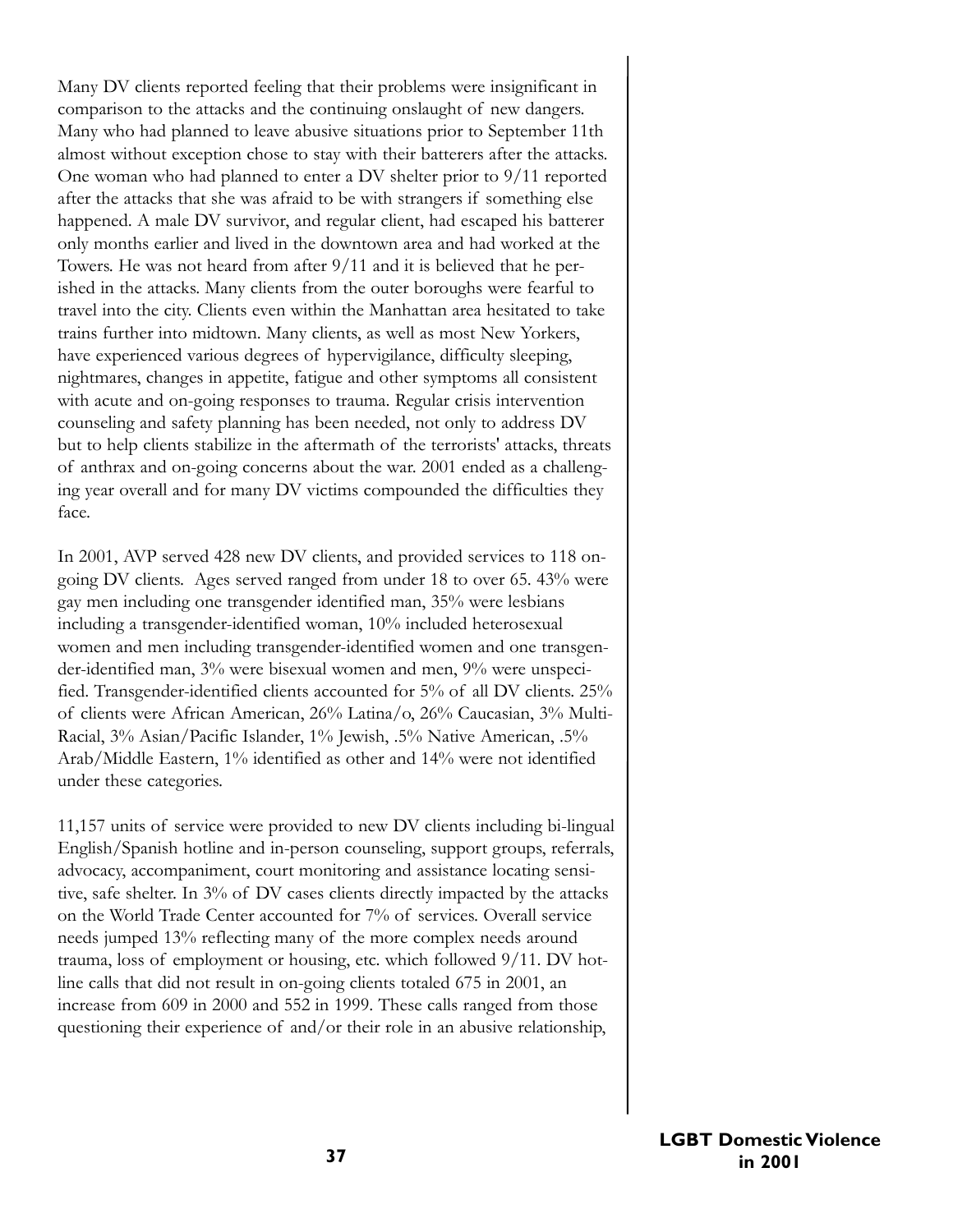to victims who called only in a period of crisis, to social, legal and medical service providers who sought consultation and agency information.

Interestingly intra-familial DV (involving abuse by parents against their adolescent or young adult children) increased 2% and frequently appeared after 9/11 to result in homelessness for the LGTB adolescent or young adult. For those between 30-64 years of age, intrafamilial DV ranged in abuse from verbal slurs and alienation to physical violence. No reports of intrafamilial DV for those 65+ (where adults are victimized by their adult children or other family members) were reported in 2001. This age group is often reluctant to identify as LGTB to family members, caretaking professionals, or others for fear of bias and abuse. They are vulnerable to increased physical, economic and other forms of anti-LGTB violence, including homelessness, as are the younger age groups.

Mainstream society conveys negative or nonrepresentational images of individuals or groups deemed as inferior or unwanted. Many people, not only LGTB, internalize these negative attitudes and beliefs. In DV, issues of class, race, education, immigration and health status can be used as added weapons of abuse. Reported anti-LGTB bias by abusive partners remained high at  $29\%$  (43% in 2000, up from 7% in 1999). This is not surprising given the continuing conservative, often hostile and homophobic political climate.

### Cleveland, Ohio The Lesbian/Gay Community Center of Greater Cleveland

The Lesbian/Gay Community Center of Greater Cleveland reported twelve cases of domestic violence in 2001. This number was a decrease from 2000, but an increase from 1999. Reporting of domestic violence to the Center continues to represent only a fraction of the actual cases among the Cleveland lesbian, gay, bisexual and transgender (LGBT) population.

In 2001, the Center formalized its collaboration with Cuyahoga County Witness/Victim Services to increase reporting by and referrals for victim/survivors of anti-LGBT and same-sex domestic violence crimes. The collaboration with the YWCA Domestic Violence Project continued, providing LGBT domestic violence survivors culturally competent counseling and support groups. In the fall, the Center, Witness/Victim, and the YWCA sponsored a community-wide workshop for clients and social service agencies on same-sex domestic violence.

The Center continued to reach out to the community to increase awareness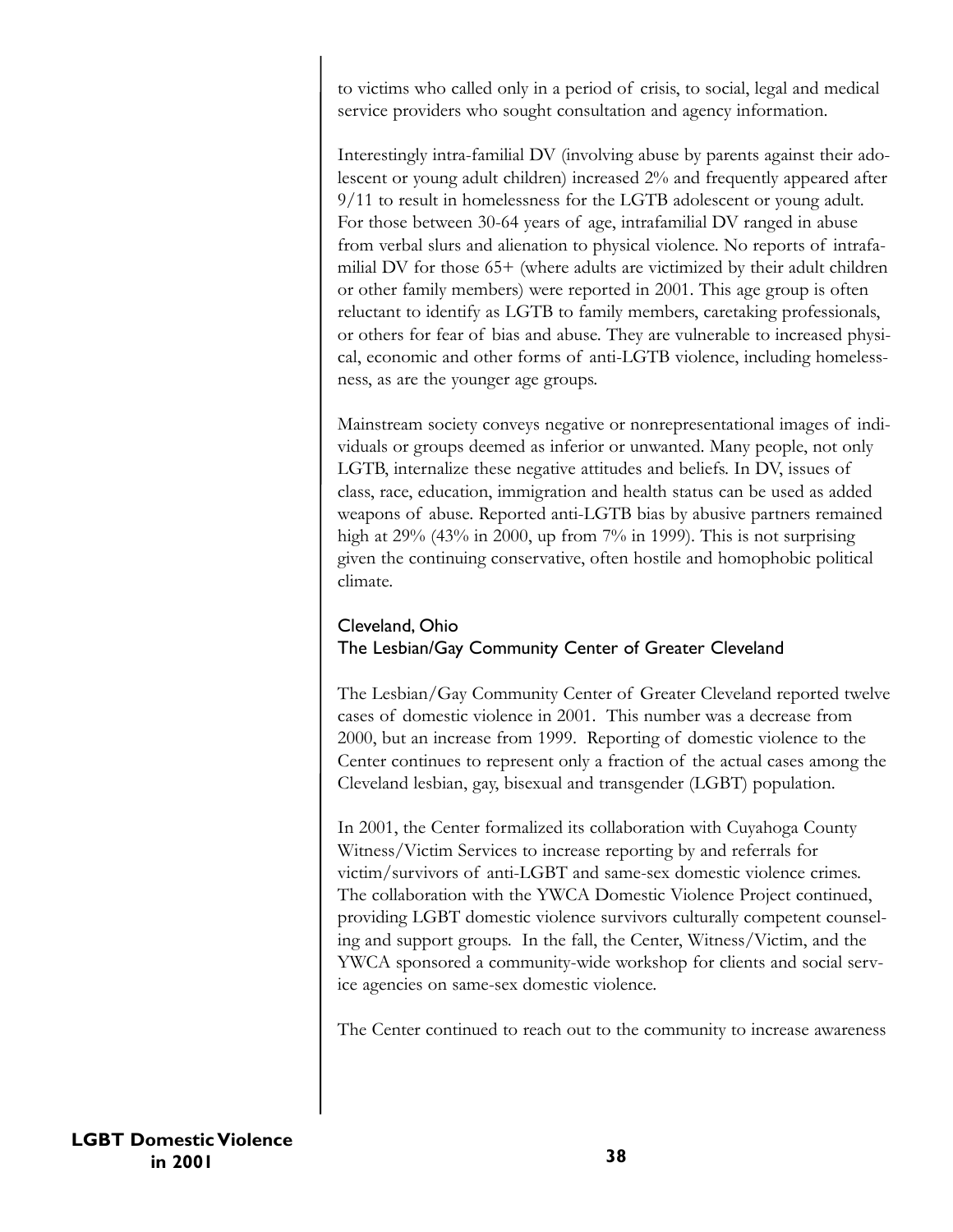of available services for and reporting of domestic violence. Informational bar napkins and cards were distributed in social venues, and workshops were held at social service agencies. In 2002, the Center plans to pursue additional grants to expand services and outreach to the community.

# Columbus, Ohio The Buckeye Region Anti-Violence Organization

The Buckeye Region Anti-Violence Organization (BRAVO) collected and contributed data to this report from Columbus, Ohio and the surrounding areas. Columbus reported 44 incidents of domestic violence in 2001, a 52% drop from the 91 reports collected in 2000. Those identifying as female comprised 16 (36%) of the reports, while males made up 28 (63%). There were no reports in 2001 of domestic violence experienced by transgender people. People who identified as lesbian or gay were identified as 37 (84%) of the victims; 4 people did not disclose their sexual identity, and there was one report each by a person who was bisexual, heterosexual, and questioning.

People who were between 23 and 44 years of age comprised 57% of the reports. Of those victims whose age was reported, there were no incidents reported by people under age 18 or over age 65.

In 2001, the overall race/ethnicity of victims was similar to those who had reported in 2000. There were 26 reports from white victims (59%), 6 victims were African-American (14%), and persons whose race was not identified made 12 reports.

Although this report reflects a dramatic decrease in the total number of incidents reported to BRAVO compared to previous years' reports, it cannot be interpreted to reflect a genuine drop in incidents of domestic violence among lesbian, gay bisexual and transgender (LGBT) communities in Central Ohio. A preliminary look at BRAVO's reports of domestic violence from the first half of 2002 indicate that the decreased reporting in 2001 was inconsistent with reporting trends since 1996 and with the number of new reports already received in 2002.

Some possible explanations for the drop may relate to:

- $\sim$  The loss of significant funding specifically focused on serving LGBT communities
- $\sim$  BRAVO's focus in 2001 on providing technical assistance to mainstream domestic violence service providers, thereby placing less emphasis on outreach within LGBT communities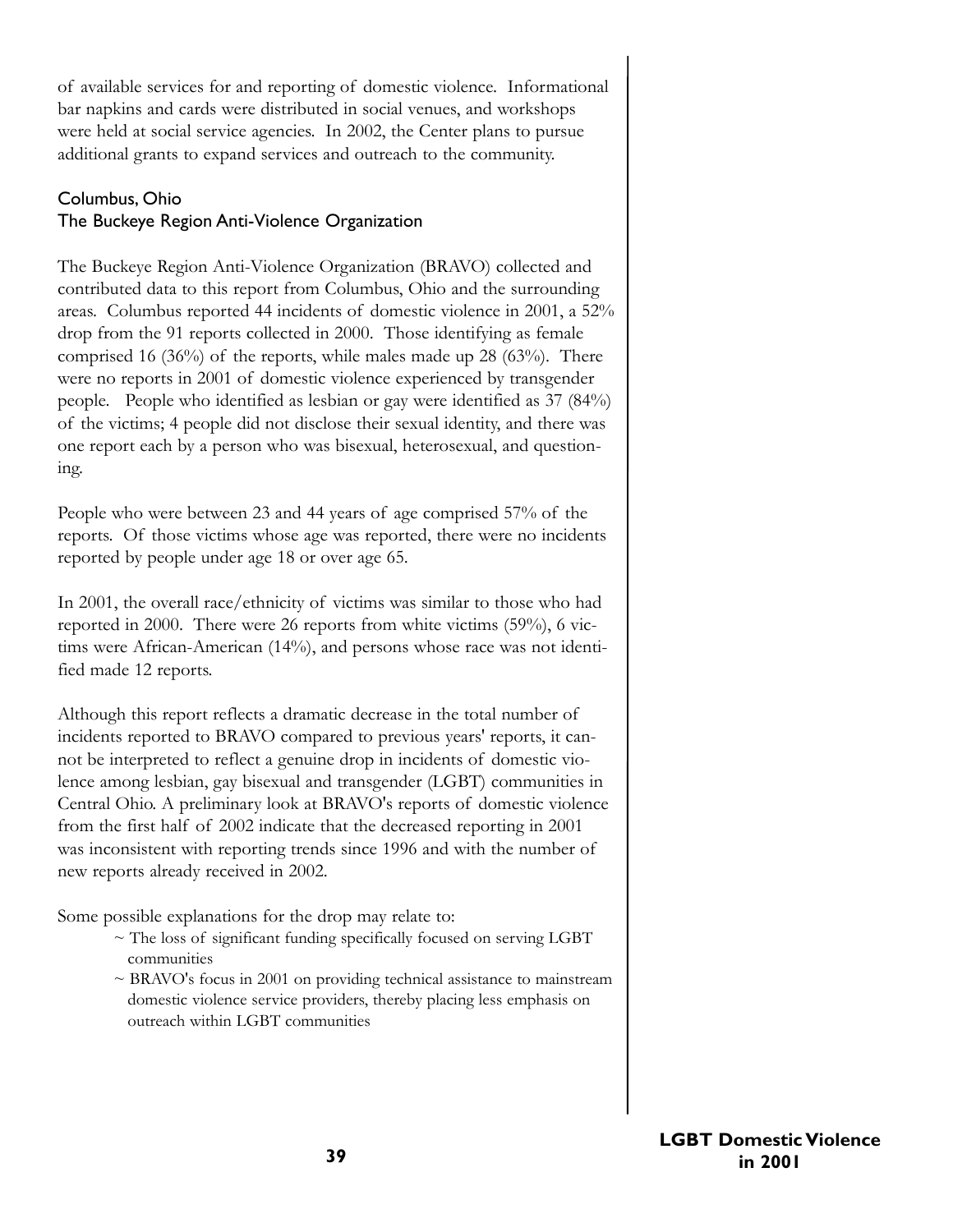$\sim$  A continued reluctance by LGBT people to identify and report domestic violence

In addition, there were qualitative changes in BRAVO's domestic violence program in terms of the amount of service offered to each client. In 2001, more clients received multiple contacts or contacts demanding significant staff involvement related to housing, crisis intervention, safety planning and criminal justice advocacy than in previous years. Lastly, with more mainstream domestic violence service providers in Ohio receiving anti-homophobia and LGBT-specific domestic violence training, it is likely these organizations may be making fewer referrals to BRAVO, especially when serving lesbian and bisexual identified women due to an increased capacity to serve these victim/survivors.

# **New or Developing DV Programs**

(These programs did not contribute statistics in 2001)

# Tucson,AZ Wingspan Domestic Violence Project

The Wingspan Domestic Violence Project (WDVP) reported 94 incidents of domestic violence in 2001 and provided emergency shelter to 12 lesbian, gay, bisexual and transgender (LGBT) victim/survivors of domestic violence.

In July 2001, WDVP merged with Southern Arizona's Lesbian, Gay, Bisexual, and Transgender Community Center. This merger increased the staff, support, and resources of the six-year old WDVP. WDVP gained a full-time program director, two part-time advocates, and 21-trained crisis intervention volunteers, in addition to an administrative assistant, development director, and volunteer coordinator.

WDVP continued to expand its outreach and services to underserved LGBT victim/survivors of domestic violence in Southern Arizona by adding a 24-hour toll-free number for rural communities and a TTY machine to provide access for LGTB members of the deaf community. Additionally, WDVP began weekly satellite office hours at Southern Arizona AIDS Foundation (SAAF) to meet with clients as well as provide on-going training and support to case managers. WDVP is in the process of training the staff at SAAF to complete universal screening for domestic violence with each HIV/AIDS client.

To increase access for low-income, rural, Latina/o, and closeted communities, WDVP provided office hours at satellites in different parts of the city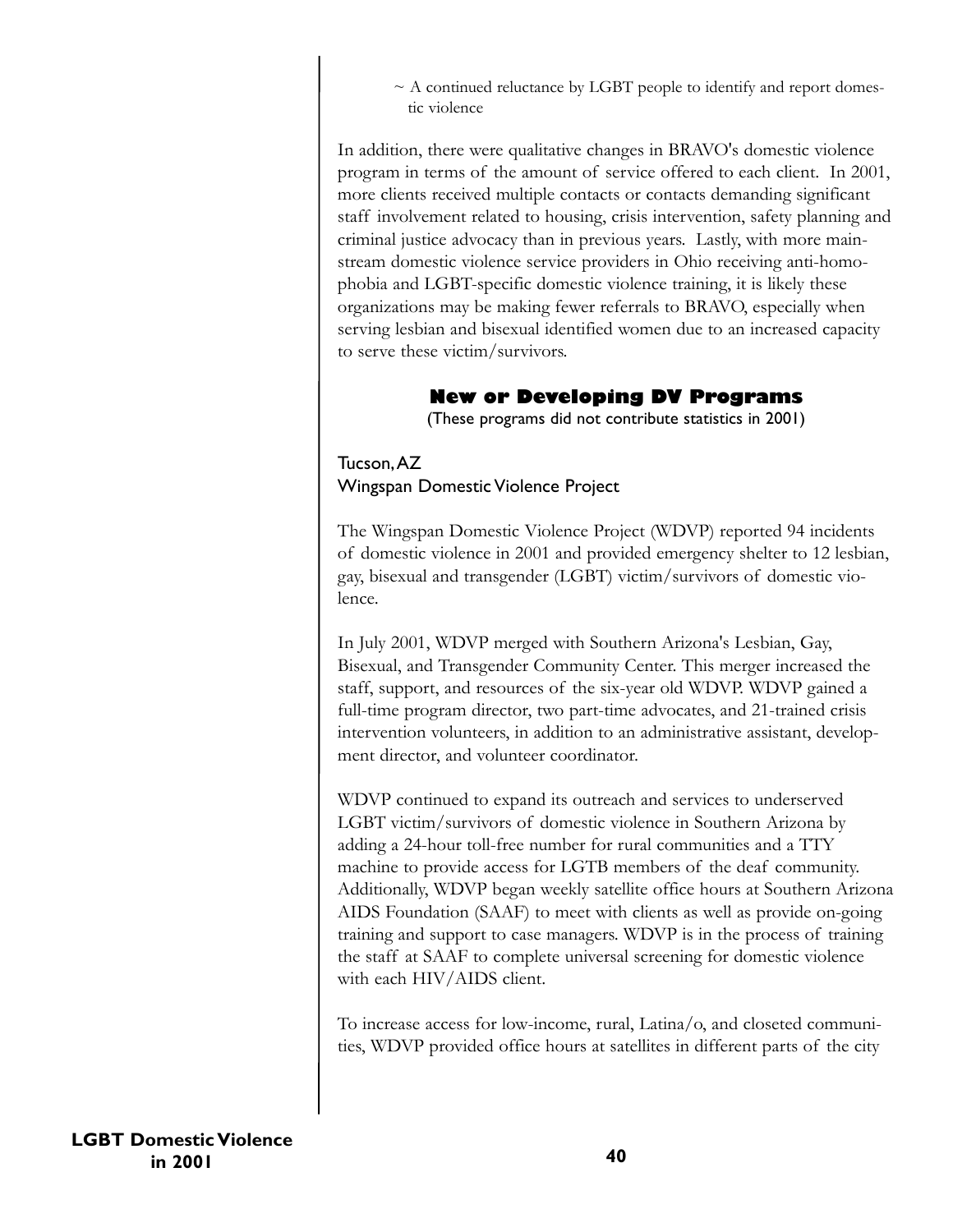and in rural communities. WDVP began collaboration with the LGBTQ Youth Program to provide education and increased access to information for LGBTQ youth. Through a Department of Justice Grant, WDVP added a 10-hour a week liaison educator to work with the domestic violence/sexual assault program at the University of Arizona. WDVP translated materials into Spanish and added staff and volunteers that are bilingual and bicultural. WDVP is set to begin an outreach project targeting sex industry workers in collaboration with an HIV/AIDS organization, a substance abuse organization, and a sexual assault agency.

In 2001, the WDVP became an active participant in the Tucson/Pima County Coordinated Community Response Team, which includes representatives of domestic violence service organizations, law enforcement, legal, and medical professionals and various religious communities.

WDVP provided 53 presentations on LGBT domestic violence in 2001. Audiences included LGBT community groups, youth, social service agencies, therapists, students, offender treatment programs, and substance abusers.

### Philadelphia, Pennsylvania Pennsylvania Anti-Violence Project at the Center for Lesbian and Gay Civil Rights

The Pennsylvania Anti-Violence Project at the Center for Lesbian and Gay Civil Rights is one of the newer members of NCAVP. The Center provides, among many other services, legal services for LGBT victims of domestic violence. The Center's Anti-Violence Project Attorney represents victims in obtaining Protection from Abuse orders in Pennsylvania's family courts, and assists clients in violence-related legal matters, such as housing and custody. The Center also provides referrals to local social service providers who are sensitive to the issues of LGBT domestic violence victims.

Although the Center has provided these services on an as-needed basis since 1998, the Anti-Violence Project was not formally launched until September of 2001. However, even with no real outreach campaign or formalized project, the Center assisted 20 victims of same-sex domestic violence in 2001.

Since September 2001, the Center has intensified its efforts to serve Pennsylvania's LGBT domestic violence victims. We have launched a court advocates program, in which our summer legal interns acted as domestic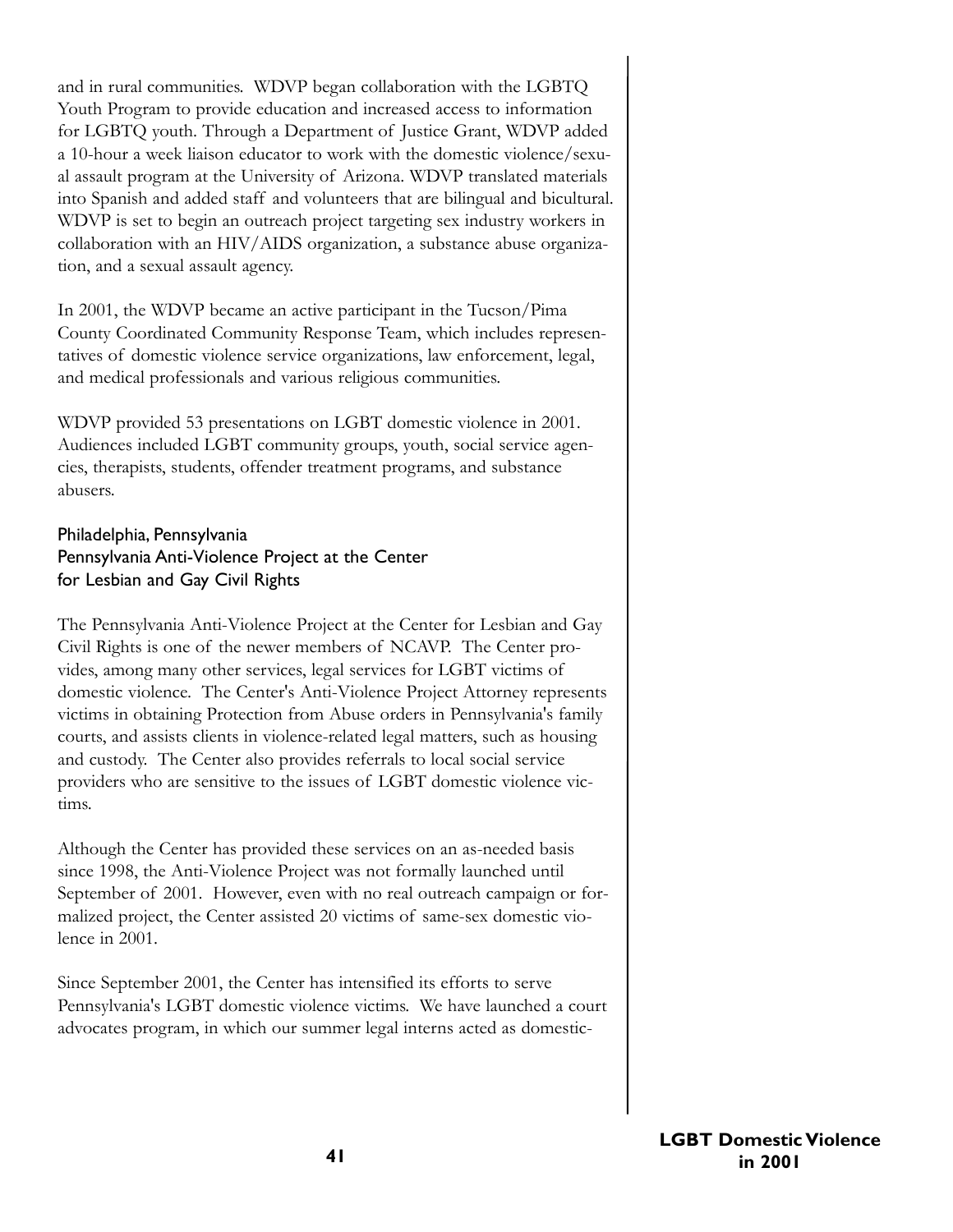violence advocates to LGBT victims in Philadelphia Family Court. We have also performed several trainings of domestic violence social service providers, legal services agencies, and court staff, discussing special issues of LGBT victims. We have also designed and distributed a brochure that offers information on the Center's domestic violence services. The Center intends to continue expanding its outreach and education efforts throughout 2002.

# Burlington,VT **SafeSpace**

Burlington's SafeSpace serves lesbian, gay, bisexual, transgender, queer, and questioning (LGBTQQ) survivors of domestic and sexual violence and hate crimes and offers a broad range of services including advocacy, a support line, survivors' groups, emotional support, incident documentation, and education and outreach to the community.

Formerly the Same-Sex Domestic Violence Subcommittee of the Chittenden County Domestic Violence Task Force, SafeSpace was incorporated in December 2001. The original subcommittee was formed by members of Women Helping Battered Women, the Women's Rape Crisis Center, and other members of the community who identified a gap in services for male survivors of domestic violence. Eventually this group broadened its mission to address the needs of all queer survivors of domestic and sexual violence in Chittenden County.

The subcommittee accomplished a great deal between 1995 and 2000 in the area of public awareness and education. Cross-trainings were organized by collaborating agencies to increase everyone's capacity to help queer survivors. The group also collaborated to present forums to educate the community about the problem of physical, sexual, and emotional violence in the lives of LGBTQQ Vermonters. In addition, a brochure was created to increase understanding about domestic and sexual violence in the queer community. The groundwork was being laid to ensure that these services would be readily available and easily accessible to queer survivors.

In June of 2000, the subcommittee was awarded its first grant from the Samara Foundation, and in August, it's second from Ben and Jerry's. Later they received another Samara Grant, a Gill Foundation matching grant, and a federal VOCA (Victim of Crime Act) grant from the Vermont Center for Crime Victim Services. These grants facilitated the creation of SafeSpace and allowed the subcommittee to hire a full-time coordinator in November of 2001 and two part-time victim advocates in January of 2002. Calls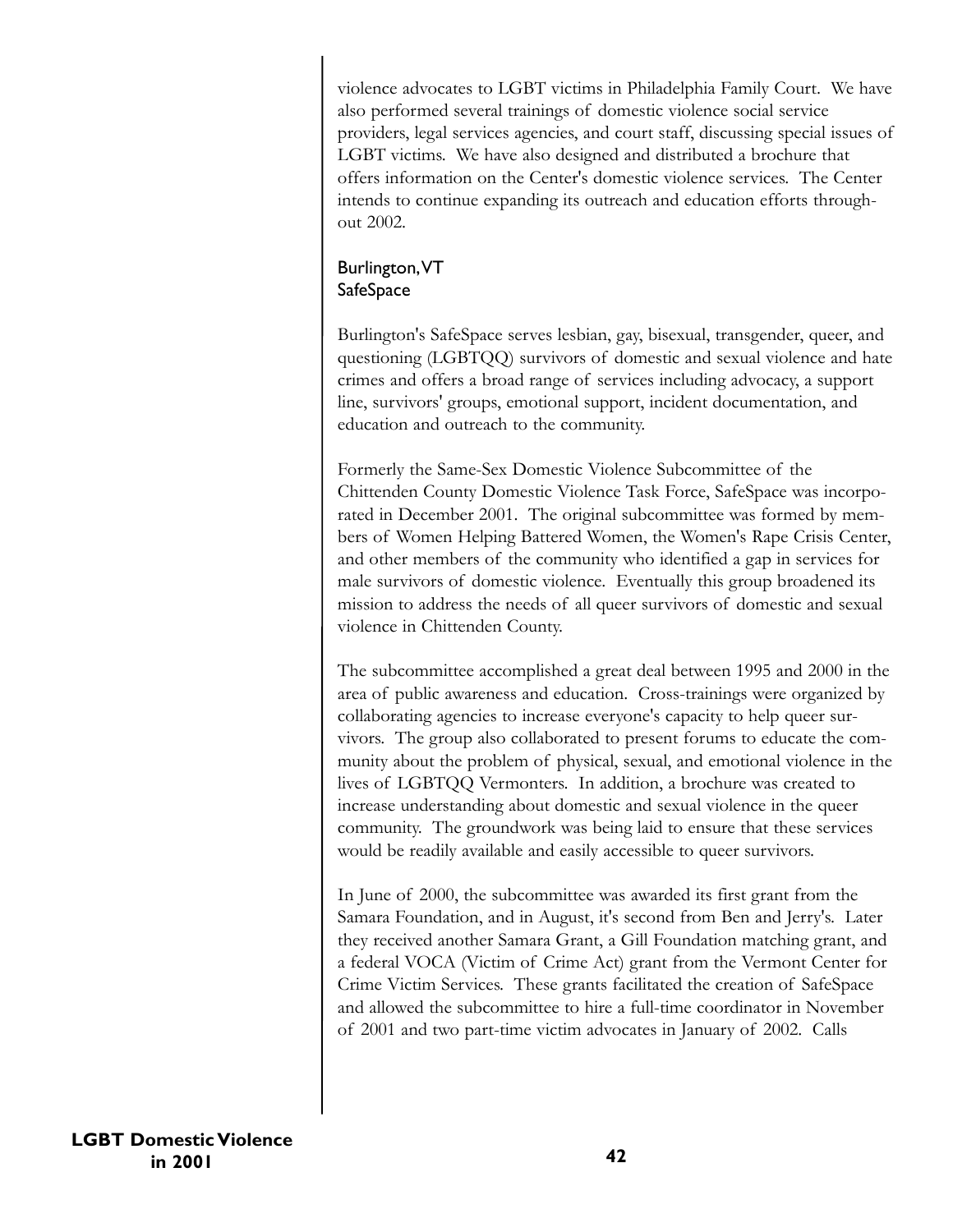began to come in late in 2001 before SafeSpace even officially opened its doors.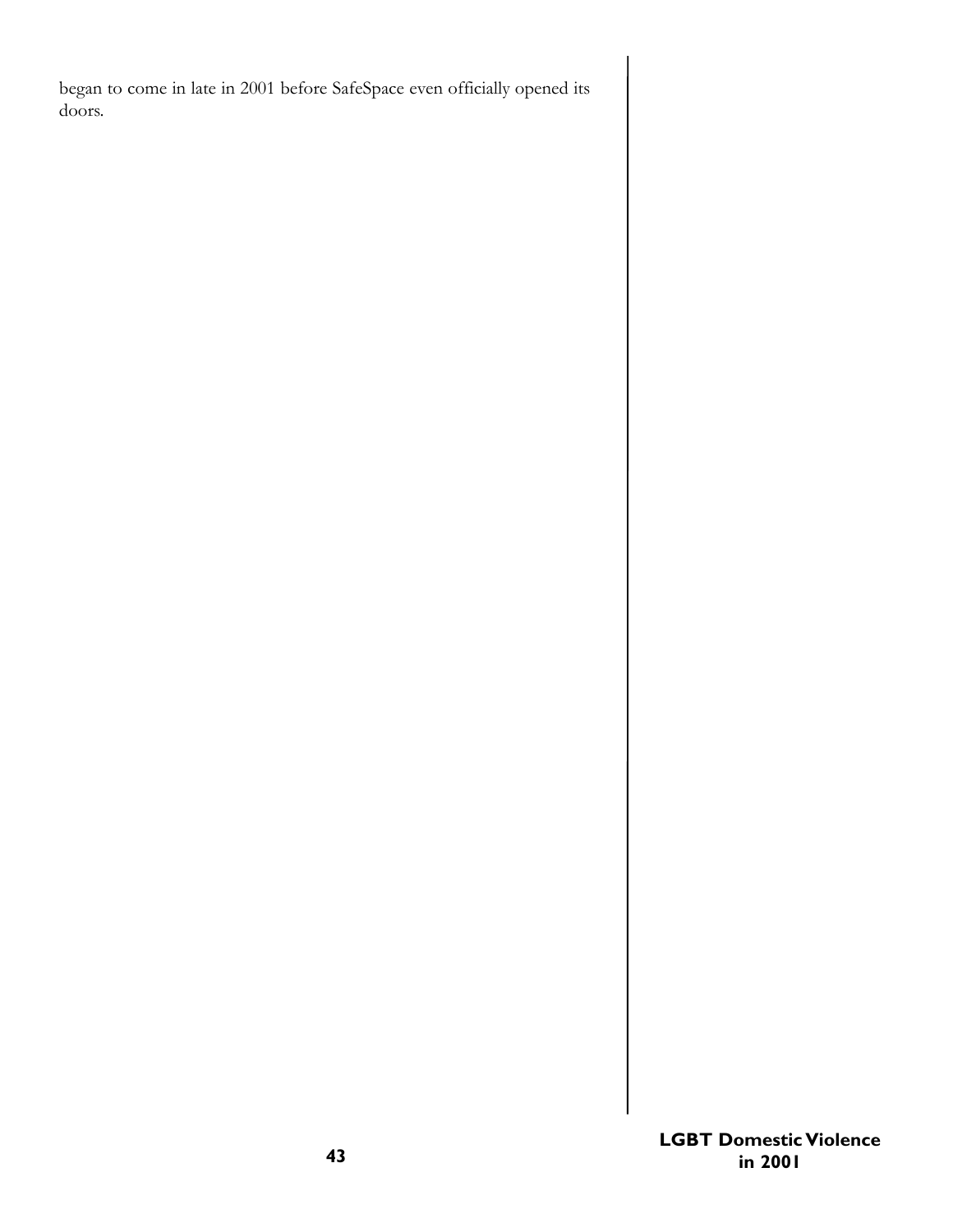# POLICY RECOMMENDATIONS

In order to move toward an end to LGBT and all DV, we must continue to work toward overall social and cultural change in all levels of our society. While NCAVP and its member organizations prioritize social change work, it is also necessary to do incremental things to create additional safety and access to services and resources for survivors of DV. Modest changes in government laws and policies, law enforcement practices, funding allocation strategies and service provision standards could bring to domestic violence in the LGBT community the same powerful responses that are currently only available to many heterosexual women.

In pursuit of this end, NCAVP member organizations make the following recommendations to federal, state and local governments, government agencies, funders of domestic violence services and service providers:

# Recommendation 1. Enact legally inclusive definitions of family

As is evident in the legal section of this report, while some states and localities define families in ways that are inclusive of same sex and other unmarried couples, many do not or have enacted other legislation that prevents these couples from accessing full protections under the law. The lack of recognition for the true diversity of families creates many barriers to addressing domestic violence and ensuring the safety of survivors and their children. For one, the failure to acknowledge the legitimacy of all relationships and families sets a tone for law enforcement, other criminal justice personnel, service providers and government agencies that greatly impedes efforts to identify domestic violence in LGBT relationships. It also hinders the full protection of LGBT people under laws providing for orders of protection and custody.

Obviously, laws or referenda that define marriage as existing between one man and one woman are inconsistent with this recommendation. But where such laws exist and cannot easily be overturned, exceptions must be made to the extent that persons at risk for violence in any relationship can obtain a surety of protection and assistance.

# Recommendation 2. Enact LGBT-inclusive non-discrimination legislation

It is essential to offering equal access to services and shelter for LGBT people that non-discrimination laws governing housing, public accommodation, social services, etc., include provisions relating to sexual orientation and gender identity and expression.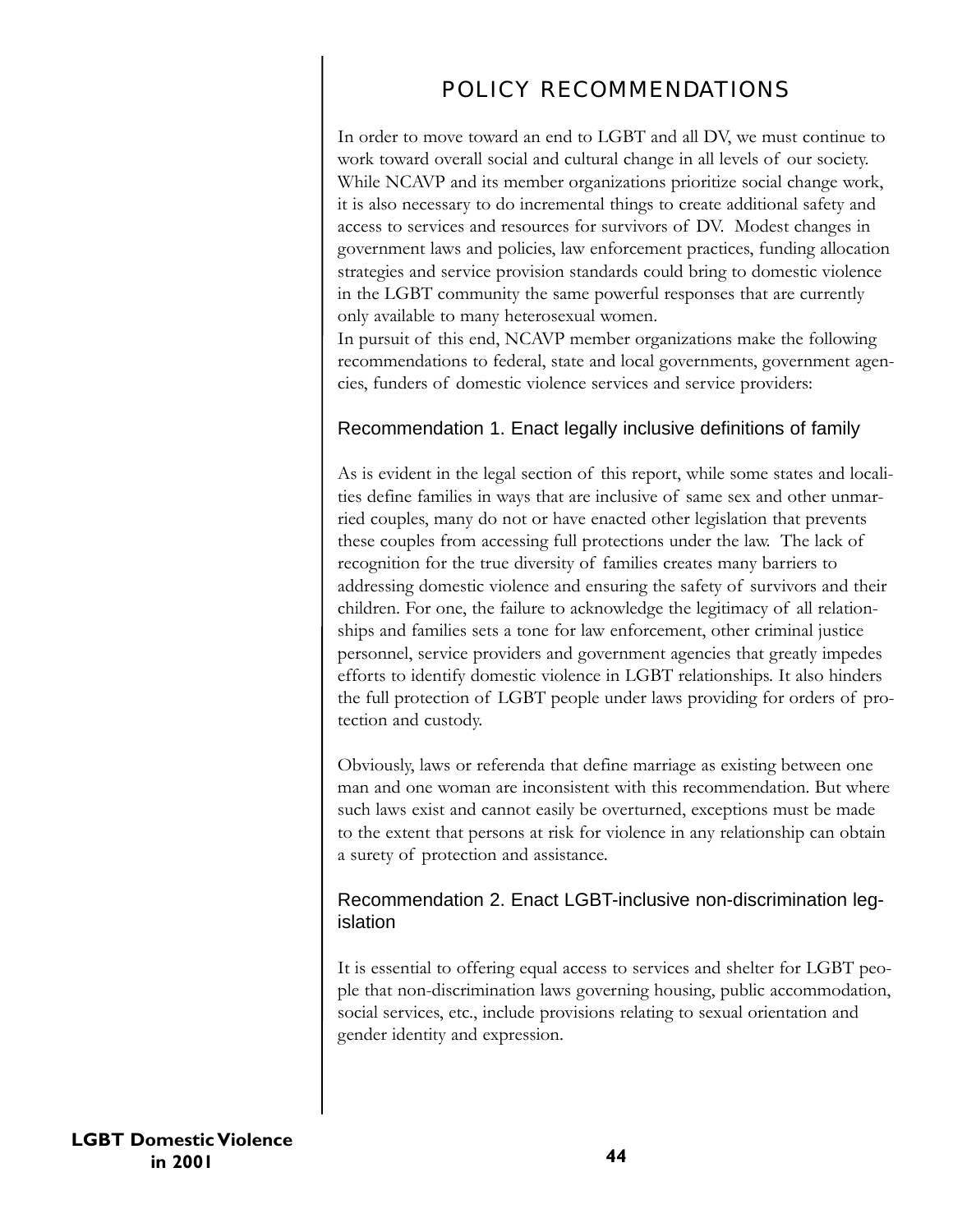# Recommendation 3. Increase access to public and private funding for LGBT domestic violence services and research

It is imperative to the development of more capable services and research in response to LGBT domestic violence that new and continuing funding initiatives include the LGBT community as a priority audience. NCAVP applauds the small number of public agencies and private corporation and foundation funders that have taken this step in recent years, and calls on others to do the same.

# Recommendation 4. Adopt LGBT-inclusive standards of service

Consistent with the third recommendation, government agencies responsible for funding, licensing, regulating or certifying domestic violence services should create and enforce general service standards that detail appropriate responses to LGBT individuals who present with a domestic violence-related concern. These standards should prohibit discrimination against LGBT individuals, as well as set out minimum responsibilities for crisis intervention and referrals to longer-term support. NCAVP stands ready to work with the relevant public agencies and the entire domestic violence service community in order to develop these standards in an open and inclusive way.

# Recommendation 5. Train more service providers about LGBT domestic violence concerns

While LGBT people are affected by domestic violence in many of the same ways as other individuals, some aspects of the violence many experience are specific to their LGBT identities. All those working to fight domestic violence, ranging from police officers to courtroom personnel and general domestic violence service practitioners, need to understand these issues in order to provide the most appropriate response. Training programs are one highly effective way to foster this broader awareness, and NCAVP stands ready to help design and implement them.